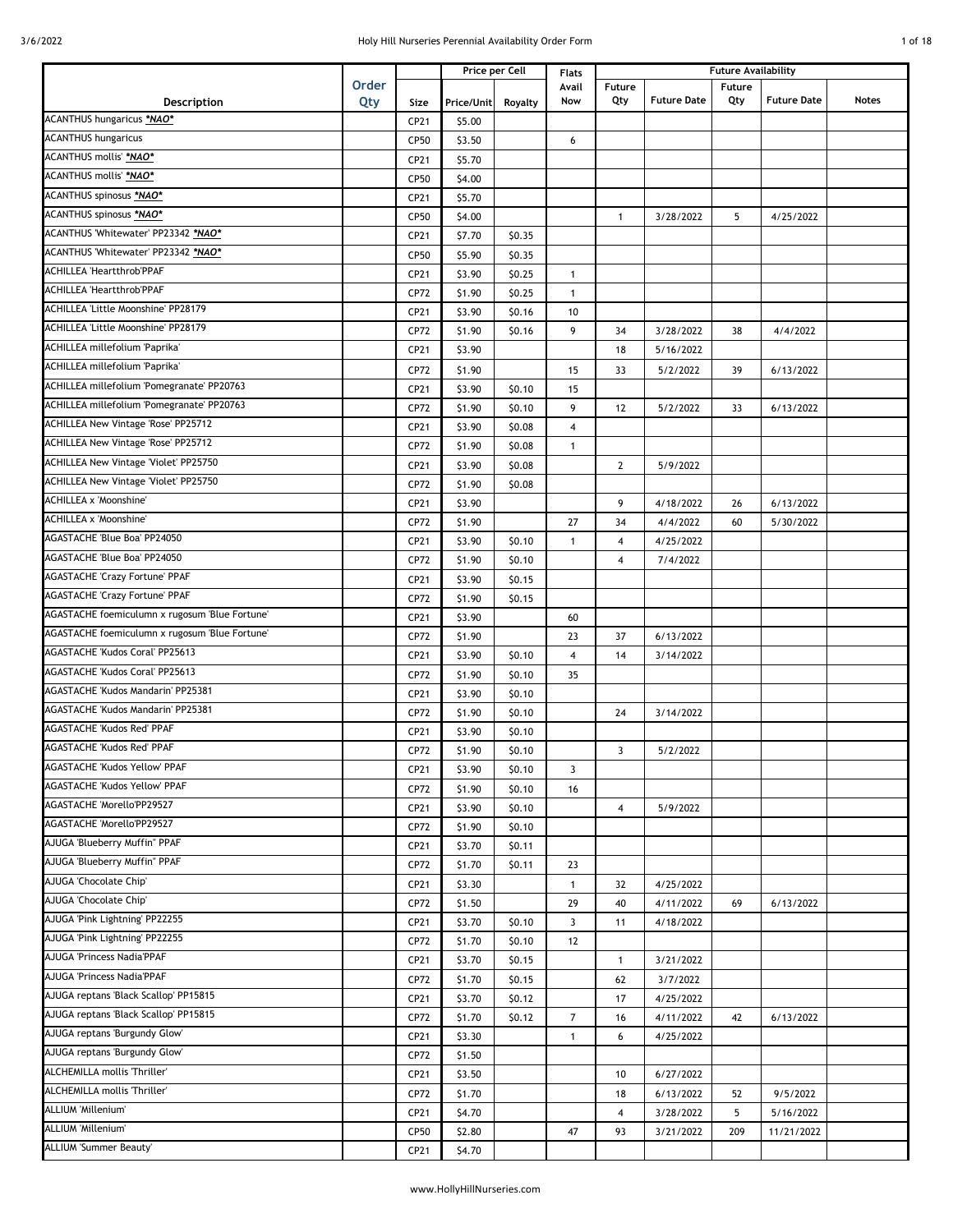| 2 of 18 |  |
|---------|--|
|         |  |

|                                             |              |             |            | Price per Cell | <b>Flats</b>   | <b>Future Availability</b> |                    |        |                    |              |
|---------------------------------------------|--------------|-------------|------------|----------------|----------------|----------------------------|--------------------|--------|--------------------|--------------|
|                                             | <b>Order</b> |             |            |                | Avail          | <b>Future</b>              |                    | Future |                    |              |
| Description                                 | Qty          | Size        | Price/Unit | Royalty        | Now            | Qty                        | <b>Future Date</b> | Qty    | <b>Future Date</b> | <b>Notes</b> |
| <b>ALLIUM 'Summer Beauty'</b>               |              | CP50        | \$2.80     |                |                | 40                         | 7/4/2022           |        |                    |              |
| ALLIUM 'Windy City' PP28100                 |              | CP21        | \$4.70     | \$0.20         |                |                            |                    |        |                    |              |
| ALLIUM 'Windy City' PP28100                 |              | CP50        | \$2.80     | \$0.20         |                |                            |                    |        |                    |              |
| AMSONIA hubrichtii                          |              | CP21        | \$3.80     |                |                |                            |                    |        |                    |              |
| AMSONIA hubrichtii                          |              | CP72        | \$2.10     |                |                |                            |                    |        |                    |              |
| AMSONIA tabernaemontana 'Blue Ice'          |              | CP21        | \$3.80     |                |                | 10                         | 6/13/2022          |        |                    |              |
| AMSONIA tabernaemontana Blue Ice'           |              | CP72        | \$2.10     |                | $\overline{7}$ | 17                         | 5/30/2022          |        |                    |              |
| <b>ANEMONE 'Dainty Swan' PPAF</b>           |              | CP21        | \$5.90     | \$0.25         |                | $\mathbf{1}$               | 3/14/2022          | 20     | 7/11/2022          |              |
| <b>ANEMONE 'Dainty Swan' PPAF</b>           |              | CP50        | \$3.80     | \$0.25         |                | 29                         | 5/23/2022          | 47     | 7/4/2022           |              |
| ANEMONE 'Dreaming Swan' PP27384             |              | CP21        | \$5.90     | \$0.25         |                | 15                         | 5/16/2022          |        |                    |              |
| ANEMONE 'Dreaming Swan' PP27384             |              | CP50        | \$3.80     | \$0.25         |                |                            |                    |        |                    |              |
| <b>ANEMONE 'Elfin Swan'PPAF</b>             |              | CP21        | \$5.90     | \$0.25         | 6              |                            |                    |        |                    |              |
| <b>ANEMONE 'Elfin Swan'PPAF</b>             |              | CP50        | \$3.80     | \$0.25         | 19             | 35                         | 3/7/2022           | 69     | 4/4/2022           |              |
| <b>ANEMONE Fantasy 'Jasmine' PPAF</b>       |              | CP21        | \$5.90     | \$0.30         | 5              |                            |                    |        |                    |              |
| <b>ANEMONE Fantasy 'Jasmine' PPAF</b>       |              | CP50        | \$3.80     | \$0.30         |                | 21                         | 4/25/2022          | 39     | 7/4/2022           |              |
| ANEMONE Fantasy 'Pocahontas' PP25352        |              | CP21        | \$5.90     | \$0.30         | $\overline{7}$ | 13                         | 4/11/2022          |        |                    |              |
| <b>ANEMONE Fantasy 'Pocahontas' PP25352</b> |              | CP50        | \$3.80     | \$0.30         |                | 48                         | 7/4/2022           | 72     | 7/11/2022          |              |
| ANEMONE Fantasy 'Red Riding Hood' PPAF      |              | CP21        | \$5.90     | \$0.30         | 9              | 49                         | 6/20/2022          |        |                    |              |
| ANEMONE Fantasy 'Red Riding Hood' PPAF      |              | CP50        | \$3.80     | \$0.30         |                | 94                         | 4/4/2022           | 158    | 7/4/2022           |              |
| ANEMONE 'Honorine Jobert'                   |              | CP21        | \$5.90     |                |                | 46                         | 6/20/2022          |        |                    |              |
| <b>ANEMONE 'Honorine Jobert'</b>            |              |             |            |                |                |                            |                    |        |                    |              |
| ANEMONE hupehensis 'September Charm'        |              | CP50        | \$3.80     |                |                | 28                         | 6/13/2022          | 37     | 6/20/2022          |              |
| ANEMONE hupehensis 'September Charm'        |              | CP21        | \$5.90     |                |                |                            |                    |        |                    |              |
| <b>ANEMONE 'Lucky Charm'</b>                |              | CP50        | \$3.80     |                |                | 11                         | 8/22/2022          | 36     | 9/12/2022          |              |
|                                             |              | CP21        | \$5.90     |                |                |                            |                    |        |                    |              |
| <b>ANEMONE 'Lucky Charm'</b>                |              | CP50        | \$3.80     |                |                |                            |                    |        |                    |              |
| <b>ANEMONE 'Pamina'</b>                     |              | CP21        | \$5.90     |                | $\overline{3}$ | 28                         | 5/9/2022           |        |                    |              |
| <b>ANEMONE 'Pamina'</b>                     |              | CP50        | \$3.80     |                |                | 12                         | 4/4/2022           | 22     | 5/23/2022          |              |
| ANEMONE 'Ruffled Swan' PP27383              |              | CP21        | \$4.80     | \$0.25         |                |                            |                    |        |                    |              |
| ANEMONE 'Ruffled Swan' PP27383              |              | CP50        | \$3.10     | \$0.25         |                | 4                          | 4/4/2022           |        |                    |              |
| ANEMONE Satin Doll 'Blush' PPAF             |              | CP21        | \$5.90     | \$0.20         |                |                            |                    |        |                    |              |
| ANEMONE Satin Doll 'Blush' PPAF             |              | CP50        | \$3.80     | \$0.20         |                |                            |                    |        |                    |              |
| <b>ANEMONE 'Snow Angel' PP31802</b>         |              | CP21        | \$5.90     | \$0.25         |                | 4                          | 3/14/2022          | 11     | 5/9/2022           |              |
| ANEMONE 'Snow Angel' PP31802                |              | CP50        | \$3.80     | \$0.25         |                | 8                          | 4/4/2022           | 29     | 5/23/2022          |              |
| <b>ANEMONE Spring Beauty 'Pink' PPAF</b>    |              | CP21        | \$5.50     | \$0.25         |                | 20                         | 6/20/2022          |        |                    |              |
| <b>ANEMONE Spring Beauty 'Pink' PPAF</b>    |              | <b>CP50</b> | \$3.60     | \$0.25         |                | 31                         | 6/13/2022          | 48     | 6/20/2022          |              |
| ANEMONE Spring Beauty 'White' PPAF          |              | CP21        | \$5.50     | \$0.25         |                | 20                         | 6/20/2022          |        |                    |              |
| ANEMONE Spring Beauty 'White' PPAF          |              | CP50        | \$3.60     | \$0.25         |                | 31                         | 6/13/2022          | 63     | 6/20/2022          |              |
| ANEMONE tomentosa 'Robustissima'            |              | CP21        | \$5.90     |                | 10             |                            |                    |        |                    |              |
| ANEMONE tomentosa 'Robustissima'            |              | CP50        | \$3.80     |                | 101            |                            |                    |        |                    |              |
| <b>ANEMONE 'Whirlwind'</b>                  |              | CP21        | \$5.90     |                |                | 30                         | 5/23/2022          |        |                    |              |
| ANEMONE 'Whirlwind'                         |              | CP50        | \$3.80     |                |                | 25                         | 4/4/2022           | 28     | 5/23/2022          |              |
| ANEMONE 'Wild Swan' PP23132                 |              | CP21        | \$5.90     | \$0.25         |                | 36                         | 7/18/2022          |        |                    |              |
| ANEMONE 'Wild Swan' PP23132                 |              | CP50        | \$3.80     | \$0.25         |                |                            |                    |        |                    |              |
| ARALIA 'Sun King'                           |              | CP21        | \$6.70     |                |                |                            |                    |        |                    |              |
| <b>ARALIA 'Sun King'</b>                    |              | <b>CP50</b> | \$4.50     |                |                | $\overline{4}$             | 5/2/2022           | 71     | 8/22/2022          |              |
| ARTEMISIA schmidtiana 'Silver Mound'        |              | CP21        | \$3.40     |                |                | 6                          | 5/16/2022          |        |                    |              |
| ARTEMISIA schmidtiana 'Silver Mound'        |              | CP72        | \$1.60     |                | 17             |                            |                    |        |                    |              |
| <b>ASCLEPIAS incarnata</b>                  |              | CP21        | \$3.90     |                |                |                            |                    |        |                    |              |
| <b>ASCLEPIAS incarnata</b>                  |              |             |            |                |                |                            |                    |        |                    |              |
| <b>ASCLEPIAS tuberosa</b>                   |              | CP72        | \$1.90     |                |                |                            |                    |        |                    |              |
| <b>ASCLEPIAS tuberosa</b>                   |              | CP21        | \$3.90     |                |                |                            |                    |        |                    |              |
| <b>ASTER dumosus 'Wood's Blue'</b>          |              | CP72        | \$1.90     |                |                | 96                         | 3/28/2022          | 103    | 4/4/2022           |              |
| ASTER dumosus 'Wood's Blue'                 |              | CP21        | \$3.70     |                | 24             |                            |                    |        |                    |              |
|                                             |              | CP72        | \$1.70     |                |                |                            |                    |        |                    |              |
| ASTER dumosus 'Wood's Pink'                 |              | CP21        | \$3.70     |                | 17             |                            |                    |        |                    |              |
| ASTER dumosus 'Wood's Pink'                 |              | CP72        | \$1.70     |                | 17             |                            |                    |        |                    |              |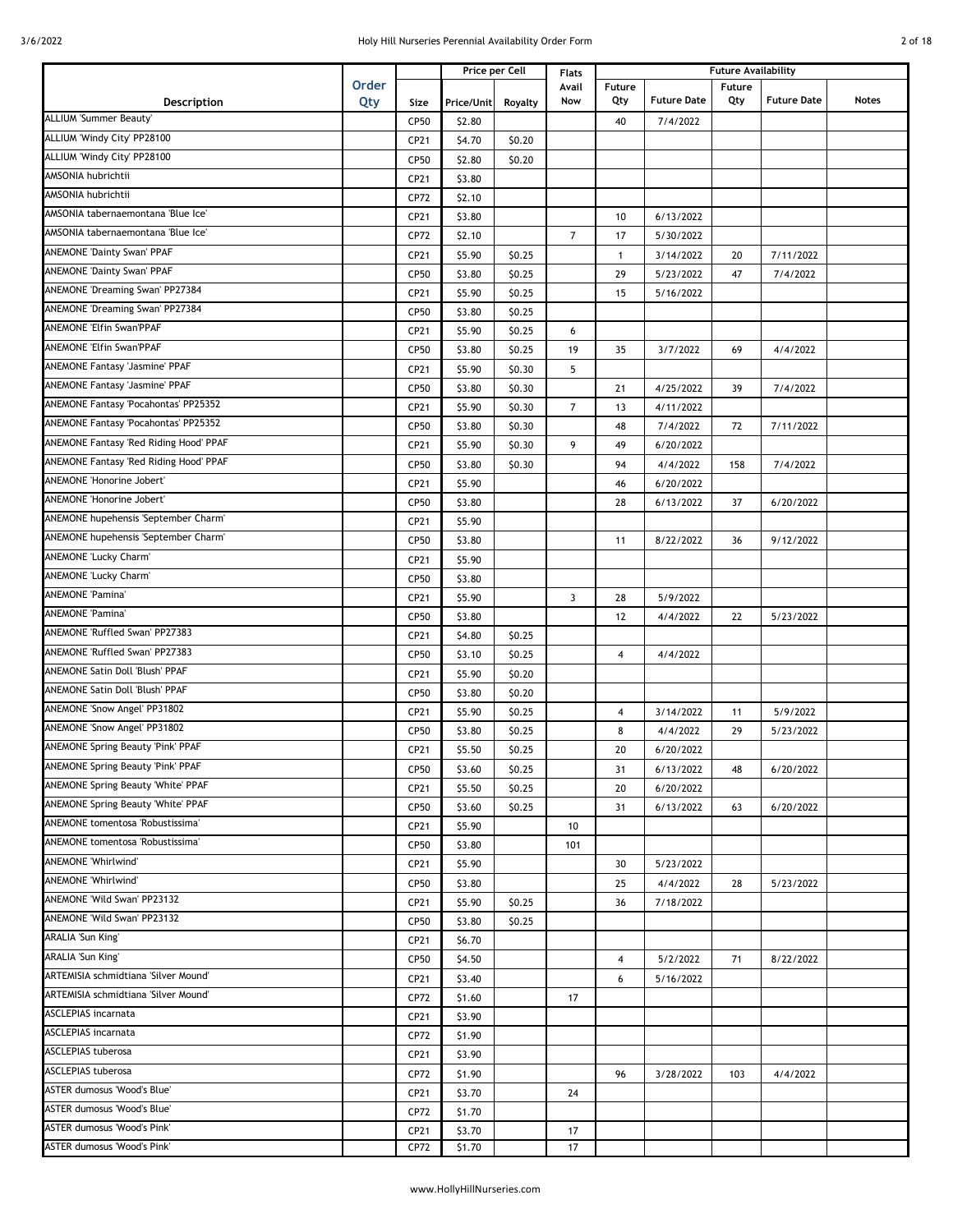| 3 of 18 |  |
|---------|--|
|         |  |

|                                                     |              |      |            | Price per Cell | Flats        | <b>Future Availability</b> |                    |               |                    |              |
|-----------------------------------------------------|--------------|------|------------|----------------|--------------|----------------------------|--------------------|---------------|--------------------|--------------|
|                                                     | <b>Order</b> |      |            |                | Avail        | <b>Future</b>              |                    | <b>Future</b> |                    |              |
| Description                                         | Qty          | Size | Price/Unit | Royalty        | Now          | Qty                        | <b>Future Date</b> | Qty           | <b>Future Date</b> | <b>Notes</b> |
| ASTER dumosus 'Wood's Purple'                       |              | CP21 | \$3.70     |                | 15           | 43                         | 6/13/2022          |               |                    |              |
| ASTER dumosus 'Wood's Purple'                       |              | CP72 | \$1.70     |                | 29           | 34                         | 5/30/2022          |               |                    |              |
| <b>ASTER laevis 'Bluebird'</b>                      |              | CP21 | \$3.90     |                | 14           |                            |                    |               |                    |              |
| <b>ASTER laevis 'Bluebird'</b>                      |              | CP72 | \$1.80     |                |              | 20                         | 6/6/2022           |               |                    |              |
| <b>ASTER novae-angliae 'Grape Crush' PPAF</b>       |              | CP21 | \$3.90     | \$0.16         |              | $\overline{4}$             | 6/20/2022          |               |                    |              |
| <b>ASTER novae-angliae 'Grape Crush' PPAF</b>       |              | CP72 | \$1.80     | \$0.16         |              | 10                         | 6/13/2022          |               |                    |              |
| ASTER novae-angliae 'Pink Crush' PPAF *NAO*         |              | CP21 | \$3.90     | \$0.16         |              |                            |                    |               |                    |              |
| ASTER novae-angliae 'Pink Crush' PPAF *NAO*         |              | CP72 | \$1.80     | \$0.16         |              |                            |                    |               |                    |              |
| ASTER novae-angliae 'Purple Dome'                   |              | CP21 | \$3.90     |                | $\mathbf{2}$ | 23                         | 4/25/2022          |               |                    |              |
| ASTER novae-angliae 'Purple Dome'                   |              | CP72 | \$1.70     |                |              |                            |                    |               |                    |              |
| ASTILBE arendsii 'Bridal Veil'                      |              | CP21 | \$4.50     |                |              | $\overline{7}$             | 4/25/2022          |               |                    |              |
| ASTILBE arendsii 'Bridal Veil'                      |              | CP50 | \$2.70     |                |              | 28                         | 4/18/2022          |               |                    |              |
| ASTILBE arendsii 'Fanal'                            |              | CP21 | \$4.50     |                |              | 11                         | 4/25/2022          |               |                    |              |
| ASTILBE arendsii 'Fanal'                            |              | CP50 | \$2.70     |                |              | $\mathbf{2}$               | 4/18/2022          |               |                    |              |
| ASTILBE chinensis 'Little Vision in Pink' PP21886   |              | CP21 | \$4.70     | \$0.22         | $\mathbf{1}$ | 17                         | 4/25/2022          | 27            | 5/2/2022           |              |
| ASTILBE chinensis 'Little Vision in Pink' PP21886   |              |      |            |                |              |                            |                    |               |                    |              |
|                                                     |              | CP50 | \$2.80     | \$0.22         |              | 31                         | 4/18/2022          | 35            | 4/25/2022          |              |
| ASTILBE chinensis 'Little Vision in Purple' PP21855 |              | CP21 | \$4.70     | \$0.22         |              |                            |                    |               |                    |              |
| ASTILBE chinensis 'Little Vision in Purple' PP21855 |              | CP50 | \$2.80     | \$0.22         |              |                            |                    |               |                    |              |
| <b>ASTILBE chinensis 'Pumila'</b>                   |              | CP21 | \$4.50     |                | 3            | 18                         | 4/25/2022          | 21            | 6/13/2022          |              |
| ASTILBE chinensis 'Pumila'                          |              | CP50 | \$2.70     |                |              | $\overline{4}$             | 4/18/2022          |               |                    |              |
| <b>ASTILBE chinensis 'Purple Candles'</b>           |              | CP21 | \$4.50     |                |              | $\mathbf{1}$               | 4/25/2022          |               |                    |              |
| <b>ASTILBE chinensis 'Purple Candles'</b>           |              | CP50 | \$2.70     |                |              |                            |                    |               |                    |              |
| ASTILBE chinensis 'Vision in Pink'                  |              | CP21 | \$4.50     |                |              | $\mathbf{1}$               | 6/13/2022          |               |                    |              |
| ASTILBE chinensis 'Vision in Pink'                  |              | CP50 | \$2.70     |                |              |                            |                    |               |                    |              |
| ASTILBE chinensis 'Vision in Red'                   |              | CP21 | \$4.50     |                |              |                            |                    |               |                    |              |
| ASTILBE chinensis 'Vision in Red'                   |              | CP50 | \$2.70     |                |              |                            |                    |               |                    |              |
| ASTILBE chinensis 'Vision in White' PP18965         |              | CP21 | \$4.50     | \$0.20         |              | 15                         | 4/25/2022          |               |                    |              |
| ASTILBE chinensis 'Vision in White' PP18965         |              | CP50 | \$2.70     | \$0.20         |              |                            |                    |               |                    |              |
| <b>ASTILBE chinensis 'Visions'</b>                  |              | CP21 | \$4.50     |                |              | 3                          | 4/25/2022          | 19            | 6/13/2022          |              |
| <b>ASTILBE chinensis 'Visions'</b>                  |              | CP50 | \$2.70     |                |              | $\mathbf{1}$               | 4/18/2022          |               |                    |              |
| ASTILBE 'Chocolate Shogun' PP26430                  |              | CP21 | \$7.90     | \$0.25         | 7            | 11                         | 7/25/2022          |               |                    |              |
| ASTILBE 'Chocolate Shogun' PP26430                  |              | CP50 | \$4.90     | \$0.25         | $\mathbf{1}$ | 44                         | 6/6/2022           | 66            | 7/11/2022          |              |
| <b>ASTILBE</b> crispa 'Lilliput'                    |              | CP21 | \$4.50     |                |              |                            |                    |               |                    |              |
| ASTILBE crispa 'Lilliput'                           |              | CP50 | \$2.70     |                |              |                            |                    |               |                    |              |
| <b>ASTILBE 'Delft Lace' PP19839</b>                 |              | CP21 | \$4.70     | \$0.25         |              |                            |                    |               |                    |              |
| ASTILBE 'Delft Lace' PP19839                        |              | CP50 | \$2.80     | \$0.25         |              |                            |                    |               |                    |              |
| <b>ASTILBE 'Happy Spirit' PPAF</b>                  |              | CP21 | \$4.10     | \$0.20         |              |                            |                    |               |                    |              |
| <b>ASTILBE 'Happy Spirit' PPAF</b>                  |              | CP50 | \$2.60     | \$0.20         |              |                            |                    |               |                    |              |
| ASTILBE japonica 'Deutschland'                      |              | CP21 | \$4.50     |                |              | 5                          | 4/25/2022          | 18            | 6/13/2022          |              |
| ASTILBE japonica 'Deutschland'                      |              | CP50 | \$2.70     |                |              |                            |                    |               |                    |              |
| ASTILBE japonica 'Montgomery'                       |              | CP21 | \$4.50     |                |              |                            |                    |               |                    |              |
| ASTILBE japonica 'Montgomery'                       |              | CP50 | \$2.70     |                |              | $\overline{4}$             | 4/18/2022          |               |                    |              |
| ASTILBE japonica 'Peach Blossom'                    |              | CP21 | \$4.50     |                | $\mathbf{1}$ | $\overline{7}$             | 6/13/2022          |               |                    |              |
| ASTILBE japonica 'Peach Blossom'                    |              | CP50 | \$2.70     |                |              |                            |                    |               |                    |              |
| ASTILBE japonica 'Red Sentinel'                     |              | CP21 | \$4.70     |                |              | $\overline{2}$             | 4/25/2022          |               |                    |              |
| ASTILBE japonica 'Red Sentinel'                     |              | CP50 | \$2.70     |                |              | $\mathbf{2}$               | 4/18/2022          |               |                    |              |
| <b>ASTILBE 'Mighty Chocolate Cherry'PP</b>          |              | CP21 | \$4.70     | \$0.25         |              |                            |                    |               |                    |              |
| ASTILBE 'Mighty Chocolate Cherry'PP                 |              | CP50 | \$2.80     | \$0.25         |              |                            |                    |               |                    |              |
| ASTILBE simplicifolia 'Hennie Graafland'            |              |      |            |                |              |                            |                    |               |                    |              |
|                                                     |              | CP21 | \$3.90     |                |              |                            |                    |               |                    |              |
| ASTILBE simplicifolia 'Hennie Graafland'            |              | CP50 | \$2.40     |                | $\mathbf{1}$ | 16                         | 6/6/2022           |               |                    |              |
| ASTILBE simplicifolia 'Sprite' *NAO*                |              | CP21 | \$4.70     |                |              |                            |                    |               |                    |              |
| ASTILBE simplicifolia 'Sprite' *NAO*                |              | CP50 | \$2.70     |                |              |                            |                    |               |                    |              |
| ASTILBE thunbergii 'Ostrich Plume'                  |              | CP21 | \$4.10     |                |              |                            |                    |               |                    |              |
| ASTILBE thunbergii 'Ostrich Plume'                  |              | CP50 | \$2.60     |                |              | 15                         | 6/6/2022           |               |                    |              |
| ASTILBE 'Younique Lilac' PP19847                    |              | CP21 | \$4.10     | \$0.20         |              | $\mathbf{1}$               | 6/13/2022          |               |                    |              |
| ASTILBE 'Younique Lilac' PP19847                    |              | CP50 | \$2.60     | \$0.20         |              | 9                          | 6/6/2022           |               |                    |              |
| ASTILBE Younique 'Ruby Red'PPAF                     |              | CP21 | \$4.50     | \$0.20         |              | 9                          | 6/13/2022          |               |                    |              |
| <b>ASTILBE Younique 'Ruby Red'PPAF</b>              |              | CP50 | \$2.70     | \$0.20         |              | $\mathbf{2}$               | 4/18/2022          | 9             | 6/6/2022           |              |
| ASTILBE 'Younique Silvery Pink' PP20656             |              | CP21 | \$4.50     | \$0.20         |              | 27                         | 6/13/2022          |               |                    |              |
| ASTILBE 'Younique Silvery Pink' PP20656             |              | CP50 | \$2.70     | \$0.20         |              | 44                         | 4/18/2022          | 53            | 6/6/2022           |              |
| ASTILBE 'Younique White' PP19845                    |              | CP21 | \$4.50     | \$0.20         |              |                            |                    |               |                    |              |
| ASTILBE 'Younique White' PP19845                    |              | CP50 | \$2.70     | \$0.20         |              | 3                          | 3/14/2022          | 5             | 4/4/2022           |              |
| BAPTISIA 'American Goldfinch'PPAF                   |              | CP21 | \$5.50     | \$0.25         |              | $\mathbf{1}$               | 4/18/2022          |               |                    |              |
| BAPTISIA 'American Goldfinch'PPAF                   |              | CP72 | \$3.60     | \$0.25         |              |                            |                    |               |                    |              |
| <b>BAPTISIA</b> australis                           |              | CP21 | \$4.30     |                |              |                            |                    |               |                    |              |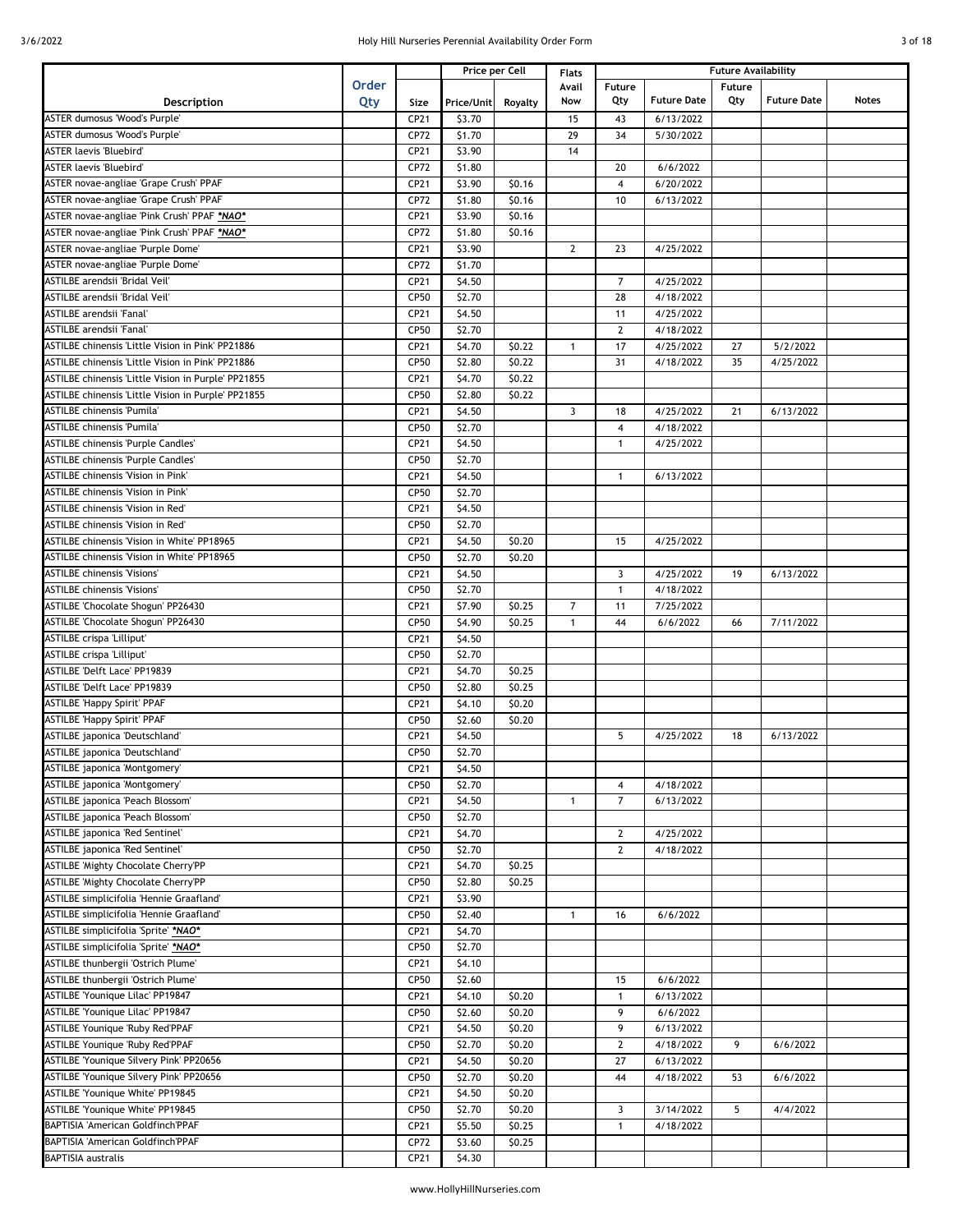| 4 of 18 |  |
|---------|--|
|         |  |

|                                                   |              |             |            | Price per Cell | <b>Flats</b>   |                | <b>Future Availability</b> |        |                    |       |  |
|---------------------------------------------------|--------------|-------------|------------|----------------|----------------|----------------|----------------------------|--------|--------------------|-------|--|
|                                                   | <b>Order</b> |             |            |                | Avail          | Future         |                            | Future |                    |       |  |
| <b>Description</b>                                | Qty          | Size        | Price/Unit | Royalty        | Now            | Qty            | <b>Future Date</b>         | Qty    | <b>Future Date</b> | Notes |  |
| <b>BAPTISIA australis</b>                         |              | CP72        | \$2.60     |                |                | 6              | 4/18/2022                  | 40     | 8/15/2022          |       |  |
| BAPTISIA 'Ivory Tower'PP26827 *NAO*               |              | CP21        | \$5.50     | \$0.25         |                |                |                            |        |                    |       |  |
| BAPTISIA 'Ivory Tower'PP26827 *NAO*               |              | CP72        | \$3.60     | \$0.25         |                |                |                            |        |                    |       |  |
| BAPTISIA 'Lunar Eclipse' PPAF *NAO*               |              | CP21        | \$5.50     | \$0.25         |                |                |                            |        |                    |       |  |
| BAPTISIA 'Lunar Eclipse' PPAF *NAO*               |              | CP72        | \$3.60     | \$0.25         |                |                |                            |        |                    |       |  |
| BAPTISIA papilionaceae 'Purple Smoke' *NAO*       |              | CP21        | \$5.50     |                |                |                |                            |        |                    |       |  |
| BAPTISIA papilionaceae 'Purple Smoke' *NAO*       |              | CP72        | \$3.60     |                |                |                |                            |        |                    |       |  |
|                                                   |              |             |            |                |                |                |                            |        |                    |       |  |
| BAPTISIA 'Royal Purple' PPAF *NAO*                |              | CP21        | \$5.50     | \$0.25         |                |                |                            |        |                    |       |  |
| BAPTISIA 'Royal Purple' PPAF *NAO*                |              | CP72        | \$3.60     | \$0.25         |                |                |                            |        |                    |       |  |
| BAPTISIA 'Solar Flare Prairieblues' PP20408 *NAO* |              | CP21        | \$5.50     | \$0.25         |                |                |                            |        |                    |       |  |
| BAPTISIA 'Solar Flare Prairieblues' PP20408 *NAO* |              | CP72        | \$3.60     | \$0.25         |                |                |                            |        |                    |       |  |
| BAPTISIA Twilite Prairieblues' PP19011 *NAO*      |              | CP21        | \$5.50     | \$0.25         |                |                |                            |        |                    |       |  |
| BAPTISIA Twilite Prairieblues' PP19011 *NAO*      |              | CP72        | \$3.60     | \$0.25         |                |                |                            |        |                    |       |  |
| BERGENIA 'Bressingham White'                      |              | CP21        | \$5.50     |                |                |                |                            |        |                    |       |  |
| BERGENIA 'Bressingham White'                      |              | CP50        | \$4.00     |                |                | 16             | 8/15/2022                  |        |                    |       |  |
| BERGENIA Dragonfly 'Sakura' PPAF                  |              | CP21        | \$5.50     | \$0.18         |                | 9              | 5/23/2022                  |        |                    |       |  |
| BERGENIA Dragonfly 'Sakura' PPAF                  |              | CP50        | \$4.00     | \$0.18         |                | 19             | 4/18/2022                  | 43     | 5/30/2022          |       |  |
| <b>BERGENIA 'Spring Fling'PPAF</b>                |              | CP21        | \$5.50     | \$0.18         |                | 20             | 5/23/2022                  |        |                    |       |  |
| <b>BERGENIA 'Spring Fling'PPAF</b>                |              | CP50        | \$4.00     | \$0.18         |                | $\overline{2}$ | 4/18/2022                  | 27     | 5/30/2022          |       |  |
| <b>BRUNNERA 'Alexander's Great' PPAF</b>          |              | CP21        | \$6.50     | \$0.30         |                | $\mathbf{1}$   | 3/28/2022                  |        |                    |       |  |
|                                                   |              |             |            |                |                |                |                            |        |                    |       |  |
| <b>BRUNNERA 'Alexander's Great' PPAF</b>          |              | CP50        | \$4.70     | \$0.30         |                | 39             | 5/2/2022                   | 81     | 8/22/2022          |       |  |
| <b>BRUNNERA 'Alexandria' PPAF</b>                 |              | CP21        | \$6.50     | \$0.30         |                | 12             | 4/25/2022                  |        |                    |       |  |
| <b>BRUNNERA 'Alexandria' PPAF</b>                 |              | CP50        | \$4.70     | \$0.30         |                | 10             | 3/21/2022                  | 12     | 3/28/2022          |       |  |
| BRUNNERA macrophylla 'Jack Frost' PP13859         |              | CP21        | \$6.50     |                |                | 32             | 6/13/2022                  |        |                    |       |  |
| BRUNNERA macrophylla 'Jack Frost' PP13859         |              | CP50        | \$4.70     |                | 20             | 32             | 5/9/2022                   | 48     | 7/4/2022           |       |  |
| BRUNNERA 'Sea Heart' PP24684                      |              | CP21        | \$6.50     | \$0.30         |                | 6              | 5/9/2022                   |        |                    |       |  |
| BRUNNERA 'Sea Heart' PP24684                      |              | CP50        | \$4.70     | \$0.30         |                | 22             | 3/21/2022                  | 62     | 4/25/2022          |       |  |
| <b>BRUNNERA 'Silver Heart' PP24685</b>            |              | CP21        | \$6.50     | \$0.30         |                | 17             | 5/9/2022                   |        |                    |       |  |
| <b>BRUNNERA 'Silver Heart' PP24685</b>            |              | CP50        | \$4.70     | \$0.30         |                | 31             | 4/4/2022                   | 55     | 4/18/2022          |       |  |
| <b>BUDDLEIA Chrysalis 'Blue' PPAF</b>             |              | CP21        | \$3.70     | \$0.27         |                |                |                            |        |                    |       |  |
| <b>BUDDLEIA Chrysalis 'Blue' PPAF</b>             |              | CP50        | \$2.00     | \$0.27         |                |                |                            |        |                    |       |  |
| <b>BUDDLEIA Chrysalis 'Cranberry' PPAF</b>        |              | CP21        | \$3.70     | \$0.27         |                | $\overline{7}$ | 4/11/2022                  |        |                    |       |  |
| <b>BUDDLEIA Chrysalis 'Cranberry' PPAF</b>        |              | CP50        | \$2.00     | \$0.27         |                | 6              | 4/4/2022                   |        |                    |       |  |
|                                                   |              |             |            |                |                |                |                            |        |                    |       |  |
| <b>BUDDLEIA Chrysalis 'Pink' PPAF</b>             |              | CP21        | \$3.70     | \$0.27         |                | 11             | 4/11/2022                  |        |                    |       |  |
| <b>BUDDLEIA Chrysalis 'Pink' PPAF</b>             |              | CP50        | \$2.00     | \$0.27         |                | 12             | 4/4/2022                   |        |                    |       |  |
| <b>BUDDLEIA Chrysalis 'Purple' PPAF</b>           |              | CP21        | \$3.70     | \$0.27         |                | 4              | 4/25/2022                  |        |                    |       |  |
| <b>BUDDLEIA Chrysalis 'Purple' PPAF</b>           |              | CP50        | \$2.00     | \$0.27         |                | 3              | 4/4/2022                   | 16     | 4/18/2022          |       |  |
| <b>BUDDLEIA Chrysalis 'White' PPAF</b>            |              | CP21        | \$3.70     | \$0.27         |                | 10             | 4/11/2022                  |        |                    |       |  |
| <b>BUDDLEIA Chrysalis 'White' PPAF</b>            |              | CP50        | \$2.00     | \$0.27         | $\mathbf{1}$   | 15             | 4/4/2022                   |        |                    |       |  |
| <b>BUDDLEIA davidii 'Attraction'</b>              |              | CP21        | \$3.60     |                |                |                |                            |        |                    |       |  |
| <b>BUDDLEIA davidii 'Attraction'</b>              |              | <b>CP50</b> | \$1.80     |                |                |                |                            |        |                    |       |  |
| BUDDLEIA davidii 'Black Knight'                   |              | CP21        | \$3.60     |                |                | 4              | 4/25/2022                  | 13     | 5/9/2022           |       |  |
| BUDDLEIA davidii 'Black Knight'                   |              | CP50        | \$1.80     |                |                | 37             | 4/18/2022                  | 45     | 4/25/2022          |       |  |
| BUDDLEIA davidii 'BUZZ Hot Raspberry' PPAF        |              | CP21        | \$3.60     | \$0.25         |                | 16             | 4/25/2022                  |        |                    |       |  |
| BUDDLEIA davidii 'BUZZ Hot Raspberry' PPAF        |              | CP50        | \$1.90     | \$0.25         |                | 19             | 3/28/2022                  | 36     | 4/18/2022          |       |  |
| BUDDLEIA davidii 'BUZZ Ivory' PPAF                |              | CP21        | \$3.60     | \$0.25         |                | 4              | 4/18/2022                  |        |                    |       |  |
| BUDDLEIA davidii 'BUZZ Ivory' PPAF                |              | CP50        |            |                |                | 5              | 3/28/2022                  |        | 4/11/2022          |       |  |
|                                                   |              |             | \$1.90     | \$0.25         |                |                |                            | 24     |                    |       |  |
| BUDDLEIA davidii 'BUZZ Midnight' PPAF             |              | CP21        | \$3.60     | \$0.25         |                |                |                            |        |                    |       |  |
| BUDDLEIA davidii 'BUZZ Midnight' PPAF             |              | CP50        | \$1.90     | \$0.25         |                | 5              | 3/21/2022                  | 28     | 3/28/2022          |       |  |
| BUDDLEIA davidii 'BUZZ Sky Blue' PPAF             |              | CP21        | \$3.60     | \$0.25         |                | $\mathbf{1}$   | 4/4/2022                   | 15     | 5/16/2022          |       |  |
| BUDDLEIA davidii 'BUZZ Sky Blue' PPAF             |              | CP50        | \$1.90     | \$0.25         |                | 5              | 3/21/2022                  | 13     | 5/9/2022           |       |  |
| BUDDLEIA davidii 'Pink Delight'                   |              | CP21        | \$3.60     |                |                |                |                            |        |                    |       |  |
| BUDDLEIA davidii 'Pink Delight'                   |              | CP50        | \$1.80     |                |                | 13             | 5/9/2022                   |        |                    |       |  |
| BUDDLEIA davidii 'Royal Red' *NAO*                |              | CP21        | \$3.30     |                | $\overline{2}$ |                |                            |        |                    |       |  |
| BUDDLEIA davidii 'Royal Red' *NAO*                |              | CP50        | \$1.60     |                |                | 19             | 6/13/2022                  |        |                    |       |  |
| <b>BUDDLEIA 'Grand Cascade' PPAF</b>              |              | CP21        | \$3.60     | \$0.25         | $\mathbf{1}$   |                |                            |        |                    |       |  |
| <b>BUDDLEIA 'Grand Cascade' PPAF</b>              |              | CP50        | \$1.90     | \$0.25         |                | $\overline{2}$ | 3/14/2022                  | 6      | 5/9/2022           |       |  |
| <b>BUDDLEIA 'Prince Charming' PPAF</b>            |              | CP21        | \$3.80     | \$0.26         |                | 12             | 3/14/2022                  |        |                    |       |  |
| <b>BUDDLEIA 'Prince Charming' PPAF</b>            |              | CP50        | \$1.90     | \$0.26         |                | 10             | 3/14/2022                  | 16     | 4/18/2022          |       |  |
| <b>BUDDLEIA 'Princess Pink' PPAF</b>              |              | CP21        | \$3.70     | \$0.26         |                | 10             | 5/16/2022                  | 20     | 7/11/2022          |       |  |
|                                                   |              |             |            |                |                |                |                            |        |                    |       |  |
| <b>BUDDLEIA 'Princess Pink' PPAF</b>              |              | CP50        | \$2.00     | \$0.26         |                | 21             | 5/9/2022                   | 45     | 7/4/2022           |       |  |
| <b>BUDDLEIA 'Violet Cascade' PPAF</b>             |              | CP21        | \$3.70     | \$0.26         |                | 10             | 5/2/2022                   | 15     | 7/11/2022          |       |  |
| <b>BUDDLEIA 'Violet Cascade' PPAF</b>             |              | CP50        | \$2.00     | \$0.26         |                | 17             | 4/25/2022                  | 31     | 7/4/2022           |       |  |
| <b>BUDDLEIA 'Wisteria Lane' PPAF</b>              |              | CP21        | \$3.80     | \$0.26         |                |                |                            |        |                    |       |  |
| BUDDLEIA 'Wisteria Lane' PPAF                     |              | CP50        | \$1.90     | \$0.26         |                |                |                            |        |                    |       |  |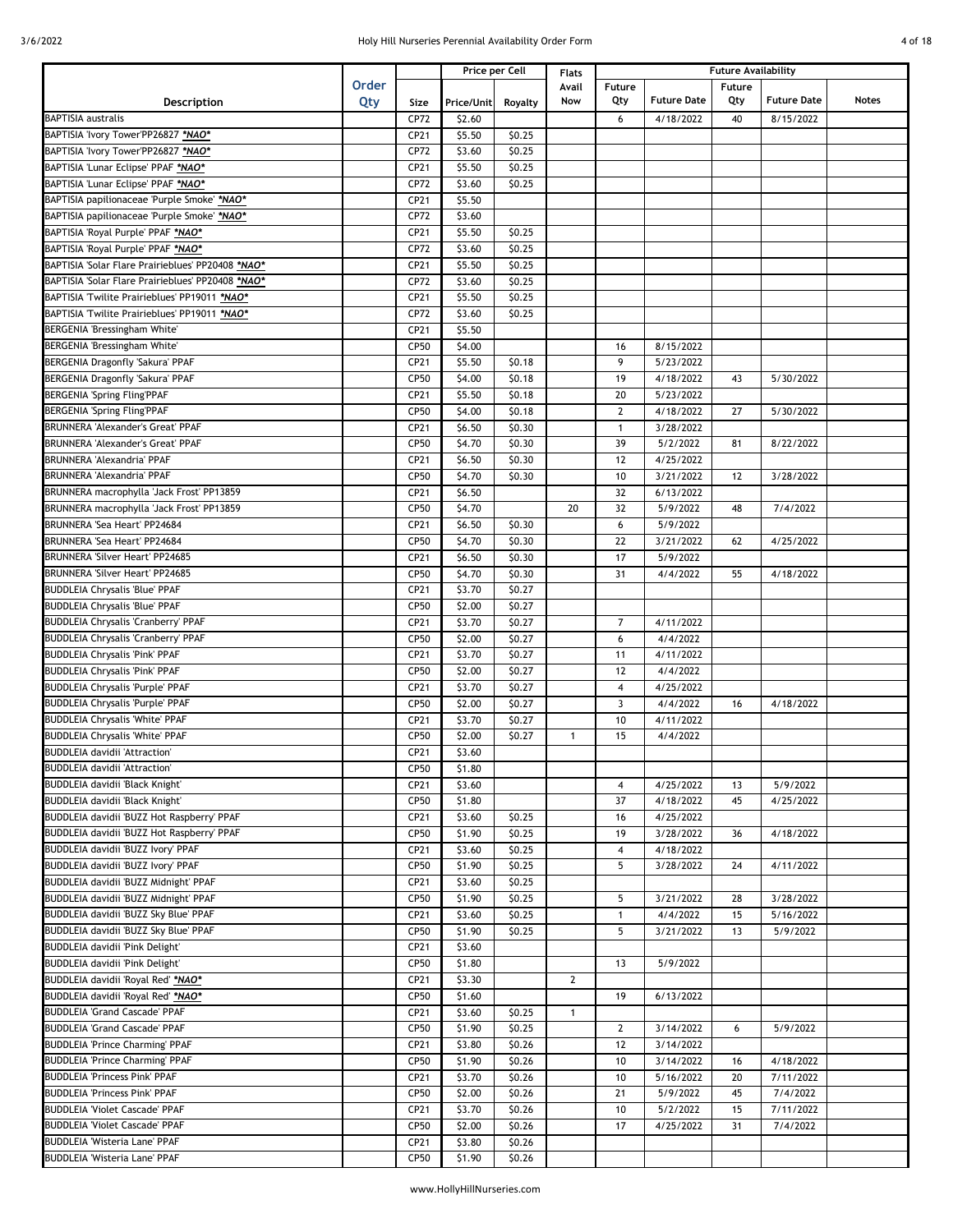| ΩТ | 18 |
|----|----|

|                                                  |              |      |                  | Price per Cell |                | <b>Future Availability</b><br><b>Flats</b> |                    |        |                    |       |
|--------------------------------------------------|--------------|------|------------------|----------------|----------------|--------------------------------------------|--------------------|--------|--------------------|-------|
|                                                  | <b>Order</b> |      |                  |                | Avail          | Future                                     |                    | Future |                    |       |
| Description                                      | Qty          | Size | Price/Unit       | Royalty        | Now            | Qty                                        | <b>Future Date</b> | Qty    | <b>Future Date</b> | Notes |
| <b>CALAMAGROSTIS 'Karl Foerster'</b>             |              | CP21 | \$4.20           |                | 1              | $\overline{2}$                             | 3/7/2022           |        |                    |       |
| CALAMAGROSTIS 'Karl Foerster'                    |              | CP50 | \$2.90           |                | 5              |                                            |                    |        |                    |       |
| CALAMINTHA nepeta ssp. nepeta                    |              | CP21 | \$3.60           |                |                | 20                                         | 6/13/2022          |        |                    |       |
| CALAMINTHA nepeta ssp. nepeta                    |              | CP72 | \$1.70           |                |                | 13                                         | 5/30/2022          |        |                    |       |
| CAMPANULA portenschlagiana 'Birch Hybrid'        |              |      |                  |                | $\overline{3}$ |                                            |                    |        |                    |       |
|                                                  |              | CP21 | \$3.90           |                |                |                                            |                    |        |                    |       |
| CAMPANULA portenschlagiana 'Birch Hybrid'        |              | CP72 | \$2.10           |                | 8              | 12                                         | 8/1/2022           |        |                    |       |
| CAMPANULA poscharskyana 'Blue Waterfall' PP13161 |              | CP21 | \$3.90           | \$0.07         | 43             | 64                                         | 4/25/2022          |        |                    |       |
| CAMPANULA poscharskyana 'Blue Waterfall' PP13161 |              | CP72 | \$2.10           | \$0.07         | $\mathbf{2}$   | 30                                         | 4/18/2022          | 50     | 5/30/2022          |       |
| <b>CAREX 'Bunny Blue' PPAF</b>                   |              | CP21 | \$3.90           | \$0.15         | $\overline{2}$ | 9                                          | 3/14/2022          |        |                    |       |
| <b>CAREX 'Bunny Blue' PPAF</b>                   |              | CP72 | \$2.30           | \$0.15         |                | 12                                         | 3/7/2022           | 24     | 3/21/2022          |       |
| CAREX appalachica                                |              | CP21 | \$3.90           |                | 24             |                                            |                    |        |                    |       |
| <b>CAREX</b> appalachica                         |              | CP72 | \$2.50           |                | 24             |                                            |                    |        |                    |       |
| <b>CAREX 'Blue Zinger'</b>                       |              | CP21 | 53.90            |                |                |                                            |                    |        |                    |       |
| <b>CAREX 'Blue Zinger'</b>                       |              | CP72 | \$2.30           |                |                | 5                                          | 3/7/2022           | 13     | 3/21/2022          |       |
| CAREX 'Everest' PP20955                          |              | CP21 | \$5.50           | \$0.25         |                | $\overline{7}$                             | 4/4/2022           |        |                    |       |
| <b>CAREX 'Everest' PP20955</b>                   |              | CP72 | \$3.30           | \$0.25         | 14             |                                            |                    |        |                    |       |
| <b>CAREX 'Everglow' PPAF</b>                     |              | CP21 | \$5.50           | \$0.25         |                |                                            |                    |        |                    |       |
| CAREX 'Everglow' PPAF                            |              |      |                  |                |                |                                            |                    |        |                    |       |
|                                                  |              | CP72 | \$3.40<br>\$5.20 | \$0.25         | 6              |                                            |                    |        |                    |       |
| CAREX 'Evergold'                                 |              | CP21 |                  |                |                | 7                                          | 4/18/2022          |        |                    |       |
| CAREX 'Evergold'                                 |              | CP72 | \$3.00           |                |                |                                            |                    |        |                    |       |
| CAREX 'Everillo' PP21002                         |              | CP21 | \$5.50           | \$0.25         |                | 7                                          | 3/14/2022          |        |                    |       |
| CAREX 'Everillo' PP21002                         |              | CP72 | \$3.40           | \$0.25         |                |                                            |                    |        |                    |       |
| <b>CAREX 'Everlime' PP25622</b>                  |              | CP21 | \$5.10           | \$0.25         |                |                                            |                    |        |                    |       |
| <b>CAREX 'Everlime' PP25622</b>                  |              | CP72 | \$3.10           | \$0.25         |                | 7                                          | 3/21/2022          |        |                    |       |
| <b>CAREX 'Everoro' PP23046</b>                   |              | CP72 | \$3.20           | \$0.25         | 15             |                                            |                    |        |                    |       |
| CAREX 'Feather Falls' PP26199                    |              | CP21 | \$6.50           | \$0.40         |                | 23                                         | 4/11/2022          |        |                    |       |
| <b>CAREX 'Feather Falls' PP26199</b>             |              | CP72 | \$5.00           | \$0.40         | $\overline{7}$ | 38                                         | 3/28/2022          |        |                    |       |
| "AREX morrowii 'Ice Dance' *NAO                  |              | CP21 | \$4.50           |                |                | 5                                          | 3/7/2022           |        |                    |       |
| "CAREX morrowii 'Ice Dance' *NAO                 |              | CP72 | \$2.60           |                |                |                                            |                    |        |                    |       |
| CAREX pennsylvanica                              |              | CP21 | \$3.90           |                |                | 14                                         | 4/4/2022           |        |                    |       |
| <b>CAREX pennsylvanica</b>                       |              | CP72 | \$2.50           |                |                | 17                                         | 3/21/2022          |        |                    |       |
| CARYOPTERIS x clandonensis 'Longwood Blue' *NAO* |              | CP21 | \$3.90           |                |                |                                            |                    |        |                    |       |
|                                                  |              |      |                  |                |                |                                            |                    |        |                    |       |
| CARYOPTERIS x clandonensis 'Longwood Blue' *NAO* |              | CP72 | \$1.90           |                |                |                                            |                    |        |                    |       |
| CERATOSTIGMA plumbaginoides                      |              | CP21 | \$3.80           |                | $\overline{3}$ |                                            |                    |        |                    |       |
| <b>ERATOSTIGMA</b> plumbaginoides                |              | CP72 | \$1.80           |                | 65             | 82                                         | 5/30/2022          | 102    | 7/4/2022           |       |
| "CHELONE punctata 'Hot Lips' *NAO                |              | CP21 | \$3.90           |                | 47             |                                            |                    |        |                    |       |
| CHELONE punctata 'Hot Lips' *NAO*                |              | CP72 | \$2.10           |                | 51             | 151                                        | 9/5/2022           |        |                    |       |
| CHELONE Tiny Tortuga' PP25350 *NAO*              |              | CP21 | \$3.90           | \$0.25         | $\mathbf{2}$   |                                            |                    |        |                    |       |
| HELONE Tiny Tortuga' PP25350 *NAO*               |              | CP72 | \$2.10           | \$0.25         |                |                                            |                    |        |                    |       |
| CHRYSANTHEMUM 'Brandywine Sunset'                |              | CP21 | \$3.70           |                |                |                                            |                    |        |                    |       |
| CHRYSANTHEMUM 'Brandywine Sunset'                |              | CP72 | \$1.70           |                |                |                                            |                    |        |                    |       |
| <b>CHRYSANTHEMUM 'Campfire Glow'</b>             |              | CP21 | \$3.70           |                |                |                                            |                    |        |                    |       |
| CHRYSANTHEMUM 'Campfire Glow'                    |              | CP50 | \$1.90           |                | 27             |                                            |                    |        |                    |       |
| <b>CHRYSANTHEMUM 'Campfire Glow'</b>             |              | CP72 | \$1.70           |                | 10             |                                            |                    |        |                    |       |
| CHRYSANTHEMUM 'Coraligraphy'                     |              | CP21 | \$3.70           |                | $\mathbf{1}$   | 5                                          | 5/30/2022          |        |                    |       |
|                                                  |              |      |                  |                |                |                                            |                    |        |                    |       |
| CHRYSANTHEMUM 'Coraligraphy'                     |              | CP72 | \$1.70           |                | 6              |                                            |                    |        |                    |       |
| CHRYSANTHEMUM 'Raspberry Sorbet'                 |              | CP21 | \$3.70           |                | 5              | 11                                         | 4/4/2022           |        |                    |       |
| CHRYSANTHEMUM 'Raspberry Sorbet'                 |              | CP72 | \$1.70           |                | $\overline{7}$ |                                            |                    |        |                    |       |
| <b>COREOPSIS 'Electric Avenue' PPAF</b>          |              | CP21 | \$3.90           | \$0.25         | $\overline{7}$ |                                            |                    |        |                    |       |
| <b>COREOPSIS 'Electric Avenue' PPAF</b>          |              | CP72 | \$1.70           | \$0.25         | 10             | 17                                         | 4/25/2022          |        |                    |       |
| <b>COREOPSIS 'Enchanted Eve'PP27857</b>          |              | CP21 | \$3.90           | \$0.25         | 4              | 9                                          | 4/11/2022          |        |                    |       |
| <b>COREOPSIS 'Enchanted Eve'PP27857</b>          |              | CP72 | \$1.70           | \$0.25         | 5              |                                            |                    |        |                    |       |
| <b>COREOPSIS 'Mercury Rising' PP24689</b>        |              | CP21 | \$3.90           | \$0.25         |                | 10                                         | 4/4/2022           | 15     | 5/16/2022          |       |
| <b>COREOPSIS 'Mercury Rising' PP24689</b>        |              | CP72 | \$1.70           | \$0.25         | $\mathbf{2}$   | 17                                         | 4/4/2022           | 19     | 5/2/2022           |       |
| <b>COREOPSIS 'Moonbeam'</b>                      |              | CP21 | \$3.90           |                |                | 19                                         | 5/30/2022          |        |                    |       |
| <b>COREOPSIS 'Moonbeam'</b>                      |              | CP72 | \$1.70           |                |                | 18                                         | 5/30/2022          | 40     | 7/4/2022           |       |
| COREOPSIS 'Red Elf' PPAF                         |              | CP21 | \$3.90           | \$0.25         | 18             |                                            |                    |        |                    |       |
| COREOPSIS 'Red Elf' PPAF                         |              | CP72 | \$1.70           | \$0.25         | 15             | 28                                         | 3/7/2022           |        |                    |       |
|                                                  |              |      |                  |                | 9              | 27                                         |                    |        |                    |       |
| <b>COREOPSIS 'Super Star' PPAF</b>               |              | CP21 | \$3.90           | \$0.15         |                |                                            | 5/16/2022          |        |                    |       |
| <b>COREOPSIS 'Super Star' PPAF</b>               |              | CP72 | \$1.60           | \$0.15         |                |                                            |                    |        |                    |       |
| COREOPSIS Uptick 'Gold & Bronze' PPAF            |              | CP21 | \$3.90           | \$0.16         | 22             |                                            |                    |        |                    |       |
| COREOPSIS Uptick 'Gold & Bronze' PPAF            |              | CP72 | \$1.70           | \$0.16         | 38             | 51                                         | 5/2/2022           | 60     | 6/13/2022          |       |
| <b>COREOPSIS Uptick 'Red' PPAF</b>               |              | CP72 | \$1.80           | \$0.16         | 9              |                                            |                    |        |                    |       |
| COREOPSIS Uptick 'Yellow & Red' PPAF             |              | CP21 | \$3.90           | \$0.16         | 11             | 16                                         | 4/18/2022          |        |                    |       |
| COREOPSIS Uptick 'Yellow & Red' PPAF             |              | CP72 | \$1.70           | \$0.16         | 14             |                                            |                    |        |                    |       |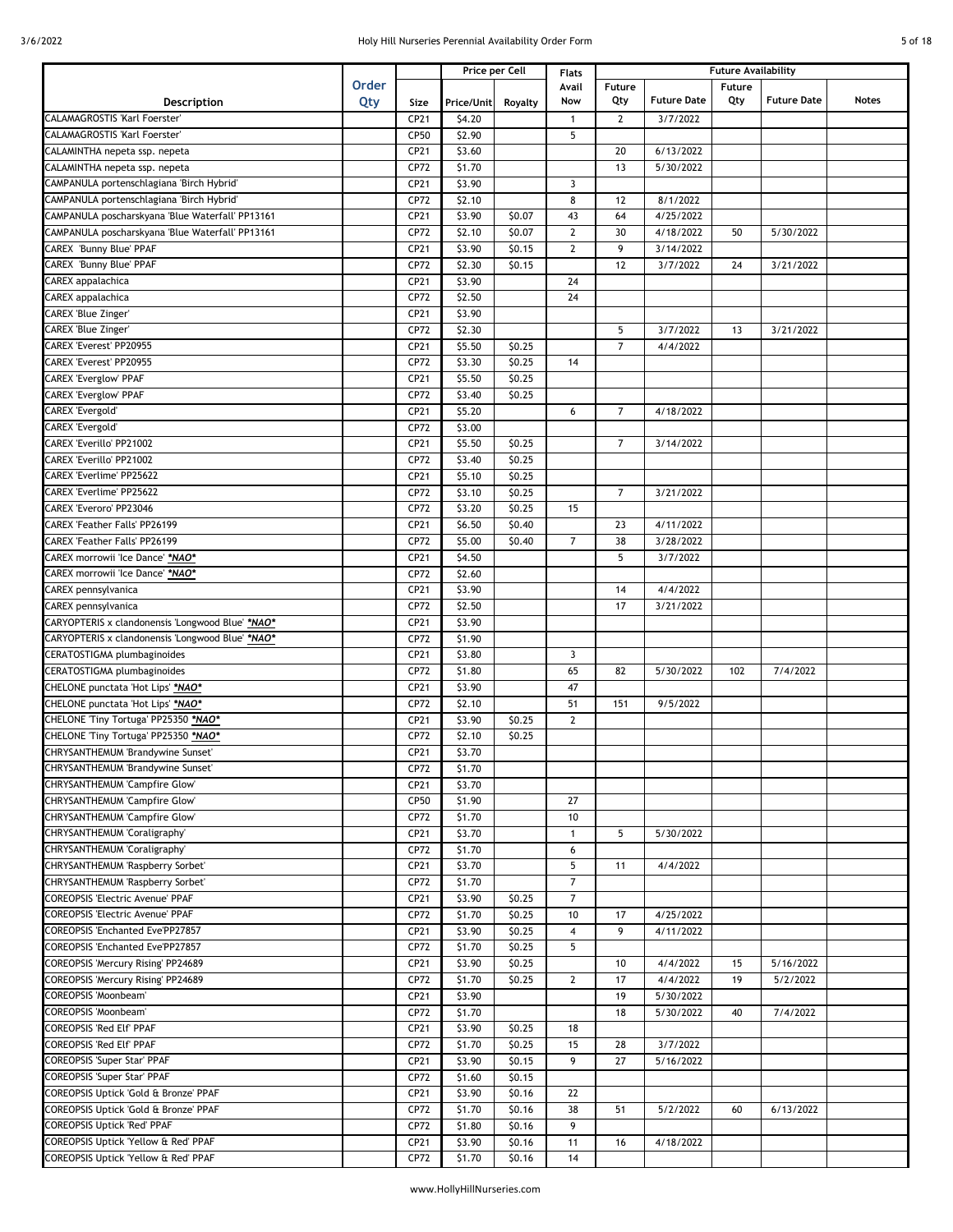| 6 of 18 |  |
|---------|--|
|         |  |

|                                                                    |       | Price per Cell |                  |                  | <b>Flats</b>   | <b>Future Availability</b> |                      |              |                    |       |
|--------------------------------------------------------------------|-------|----------------|------------------|------------------|----------------|----------------------------|----------------------|--------------|--------------------|-------|
|                                                                    | Order |                |                  |                  | Avail          | Future                     |                      | Future       |                    |       |
| Description                                                        | Qty   | Size           | Price/Unit       | Royalty          | Now            | Qty                        | <b>Future Date</b>   | Qty          | <b>Future Date</b> | Notes |
| COREOPSIS verticillata 'Zagreb'                                    |       | CP21           | \$3.90           |                  | 6              |                            |                      |              |                    |       |
| COREOPSIS verticillata 'Zagreb'                                    |       | CP72           | \$1.70           |                  | 17             | 20                         | 5/2/2022             | 33           | 6/13/2022          |       |
| <b>CORYDALIS 'Porcelain Blue'PPAF</b>                              |       | CP21           | \$5.00           | \$0.25           |                | 23                         | 5/16/2022            |              |                    |       |
| <b>CORYDALIS 'Porcelain Blue'PPAF</b>                              |       | CP72           | \$3.20           | \$0.25           |                | 14                         | 3/28/2022            | 32           | 5/16/2022          |       |
| DELOSPERMA cooperi                                                 |       | CP21           | \$3.70           |                  |                |                            |                      |              |                    |       |
| DELOSPERMA cooperi                                                 |       | CP72           | \$1.70           |                  | 8              | 25                         | 4/4/2022             |              |                    |       |
| DELOSPERMA 'Fire Spinner' PPAF                                     |       | CP21           | \$3.70           | \$0.09           | 8              |                            |                      |              |                    |       |
| DELOSPERMA 'Fire Spinner' PPAF                                     |       | CP72           | \$1.70           | \$0.09           | 6              | 14                         | 3/7/2022             |              |                    |       |
| DELOSPERMA 'Fire Wonder'PP25645                                    |       | CP21           | \$3.70           | \$0.20           | 9              |                            |                      |              |                    |       |
| DELOSPERMA 'Fire Wonder'PP25645                                    |       | CP72           | \$1.70           | \$0.20           | 15             |                            |                      |              |                    |       |
| <b>DELOSPERMA 'Gold Nugget'</b>                                    |       | CP21           | \$3.50           |                  | 8              |                            |                      |              |                    |       |
| DELOSPERMA 'Gold Nugget'                                           |       | CP72           | \$1.60           |                  | 13             |                            |                      |              |                    |       |
| DELOSPERMA 'Golden Wonder' PPAF                                    |       | CP21           | \$3.70           | \$0.20           | 28             |                            |                      |              |                    |       |
| DELOSPERMA 'Golden Wonder' PPAF                                    |       | CP72           | \$1.70           | \$0.20           | 18             |                            |                      |              |                    |       |
| DELOSPERMA 'Hot Pink Wonder'PP26157                                |       | CP21           | \$3.70           | \$0.20           | 5              |                            |                      |              |                    |       |
| DELOSPERMA 'Hot Pink Wonder'PP26157                                |       | CP72           | \$1.70           | \$0.20           | 12             |                            |                      |              |                    |       |
| DELOSPERMA 'Hot Red Wonder' PPAF                                   |       | CP21           | \$3.70           | \$0.20           |                |                            |                      |              |                    |       |
| DELOSPERMA 'Hot Red Wonder' PPAF                                   |       | CP72           | \$1.70           | \$0.20           | 13             | 26                         | 3/28/2022            | 40           | 4/11/2022          |       |
| DELOSPERMA 'Violet Wonder'PP25572                                  |       | CP21           | \$3.70           | \$0.20           | 35             |                            |                      |              |                    |       |
| DELOSPERMA 'Violet Wonder'PP25572                                  |       | CP72           | \$1.70           | \$0.20           | 15             |                            |                      |              |                    |       |
| DELOSPERMA 'White Wonder'PP25599                                   |       | CP21           | \$3.70           | \$0.20           | 15             |                            |                      |              |                    |       |
| DELOSPERMA 'White Wonder'PP25599                                   |       | CP72           | \$1.70           | \$0.20           | 21             |                            |                      |              |                    |       |
| DELPHINIUM 'Red Lark' PPAF                                         |       | CP21           | \$8.30           | \$0.32           |                |                            |                      |              |                    |       |
| DELPHINIUM 'Red Lark' PPAF                                         |       | CP50           | \$6.50           | \$0.32           |                |                            |                      |              |                    |       |
| DIANTHUS 'Bumbleberry Pie' PPAF                                    |       | CP21           | \$3.90           | \$0.15           |                | 5                          | 5/2/2022             |              |                    |       |
| DIANTHUS 'Bumbleberry Pie' PPAF                                    |       | CP72           | \$1.80           | \$0.15           | 4              | 12                         | 5/2/2022             | 23           | 9/26/2022          |       |
| <b>DIANTHUS 'Cherry Pie' PPAF</b>                                  |       | CP21           | 53.90            | \$0.15           |                | $\mathbf{1}$               | 5/2/2022             |              |                    |       |
| DIANTHUS 'Cherry Pie' PPAF                                         |       | CP72           | \$1.80           | \$0.15           |                | $\overline{2}$             | 5/2/2022             | 13           | 9/26/2022          |       |
| DIANTHUS 'Georgia Peach Pie' PPAF                                  |       | CP21           | \$3.90           | \$0.15           |                | $\overline{2}$             | 3/14/2022            | $\mathbf{3}$ | 4/18/2022          |       |
| DIANTHUS 'Georgia Peach Pie' PPAF                                  |       | CP72           | \$1.80           | \$0.15           | 1              | $\overline{2}$             | 3/14/2022            | 22           | 5/2/2022           |       |
| DIANTHUS gratianopolitanus 'Firewitch'                             |       | CP21           | \$3.90           |                  |                | 66                         | 3/21/2022            |              |                    |       |
| DIANTHUS gratianopolitanus 'Firewitch'                             |       | CP72           | \$1.70           |                  | 40             |                            |                      |              |                    |       |
| <b>DIANTHUS 'Kahori' PPAF</b>                                      |       | CP21           | 53.90            | \$0.05           | 5              |                            |                      |              |                    |       |
| DIANTHUS 'Kahori' PPAF                                             |       | CP72           | \$2.00           | \$0.05           | 15             | 59                         | 4/4/2022             | 103          | 5/16/2022          |       |
| DIANTHUS 'Key Lime Pie' PPAF                                       |       | CP21           | \$3.90           | \$0.15           |                | 11                         | 3/21/2022            |              |                    |       |
| DIANTHUS 'Key Lime Pie' PPAF                                       |       | CP72           | \$1.80           | \$0.15           |                | 6                          | 4/11/2022            | 24           | 5/2/2022           |       |
| <b>DIANTHUS 'Neon Star'</b>                                        |       | CP21           | \$3.90           |                  | 3              | 8                          | 3/14/2022            |              |                    |       |
| <b>DIANTHUS 'Neon Star'</b>                                        |       | CP72           | \$1.70           |                  | 16             | 42                         | 4/18/2022            |              |                    |       |
| DIANTHUS 'Neon Star Improved' PPAF                                 |       | CP21           | \$3.90           | \$0.12           | $\overline{7}$ |                            |                      |              |                    |       |
| DIANTHUS 'Neon Star Improved' PPAF                                 |       | CP72           | \$1.70           | \$0.12           |                | 22                         | 7/18/2022            |              |                    |       |
| DIANTHUS 'Pinball Wizard' PPAF                                     |       | CP21           | \$3.90           | \$0.15           |                | 10                         | 6/20/2022            |              |                    |       |
| DIANTHUS 'Pinball Wizard' PPAF                                     |       | CP72           | \$1.80           | \$0.15           |                | 13                         | 5/2/2022             |              |                    |       |
| DIANTHUS Supertrouper 'Orange' PPAF                                |       | CP21           | \$3.90           | \$0.05           |                | $\overline{7}$             | 5/2/2022             |              |                    |       |
| DIANTHUS Supertrouper 'Orange' PPAF                                |       | CP72           | \$1.70           | \$0.05           |                | $\mathbf{1}$               | 3/14/2022            | 16           | 4/4/2022           |       |
| DIANTHUS Supertrouper 'Red and White' PPAF                         |       | CP21           | \$3.70           | \$0.05           |                |                            |                      |              |                    |       |
| DIANTHUS Supertrouper 'Red and White' PPAF                         |       | CP72           | \$1.70           | \$0.05           |                |                            |                      |              |                    |       |
| DIANTHUS Vivid 'Bright Light' PP28239                              |       | CP21           | \$3.90           | \$0.10           | 8              |                            |                      |              |                    |       |
| DIANTHUS Vivid 'Bright Light' PP28239                              |       | CP72           | \$1.80           | \$0.10           |                | 20                         | 4/4/2022             |              |                    |       |
| DIANTHUS x allwoodii 'Frosty Fire'                                 |       | CP21           | \$3.90           |                  | 35             | 46                         | 4/11/2022            |              |                    |       |
| DIANTHUS x allwoodii 'Frosty Fire'                                 |       | CP72           | \$1.70           |                  |                | 22                         | 3/7/2022             | 26           | 3/28/2022          |       |
| DICENTRA 'Ruby Gold' PPAF                                          |       | CP21           | \$6.90           | \$0.25           |                |                            |                      |              |                    |       |
| DICENTRA spectabilis 'Gold Heart'                                  |       | CP21           | \$6.30           |                  | $\mathbf{2}$   | 90                         | 4/25/2022            | 160          | 5/16/2022          |       |
| DIGITALIS 'Arctic Fox Rose'PPAF<br>DIGITALIS 'Arctic Fox Rose'PPAF |       | CP21<br>CP50   | \$3.90<br>\$2.10 | \$0.15<br>\$0.15 |                | 5<br>38                    | 5/9/2022<br>5/2/2022 |              |                    |       |
| <b>ECHINACEA Artisan 'Red Ombre'</b>                               |       | CP21           | \$5.90           |                  |                |                            |                      |              |                    |       |
| <b>ECHINACEA Artisan 'Red Ombre'</b>                               |       | CP72           | \$3.90           |                  | 3              |                            |                      |              |                    |       |
| ECHINACEA Artisan 'Soft Orange'                                    |       | CP21           | \$5.90           |                  | 1              |                            |                      |              |                    |       |
| <b>ECHINACEA Artisan 'Soft Orange'</b>                             |       | CP72           | \$3.90           |                  | $\mathbf{1}$   |                            |                      |              |                    |       |
| ECHINACEA 'Big Sky Solar Flare' PP22133                            |       | CP21           | \$5.90           | \$0.25           |                |                            |                      |              |                    |       |
| ECHINACEA 'Big Sky Solar Flare' PP22133                            |       | CP72           | \$3.90           | \$0.25           |                |                            |                      |              |                    |       |
| ECHINACEA 'Big Sky Sundown' PP17659                                |       | CP21           | \$6.30           | \$0.15           |                | 13                         | 6/6/2022             |              |                    |       |
| ECHINACEA 'Big Sky Sundown' PP17659                                |       | CP72           | \$4.30           | \$0.15           |                | 22                         | 4/18/2022            | 26           | 5/16/2022          |       |
| <b>ECHINACEA 'Butterfly Kisses' PPAF</b>                           |       | CP21           | \$6.30           | \$0.25           |                | 10                         | 4/4/2022             | 11           | 4/18/2022          |       |
| <b>ECHINACEA 'Butterfly Kisses' PPAF</b>                           |       | CP72           | \$4.30           | \$0.25           |                | 27                         | 8/29/2022            |              |                    |       |
| ECHINACEA Dark Shadows 'Wicked' PPAF                               |       | CP21           | \$6.30           | \$0.25           |                |                            |                      |              |                    |       |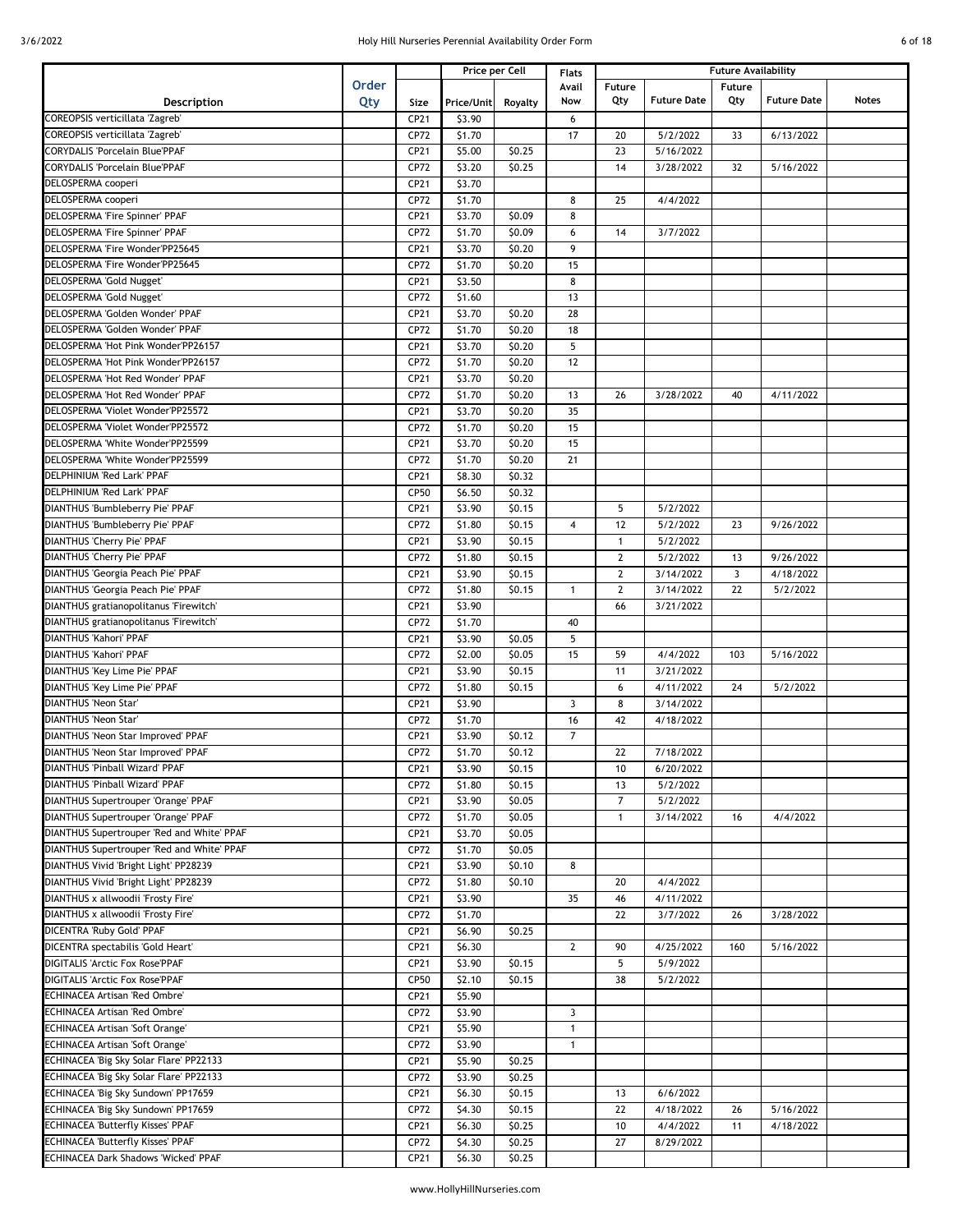## 3/6/2022 **19. In the U.S. Automation Control of 18 and 1999** Holy Hill Nurseries Perennial Availability Order Form

|  | ΩТ | 18 |  |
|--|----|----|--|
|  |    |    |  |

|                                                                   |              |      |            | Price per Cell | Flats          |                |                    | <b>Future Availability</b> |                    |              |
|-------------------------------------------------------------------|--------------|------|------------|----------------|----------------|----------------|--------------------|----------------------------|--------------------|--------------|
|                                                                   | <b>Order</b> |      |            |                | Avail          | Future         |                    | Future                     |                    |              |
| Description                                                       | Qty          | Size | Price/Unit | Royalty        | Now            | Qty            | <b>Future Date</b> | Qty                        | <b>Future Date</b> | <b>Notes</b> |
| ECHINACEA Dark Shadows 'Wicked' PPAF                              |              | CP72 | \$4.30     | \$0.25         |                | 20             | 8/29/2022          |                            |                    |              |
| <b>ECHINACEA 'Delicious Candy'PPAF</b>                            |              | CP21 | \$6.30     | \$0.21         |                | 16             | 5/16/2022          |                            |                    |              |
| <b>ECHINACEA 'Delicious Candy'PPAF</b>                            |              | CP72 | \$4.30     | \$0.21         | 14             | 25             | 3/28/2022          | 34                         | 5/16/2022          |              |
| ECHINACEA Double Scoop 'Cranberry' PP24769                        |              | CP21 | \$6.30     | \$0.22         |                |                |                    |                            |                    |              |
| ECHINACEA Double Scoop 'Cranberry' PP24769                        |              | CP72 | \$4.30     | \$0.22         |                | 5              | 4/11/2022          | 25                         | 4/18/2022          |              |
| ECHINACEA Double Scoop 'Mandarin' PP26640                         |              | CP21 | \$6.30     | \$0.22         |                | 31             | 4/25/2022          |                            |                    |              |
| ECHINACEA Double Scoop 'Mandarin' PP26640                         |              | CP72 | \$4.30     | \$0.22         |                | $\overline{7}$ | 4/11/2022          | 37                         | 4/18/2022          |              |
|                                                                   |              |      |            |                |                |                |                    |                            |                    |              |
| ECHINACEA 'Fiery Meadow Mama' PPAF                                |              | CP21 | \$6.30     | \$0.25         | $\mathbf{2}$   | 11             | 8/1/2022           |                            |                    |              |
| ECHINACEA 'Fiery Meadow Mama' PPAF                                |              | CP72 | \$4.30     | \$0.25         |                | $\mathbf{1}$   | 3/28/2022          | 12                         | 8/1/2022           |              |
| ECHINACEA Kismet 'Red' PPAF                                       |              | CP21 | \$6.30     | \$0.25         |                |                |                    |                            |                    |              |
| <b>ECHINACEA Kismet 'Red' PPAF</b>                                |              | CP72 | \$4.30     | \$0.25         |                | 39             | 8/15/2022          | 68                         | 8/29/2022          |              |
| ECHINACEA Kismet 'White'PPAF                                      |              | CP21 | \$6.30     | \$0.25         |                |                |                    |                            |                    |              |
| <b>ECHINACEA Kismet 'White'PPAF</b>                               |              | CP72 | \$4.30     | \$0.25         |                | 29             | 8/15/2022          | 57                         | 8/29/2022          |              |
| <b>ECHINACEA Kismet 'Yellow'PPAF</b>                              |              | CP21 | \$6.30     | \$0.25         |                | 5              | 6/13/2022          |                            |                    |              |
| ECHINACEA Kismet 'Yellow'PPAF                                     |              | CP72 | \$4.30     | \$0.25         |                | 38             | 8/15/2022          | 67                         | 8/29/2022          |              |
| ECHINACEA 'Lovely Lolly' PPAF                                     |              | CP21 | \$6.30     | \$0.18         | $\mathbf{1}$   | 13             | 5/9/2022           |                            |                    |              |
| ECHINACEA 'Lovely Lolly' PPAF                                     |              | CP72 | \$4.30     | \$0.18         |                | 12             | 6/6/2022           | 46                         | 8/8/2022           |              |
| ECHINACEA 'Moab Sunset' PPAF                                      |              | CP21 | \$6.30     | \$0.25         |                |                |                    |                            |                    |              |
| ECHINACEA 'Moab Sunset' PPAF                                      |              | CP72 | \$4.30     | \$0.25         |                | 20             | 8/29/2022          |                            |                    |              |
| ECHINACEA 'Orange Skipper' PPAF                                   |              | CP21 | \$6.30     | \$0.18         | $\overline{7}$ |                |                    |                            |                    |              |
|                                                                   |              |      | \$4.30     | \$0.18         |                |                | 7/11/2022          |                            |                    |              |
| ECHINACEA 'Orange Skipper' PPAF<br><b>ECHINACEA 'Parrot' PPAF</b> |              | CP72 |            |                |                | 22             |                    |                            |                    |              |
|                                                                   |              | CP21 | \$6.30     | \$0.25         |                | 9              | 5/2/2022           |                            |                    |              |
| <b>ECHINACEA 'Parrot' PPAF</b>                                    |              | CP72 | \$4.30     | \$0.25         |                | $\mathbf{3}$   | 3/21/2022          | 30                         | 6/13/2022          |              |
| ECHINACEA 'Playful Meadow Mama'PPAF                               |              | CP21 | \$6.30     | \$0.25         |                | 9              | 5/2/2022           |                            |                    |              |
| ECHINACEA 'Playful Meadow Mama'PPAF                               |              | CP72 | \$4.30     | \$0.25         |                | 23             | 6/13/2022          |                            |                    |              |
| ECHINACEA 'Postman' PP28524                                       |              | CP21 | \$6.30     | \$0.18         | $\overline{7}$ | 25             | 4/18/2022          |                            |                    |              |
| ECHINACEA 'Postman' PP28524                                       |              | CP72 | \$4.30     | \$0.18         |                | 35             | 4/4/2022           | 64                         | 6/13/2022          |              |
| ECHINACEA 'Pretty Parasols' PP31675                               |              | CP21 | \$6.30     | \$0.20         |                | 10             | 5/16/2022          |                            |                    |              |
| ECHINACEA 'Pretty Parasols' PP31675                               |              | CP72 | \$4.30     | \$0.20         |                | 19             | 3/28/2022          | 48                         | 5/16/2022          |              |
| ECHINACEA purpurea 'Cheyenne Spirit'                              |              | CP21 | \$4.70     |                |                | 58             | 4/11/2022          | 94                         | 5/30/2022          |              |
| ECHINACEA purpurea 'Cheyenne Spirit'                              |              | CP72 | \$2.50     |                | $\overline{4}$ | 6              | 3/21/2022          | 18                         | 4/11/2022          |              |
| ECHINACEA purpurea 'Hot Papaya' PP21022                           |              | CP21 | \$6.30     | \$0.25         |                | 17             | 5/2/2022           |                            |                    |              |
| ECHINACEA purpurea 'Hot Papaya' PP21022                           |              | CP72 | \$4.30     | \$0.25         |                | 16             | 3/28/2022          | 59                         | 7/11/2022          |              |
| ECHINACEA purpurea 'Kim's Knee High' *NAO*                        |              | CP21 | \$6.30     |                |                |                |                    |                            |                    |              |
|                                                                   |              |      |            |                |                |                |                    |                            |                    |              |
| ECHINACEA purpurea 'Kim's Knee High' *NAO*                        |              | CP72 | \$4.30     |                |                |                |                    |                            |                    |              |
| ECHINACEA purpurea 'Magnus'                                       |              | CP21 | \$3.90     |                |                | 12             | 5/16/2022          |                            |                    |              |
| ECHINACEA purpurea 'Magnus'                                       |              | CP72 | \$1.90     |                | 9              | 31             | 4/11/2022          | 48                         | 4/18/2022          |              |
| ECHINACEA purpurea 'Pica Bella'                                   |              | CP21 | \$6.30     |                |                |                |                    |                            |                    |              |
| ECHINACEA purpurea 'Pica Bella'                                   |              | CP72 | \$4.30     |                |                | 25             | 4/4/2022           | 56                         | 4/18/2022          |              |
| ECHINACEA purpurea 'Pow Wow White'                                |              | CP21 | \$4.70     |                |                | 14             | 3/28/2022          | 46                         | 4/25/2022          |              |
| <b>ECHINACEA purpurea 'Pow Wow White'</b>                         |              | CP72 | \$2.30     |                | 16             | 25             | 4/11/2022          | 55                         | 5/16/2022          |              |
| ECHINACEA purpurea 'Pow Wow Wild Berry'                           |              | CP21 | \$4.70     |                |                | $\mathbf{1}$   | 4/25/2022          |                            |                    |              |
| ECHINACEA purpurea 'Pow Wow Wild Berry'                           |              | CP72 | \$2.30     |                | 93             | 105            | 4/11/2022          | 138                        | 5/16/2022          |              |
| ECHINACEA purpurea 'Raspberry Truffle' PPAF                       |              | CP21 | \$6.30     | \$0.25         | 21             |                |                    |                            |                    |              |
| ECHINACEA purpurea 'Raspberry Truffle' PPAF                       |              | CP72 | \$4.30     | \$0.25         |                | 10             | 4/4/2022           | 18                         | 6/13/2022          |              |
| <b>ECHINACEA 'Rainbow Marcella' PPAF</b>                          |              | CP21 | \$6.30     | \$0.25         |                |                |                    |                            |                    |              |
| ECHINACEA 'Rainbow Marcella' PPAF                                 |              | CP72 | \$4.30     | \$0.25         |                | 42             | 6/13/2022          | 64                         | 7/11/2022          |              |
| ECHINACEA Sombrero 'Adobe Orange'PPAF                             |              |      |            |                |                |                |                    |                            |                    |              |
|                                                                   |              | CP21 | \$6.30     | \$0.14         |                | 6              | 4/25/2022          |                            |                    |              |
| <b>ECHINACEA Sombrero 'Adobe Orange'PPAF</b>                      |              | CP72 | \$4.30     | \$0.14         |                | 27             | 3/21/2022          | 44                         | 4/4/2022           |              |
| ECHINACEA Sombrero 'Baja Burgundy' PPAF                           |              | CP21 | \$6.30     | \$0.14         |                | 48             | 6/6/2022           |                            |                    |              |
| ECHINACEA Sombrero 'Baja Burgundy' PPAF                           |              | CP72 | \$4.30     | \$0.14         |                | 30             | 4/18/2022          | 71                         | 5/9/2022           |              |
| ECHINACEA Sombrero 'Blanco' PPAF                                  |              | CP21 | \$6.30     | \$0.14         |                | 26             | 4/25/2022          |                            |                    |              |
| ECHINACEA Sombrero 'Blanco' PPAF                                  |              | CP72 | \$4.30     | \$0.14         |                | 19             | 4/18/2022          | 39                         | 5/9/2022           |              |
| ECHINACEA Sombrero 'Granada Gold' PPAF                            |              | CP21 | \$6.30     | \$0.14         | 8              | 23             | 4/11/2022          |                            |                    |              |
| ECHINACEA Sombrero 'Granada Gold' PPAF                            |              | CP72 | \$4.30     | \$0.14         |                | 6              | 3/28/2022          | 30                         | 4/18/2022          |              |
| ECHINACEA Sombrero 'Lemon Yellow Improved' PPAF                   |              | CP21 | \$6.30     | \$0.14         | 9              | 32             | 4/25/2022          |                            |                    |              |
| ECHINACEA Sombrero 'Lemon Yellow Improved' PPAF                   |              | CP72 | \$4.30     | \$0.14         |                | 83             | 5/9/2022           | 134                        | 5/30/2022          |              |
| ECHINACEA Sombrero Poco 'Hot Coral' PP23097                       |              | CP21 | \$6.30     | \$0.14         | 1              | 12             | 4/25/2022          |                            |                    |              |
| ECHINACEA Sombrero Poco 'Hot Coral' PP23097                       |              | CP72 | \$4.30     | \$0.14         |                | 9              | 3/28/2022          | 32                         | 4/18/2022          |              |
| ECHINACEA Sombrero Poco 'Yellow' PPAF                             |              | CP21 | \$6.30     | \$0.14         |                | 21             | 6/6/2022           |                            |                    |              |
| ECHINACEA Sombrero Poco 'Yellow' PPAF                             |              |      |            |                |                |                |                    |                            |                    |              |
|                                                                   |              | CP72 | \$4.30     | \$0.14         |                | 8              | 4/18/2022          |                            |                    |              |
| ECHINACEA Sombrero 'Rosada' PPAF                                  |              | CP21 | \$6.30     | \$0.14         |                | 17             | 4/25/2022          |                            |                    |              |
| ECHINACEA Sombrero 'Rosada' PPAF                                  |              | CP72 | \$4.30     | \$0.14         | 4              | 6              | 3/7/2022           | 9                          | 4/18/2022          |              |
| ECHINACEA Sombrero 'Salsa Red' PP23105                            |              | CP21 | \$6.30     | \$0.14         |                | 30             | 4/25/2022          |                            |                    |              |
| ECHINACEA Sombrero 'Salsa Red' PP23105                            |              | CP72 | \$4.30     | \$0.14         |                | 89             | 4/18/2022          | 147                        | 5/9/2022           |              |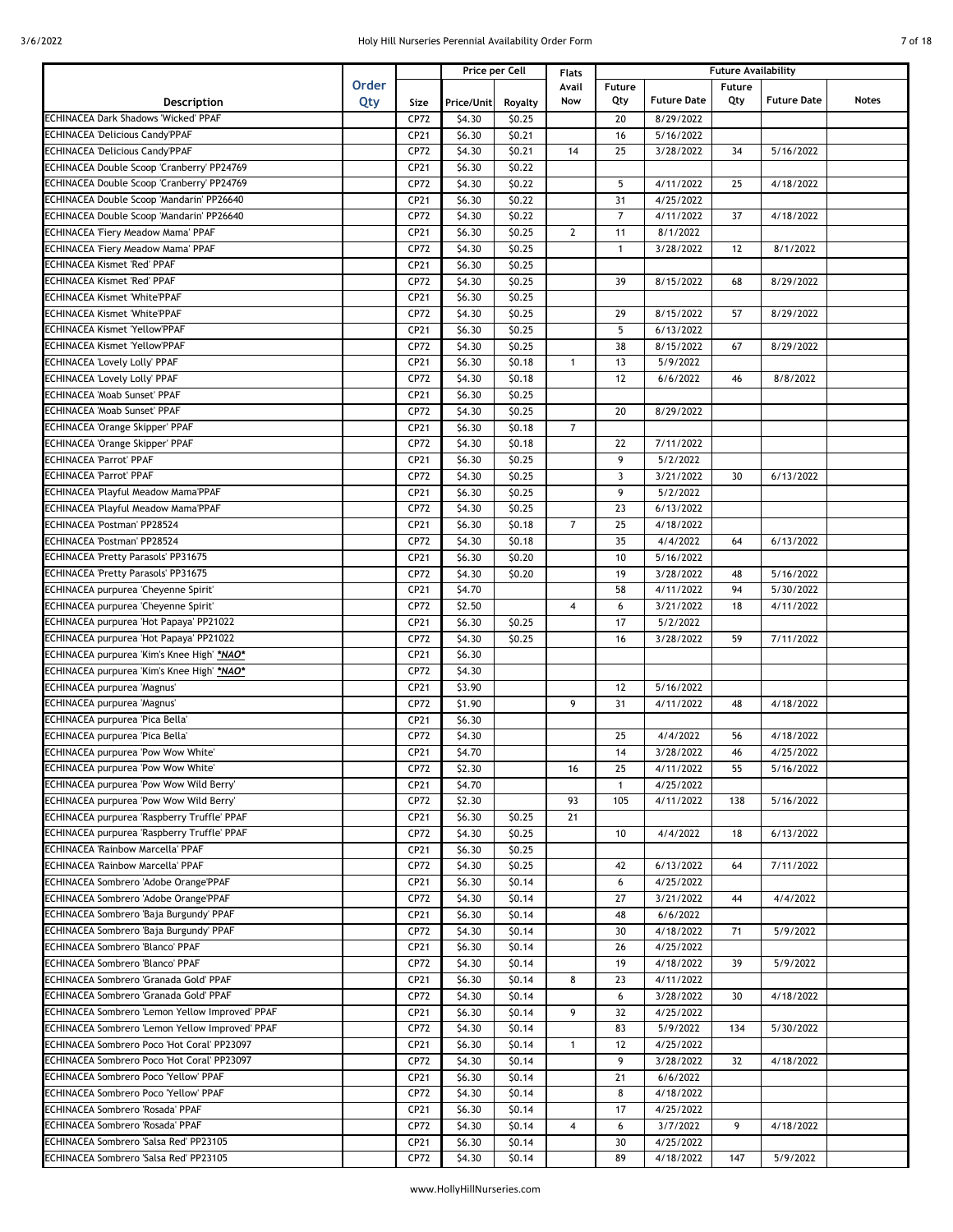| 8 of 18 |  |
|---------|--|
|         |  |

|                                                 |              |      |            | Price per Cell | <b>Flats</b>   | <b>Future Availability</b> |                    |               |                    |       |
|-------------------------------------------------|--------------|------|------------|----------------|----------------|----------------------------|--------------------|---------------|--------------------|-------|
|                                                 | <b>Order</b> |      |            |                | Avail          | Future                     |                    | <b>Future</b> |                    |       |
| Description                                     | Qty          | Size | Price/Unit | Royalty        | Now            | Qty                        | <b>Future Date</b> | Qty           | <b>Future Date</b> | Notes |
| ECHINACEA Sombrero 'Sangrita' PPAF              |              | CP21 | \$6.30     | \$0.14         | 15             | 32                         | 6/13/2022          |               |                    |       |
| ECHINACEA Sombrero 'Sangrita' PPAF              |              | CP72 | \$4.30     | \$0.14         |                | 3                          | 3/21/2022          | 25            | 4/11/2022          |       |
| ECHINACEA Sombrero 'Tres Amigos' PPAF           |              | CP21 | \$5.90     | \$0.14         |                |                            |                    |               |                    |       |
| ECHINACEA Sombrero 'Tres Amigos' PPAF           |              | CP72 | \$3.90     | \$0.14         |                |                            |                    |               |                    |       |
|                                                 |              |      |            |                |                |                            |                    |               |                    |       |
| <b>ECHINACEA Sunseekers 'Rainbow' PPAF</b>      |              | CP21 | \$6.30     | \$0.23         |                | $\mathbf{1}$               | 5/9/2022           |               |                    |       |
| <b>ECHINACEA Sunseekers 'Rainbow' PPAF</b>      |              | CP72 | \$4.30     | \$0.23         |                | 12                         | 4/4/2022           | 46            | 8/1/2022           |       |
| ECHINACEA Sunseekers 'Salmon' PPAF              |              | CP72 | \$4.30     | \$0.23         | 5              |                            |                    |               |                    |       |
| ECHINACEA Sunseekers 'White Perfection' PPAF    |              | CP21 | \$6.30     | \$0.23         |                | 47                         | 4/11/2022          | 60            | 5/9/2022           |       |
| ECHINACEA Sunseekers 'White Perfection' PPAF    |              | CP72 | \$4.30     | \$0.23         | 12             | 23                         | 4/4/2022           | 57            | 8/1/2022           |       |
| ECHINACEA 'Sweet Sandia' PPAF                   |              | CP21 | \$6.30     | \$0.25         |                | 20                         | 8/8/2022           |               |                    |       |
| ECHINACEA 'Sweet Sandia' PPAF                   |              | CP72 | \$4.30     | \$0.25         | $\mathbf{2}$   | 16                         | 6/20/2022          | 36            | 8/15/2022          |       |
| ECHINACEA 'Tomato Soup' PP19427                 |              | CP21 | \$6.30     | \$0.25         |                |                            |                    |               |                    |       |
| ECHINACEA 'Tomato Soup' PP19427                 |              | CP72 | \$4.30     | \$0.25         |                | 18                         | 5/9/2022           | 42            | 5/23/2022          |       |
| <b>ECHINACEA 'Tweety' PPAF</b>                  |              | CP21 | \$5.90     | \$0.25         |                |                            |                    |               |                    |       |
| <b>ECHINACEA 'Tweety' PPAF</b>                  |              | CP72 | \$3.90     | \$0.25         |                |                            |                    |               |                    |       |
| ECHINACEA 'Yellow Rainbow Marcella' PPAF        |              | CP21 | \$6.30     | \$0.25         |                | 3                          | 3/14/2022          | 5             | 6/6/2022           |       |
| ECHINACEA 'Yellow Rainbow Marcella' PPAF        |              | CP72 | \$4.30     | \$0.25         |                | 26                         | 6/20/2022          | 56            | 7/11/2022          |       |
|                                                 |              |      |            |                |                |                            |                    |               |                    |       |
| EPIMEDIUM 'Amber Queen' PP17197                 |              | CP21 | \$9.10     | \$0.30         |                |                            |                    |               |                    |       |
| EPIMEDIUM 'Domino'                              |              | CP21 | \$9.10     |                |                |                            |                    |               |                    |       |
| EPIMEDIUM 'Orange Queen'                        |              | CP21 | \$9.10     |                |                |                            |                    |               |                    |       |
| EPIMEDIUM 'Pink Champagne'                      |              | CP21 | \$9.10     |                |                |                            |                    |               |                    |       |
| EPIMEDIUM 'Pink Elf' PP17228                    |              | CP21 | \$9.10     | \$0.30         |                |                            |                    |               |                    |       |
| <b>EPIMEDIUM 'Pink Panther'</b>                 |              | CP21 | \$9.10     | \$0.10         |                |                            |                    |               |                    |       |
| EPIMEDIUM rubrum                                |              | CP21 | \$9.10     |                |                |                            |                    |               |                    |       |
| EPIMEDIUM rubrum 'Galadriel'                    |              | CP21 | \$9.10     |                |                |                            |                    |               |                    |       |
| EPIMEDIUM 'Spine Tingler'                       |              | CP21 | \$9.10     |                |                |                            |                    |               |                    |       |
| EPIMEDIUM x perralchicum 'Frohnleiten'          |              | CP21 | \$9.10     |                |                |                            |                    |               |                    |       |
| EPIMEDIUM x versicolor 'Sulphureum'             |              | CP21 | \$9.10     |                |                |                            |                    |               |                    |       |
| ERYNGIUM 'Big Blue'PP20636                      |              | CP21 | \$5.00     | \$0.32         |                | 6                          | 4/18/2022          | 11            | 5/30/2022          |       |
| ERYNGIUM 'Big Blue'PP20636                      |              | CP72 | \$3.00     | \$0.32         | $\overline{7}$ | 18                         | 3/28/2022          |               |                    |       |
| ERYNGIUM 'Blue Hobbit'                          |              | CP21 | \$4.80     |                | 14             | 24                         | 5/2/2022           |               |                    |       |
|                                                 |              |      |            |                | 38             |                            |                    |               |                    |       |
| ERYNGIUM 'Blue Hobbit'                          |              | CP72 | \$2.80     |                |                |                            |                    |               |                    |       |
| ERYNGIUM 'Jade Frost' PP17370                   |              | CP21 | \$5.00     | \$0.25         |                | 13                         | 5/23/2022          |               |                    |       |
| ERYNGIUM 'Jade Frost' PP17370                   |              | CP72 | \$3.10     | \$0.25         |                | 14                         | 5/30/2022          | 71            | 8/22/2022          |       |
| EUPATORIUM dubium 'Baby Joe' PPAF               |              | CP21 | \$4.70     | \$0.20         |                | 5                          | 5/16/2022          |               |                    |       |
| EUPATORIUM dubium 'Baby Joe' PPAF               |              | CP50 | \$2.70     | \$0.20         |                |                            |                    |               |                    |       |
| EUPATORIUM Euphoria 'Ruby'PPAF                  |              | CP21 | \$4.70     | \$0.14         |                | $\overline{2}$             | 4/4/2022           |               |                    |       |
| EUPATORIUM Euphoria 'Ruby'PPAF                  |              | CP50 | \$2.70     | \$0.14         |                |                            |                    |               |                    |       |
| EUPATORIUM maculatum 'Gateway'                  |              | CP21 | \$4.70     |                | 15             |                            |                    |               |                    |       |
| EUPATORIUM maculatum 'Gateway'                  |              | CP50 | \$2.70     |                |                |                            |                    |               |                    |       |
| EUPATORIUM 'Pink Frost'                         |              | CP21 | \$4.70     |                | 18             |                            |                    |               |                    |       |
| EUPATORIUM 'Pink Frost'                         |              | CP50 | \$2.70     |                | 27             |                            |                    |               |                    |       |
| EUPATORIUM purpureum 'Little Joe' PP16122       |              | CP21 | \$4.70     | \$0.15         |                |                            |                    |               |                    |       |
| EUPATORIUM purpureum 'Little Joe' PP16122       |              | CP50 | \$2.70     | \$0.15         |                | 8                          | 6/6/2022           |               |                    |       |
| EUPHORBIA amygdaloides 'Robbiae'                |              | CP21 | \$4.50     |                | $\mathbf{1}$   | $\mathbf{2}$               | 3/14/2022          | 11            | 3/28/2022          |       |
|                                                 |              |      |            |                |                |                            |                    |               |                    |       |
| EUPHORBIA amygdaloides 'Robbiae'                |              | CP72 | \$2.60     |                | 16             | 53                         | 4/4/2022           | 55            | 5/2/2022           |       |
| EUPHORBIA polychroma                            |              | CP21 | \$4.50     |                | 4              | 12                         | 5/2/2022           |               |                    |       |
| EUPHORBIA polychroma                            |              | CP72 | \$2.50     |                |                |                            |                    |               |                    |       |
| EUPHORBIA x martinii 'Ascot Rainbow' PPAF       |              | CP21 | \$4.50     | \$0.30         |                | 32                         | 4/25/2022          |               |                    |       |
| EUPHORBIA x martinii 'Ascot Rainbow' PPAF       |              | CP72 | \$2.60     | \$0.30         | 9              | 17                         | 3/7/2022           | 48            | 4/18/2022          |       |
| FESTUCA 'Cool as Ice'PP27651                    |              | CP21 | \$4.40     | \$0.20         | $\mathbf{1}$   | $\overline{7}$             | 4/25/2022          |               |                    |       |
| FESTUCA 'Cool as Ice'PP27651                    |              | CP50 | \$2.30     | \$0.20         |                | 6                          | 3/7/2022           |               |                    |       |
| FESTUCA 'Elijah Blue'                           |              | CP21 | \$4.40     |                | 10             |                            |                    |               |                    |       |
| FESTUCA 'Elijah Blue'                           |              | CP50 | \$2.30     |                | 6              |                            |                    |               |                    |       |
| GAILLARDIA aristata 'Arizona Red'               |              | CP21 | \$3.60     |                | $\overline{7}$ | 14                         | 3/21/2022          |               |                    |       |
| GAILLARDIA aristata 'Arizona Red'               |              | CP72 | \$1.50     |                | 4              | 10                         | 3/7/2022           |               |                    |       |
| GAILLARDIA aristata 'Arizona Sun'               |              | CP21 | \$3.60     |                | 4              |                            |                    |               |                    |       |
| GAILLARDIA aristata 'Arizona Sun'               |              | CP72 | \$1.50     |                | 12             | 13                         | 3/7/2022           |               |                    |       |
| <b>GAILLARDIA 'Fire Wheels'</b>                 |              |      | \$3.90     |                |                | 13                         | 4/25/2022          |               |                    |       |
|                                                 |              | CP21 |            |                |                |                            |                    |               |                    |       |
| <b>GAILLARDIA 'Fire Wheels'</b>                 |              | CP72 | \$1.60     |                |                | 1                          | 3/21/2022          |               |                    |       |
| GAILLARDIA 'Mesa Peach'                         |              | CP21 | \$3.60     |                | $\mathbf{3}$   | 10                         | 3/21/2022          |               |                    |       |
| GAILLARDIA 'Mesa Peach'                         |              | CP72 | \$1.50     |                | 5              | 24                         | 3/7/2022           |               |                    |       |
| GALIUM odoratum                                 |              | CP21 | \$3.70     |                | 22             |                            |                    |               |                    |       |
| GALIUM odoratum                                 |              | CP72 | \$1.70     |                | 64             | 77                         | 4/11/2022          | 82            | 5/30/2022          |       |
| GAURA lindheimeri 'Crimson Butterflies' PP13189 |              | CP21 | \$3.70     |                | $\overline{7}$ |                            |                    |               |                    |       |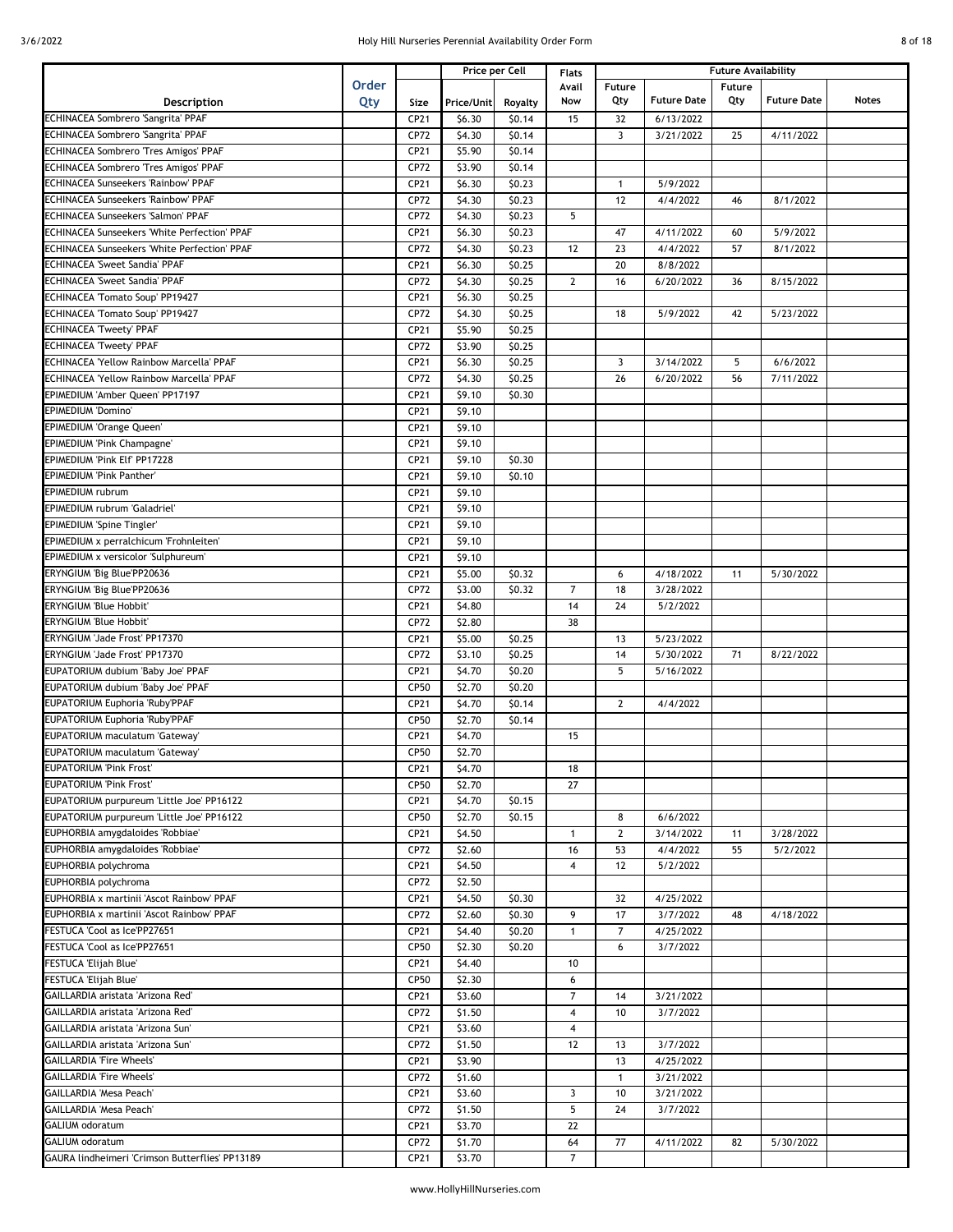| 9 of 18 |  |
|---------|--|
|         |  |

|                                                         |              |      | Price per Cell      |         | <b>Flats</b>   |                |                    | <b>Future Availability</b> |                    |              |
|---------------------------------------------------------|--------------|------|---------------------|---------|----------------|----------------|--------------------|----------------------------|--------------------|--------------|
|                                                         | <b>Order</b> |      |                     |         | Avail          | Future         |                    | Future                     |                    |              |
| Description                                             | Qty          | Size | Price/Unit          | Royalty | Now            | Qty            | <b>Future Date</b> | Qty                        | <b>Future Date</b> | <b>Notes</b> |
| GAURA lindheimeri 'Crimson Butterflies' PP13189         |              | CP72 | \$1.60              |         | 10             |                |                    |                            |                    |              |
| GAURA lindheimeri 'Rosy Jane' PPAF                      |              | CP21 | \$3.70              | \$0.15  |                |                |                    |                            |                    |              |
| GAURA lindheimeri 'Rosy Jane' PPAF                      |              | CP72 | \$1.60              | \$0.15  | 12             |                |                    |                            |                    |              |
| GAURA lindheimeri 'Siskiyou Pink'                       |              | CP21 | \$3.70              |         | 6              |                |                    |                            |                    |              |
| GAURA lindheimeri 'Siskiyou Pink'                       |              | CP72 | \$1.60              |         | 9              |                |                    |                            |                    |              |
| GAURA lindheimeri 'So White'                            |              | CP21 | \$3.70              |         | 10             | 30             | 6/6/2022           |                            |                    |              |
| GAURA lindheimeri 'So White'                            |              | CP72 | \$1.60              |         | 42             | 63             | 5/23/2022          |                            |                    |              |
| <b>GAURA Walburton's 'Silver Fountain' PPAF</b>         |              | CP21 | \$3.70              | \$0.08  |                | $\overline{7}$ | 4/4/2022           | 25                         | 5/2/2022           |              |
| <b>GAURA Walburton's 'Silver Fountain' PPAF</b>         |              | CP72 | $\overline{51.60}$  | \$0.08  | 6              | 25             | 4/11/2022          | 29                         | 4/18/2022          |              |
| <b>GERANIUM 'Bevan's Variety'</b>                       |              | CP21 | \$5.90              |         |                |                |                    |                            |                    |              |
| <b>GERANIUM 'Bevan's Variety'</b>                       |              | CP50 | \$3.50              |         |                |                |                    |                            |                    |              |
| <b>GERANIUM 'Biokovo'</b>                               |              | CP21 | \$5.90              |         | 16             |                |                    |                            |                    |              |
| <b>GERANIUM 'Biokovo'</b>                               |              | CP50 | \$3.50              |         | $\overline{7}$ | 26             | 4/25/2022          | 32                         | 8/8/2022           |              |
| GERANIUM cantabrigense 'Saint Ola'                      |              | CP21 | \$5.90              |         |                |                |                    |                            |                    |              |
| GERANIUM cantabrigense 'Saint Ola'                      |              | CP50 | \$3.50              |         | 9              |                |                    |                            |                    |              |
| <b>GERANIUM 'Dark Eyes' PPAF</b>                        |              | CP21 | \$6.10              | \$0.15  |                |                |                    |                            |                    |              |
| <b>GERANIUM 'Dark Eyes' PPAF</b>                        |              | CP50 | \$4.20              | \$0.15  | $\mathbf{1}$   |                |                    |                            |                    |              |
| GERANIUM 'Ingwersen's Variety'                          |              | CP21 | \$5.90              |         | $\overline{2}$ |                |                    |                            |                    |              |
| <b>GERANIUM 'Ingwersen's Variety'</b>                   |              | CP50 | \$3.50              |         |                |                |                    |                            |                    |              |
| <b>GERANIUM 'Intense' PPAF</b>                          |              | CP21 | \$5.90              | \$0.15  |                | 13             | 5/16/2022          |                            |                    |              |
| <b>GERANIUM 'Intense' PPAF</b>                          |              | CP50 | \$3.70              | \$0.15  |                | 64             | 7/11/2022          | 86                         | 8/8/2022           |              |
| <b>GERANIUM 'Karmina'</b>                               |              | CP21 | \$5.90              |         | 29             |                |                    |                            |                    |              |
| <b>GERANIUM 'Karmina'</b>                               |              | CP50 | \$3.50              |         | 47             |                |                    |                            |                    |              |
| GERANIUM 'Kelly Anne' PPAF                              |              | CP50 | \$4.20              | \$0.19  |                | 16             | 8/15/2022          |                            |                    |              |
| <b>GERANIUM pratense 'Cloud Nine'</b>                   |              | CP21 | \$5.90              | \$0.25  |                | 8              | 4/4/2022           |                            |                    |              |
| <b>GERANIUM pratense 'Cloud Nine'</b>                   |              | CP50 | \$3.90              | \$0.25  |                | 45             | 6/13/2022          | 93                         | 8/15/2022          |              |
| GERANIUM sanguineum 'Max Frei'                          |              | CP21 | \$5.90              |         |                | 56             | 8/29/2022          |                            |                    |              |
| GERANIUM sanguineum 'Max Frei'                          |              | CP50 | \$3.70              |         |                | 138            | 8/22/2022          |                            |                    |              |
| <b>GERANIUM 'Spessart'</b>                              |              | CP21 | \$5.90              |         |                |                |                    |                            |                    |              |
| <b>GERANIUM 'Spessart'</b>                              |              | CP50 | \$3.50              |         |                |                |                    |                            |                    |              |
| <b>GERANIUM striatum 'Lancastriense'</b>                |              | CP21 | \$5.90              |         |                | 16             | 5/30/2022          | 28                         | 8/29/2022          |              |
| <b>GERANIUM striatum 'Lancastriense'</b>                |              | CP50 | \$3.70              |         |                | 24             | 5/2/2022           | 36                         | 5/23/2022          |              |
| GERANIUM x 'Rozanne' PP12175                            |              | CP21 | \$6.10              | \$0.10  | 8              | 26             | 5/16/2022          |                            |                    |              |
| GERANIUM x 'Rozanne' PP12175                            |              | CP50 | \$4.20              | \$0.10  |                | 63             | 6/6/2022           | 133                        | 6/20/2022          |              |
| HAKONECHLOA macra                                       |              | CP21 | \$5.90              |         | 87             | 238            | 5/30/2022          | 372                        | 11/7/2022          |              |
| HAKONECHLOA macra 'All Gold'                            |              | CP21 | $\overline{\$5.90}$ |         |                | 313            | 5/30/2022          | 617                        | 11/7/2022          |              |
| HAKONECHLOA macra 'Aureola'                             |              | CP21 | \$5.90              |         |                | 303            | 5/30/2022          | 607                        | 11/7/2022          |              |
| HELENIUM autumnale 'Fuego' PPAF *NAO*                   |              | CP21 | \$4.50              | \$0.25  | $\overline{3}$ |                |                    |                            |                    |              |
| HELENIUM autumnale 'Fuego' PPAF *NAO*                   |              | CP72 | \$2.50              | \$0.25  | 11             | 28             | 5/2/2022           | 47                         | 8/8/2022           |              |
| HELENIUM autumnale 'Salsa' PPAF *NAO*                   |              | CP21 | \$4.50              | \$0.25  | $\mathbf{1}$   | 9              | 5/30/2022          |                            |                    |              |
| HELENIUM autumnale 'Salsa' PPAF *NAO*                   |              | CP72 | \$2.50              | \$0.25  | $\mathbf{1}$   | 10             | 5/2/2022           | 32                         | 8/8/2022           |              |
| HELENIUM autumnale 'Siesta' PPAF *NAO*                  |              | CP21 | \$4.50              | \$0.25  |                |                |                    |                            |                    |              |
| HELENIUM autumnale 'Siesta' PPAF *NAO*                  |              | CP72 | \$2.50              | \$0.25  |                | 12             | 5/2/2022           | 39                         | 8/8/2022           |              |
| HELENIUM autumnale 'Sombrero' PPAF *NAO*                |              | CP21 | \$4.50              | \$0.25  |                | 9              | 5/30/2022          |                            |                    |              |
| HELENIUM autumnale 'Sombrero' PPAF *NAO*                |              | CP72 | \$2.50              | \$0.25  |                | 12             | 4/11/2022          | 36                         | 5/2/2022           |              |
| HELIANTHUS 'Autumn Gold' PPAF                           |              | CP21 | \$3.90              | \$0.10  |                |                |                    |                            |                    |              |
| HELIANTHUS 'Autumn Gold' PPAF                           |              | CP72 | \$1.90              | \$0.10  |                |                |                    |                            |                    |              |
| HELIOPSIS 'Bleeding Heart' *NAO*                        |              | CP21 | \$4.30              |         |                |                |                    |                            |                    |              |
| HELIOPSIS 'Bleeding Heart' *NAO*                        |              | CP72 | \$2.30              |         |                |                |                    |                            |                    |              |
| HELIOPSIS 'Fire Twister' *NAO*                          |              | CP21 | \$4.30              | \$0.24  |                |                |                    |                            |                    |              |
| HELIOPSIS 'Fire Twister' *NAO*                          |              | CP72 | \$2.30              | \$0.24  |                |                |                    |                            |                    |              |
| HELIOPSIS 'Sunstruck' PPAF                              |              | CP21 | \$4.30              | \$0.12  |                | $\mathbf{1}$   | 3/7/2022           |                            |                    |              |
| HELIOPSIS 'Sunstruck' PPAF                              |              | CP72 | \$2.30              | \$0.12  |                |                |                    |                            |                    |              |
| HELLEBORUS 'Candy Love' PP19413                         |              | CP21 | \$7.50              | \$0.35  | 5              | 102            | 6/20/2022          |                            |                    |              |
| <b>HELLEBORUS foetidus</b>                              |              | CP36 | \$7.20              |         |                |                |                    |                            |                    |              |
| HELLEBORUS 'Ivory Prince' PP16199                       |              | CP21 | \$7.50              | \$0.55  |                |                |                    |                            |                    |              |
| HELLEBORUS 'Mont Blanc'PPAF                             |              | CP21 | \$7.50              | \$0.35  |                | $\mathbf{1}$   | 3/7/2022           | 8                          | 3/14/2022          |              |
| HELLEBORUS 'Snow Love' PP19559                          |              | CP21 | \$7.50              | \$0.35  | $\mathbf{1}$   | 43             | 6/20/2022          |                            |                    |              |
| HELLEBORUS 'Swirling Skirts'                            |              | CP21 | \$7.50              |         |                |                |                    |                            |                    |              |
| HELLEBORUS X orientalis 'Pine Knot Select Strain'       |              | CP36 | \$7.50              |         |                |                |                    |                            |                    |              |
| HELLEBORUS X orientalis 'Southern Belle Doubles Strain' |              | CP36 | \$7.90              |         |                |                |                    |                            |                    |              |
| HEUCHERA americana 'Dale's Strain'                      |              | CP21 | \$5.20              |         |                |                |                    |                            |                    |              |
| HEUCHERA americana 'Dale's Strain'                      |              | CP72 | \$3.00              |         | 14             | 17             | 3/14/2022          | 40                         | 4/18/2022          |              |
| HEUCHERA 'Berry Smoothie' PP21871                       |              | CP21 | \$6.30              | \$0.25  |                | 13             | 6/13/2022          |                            |                    |              |
| HEUCHERA 'Berry Smoothie' PP21871                       |              | CP72 | \$4.60              | \$0.25  |                | 18             | 4/25/2022          | 31                         | 5/9/2022           |              |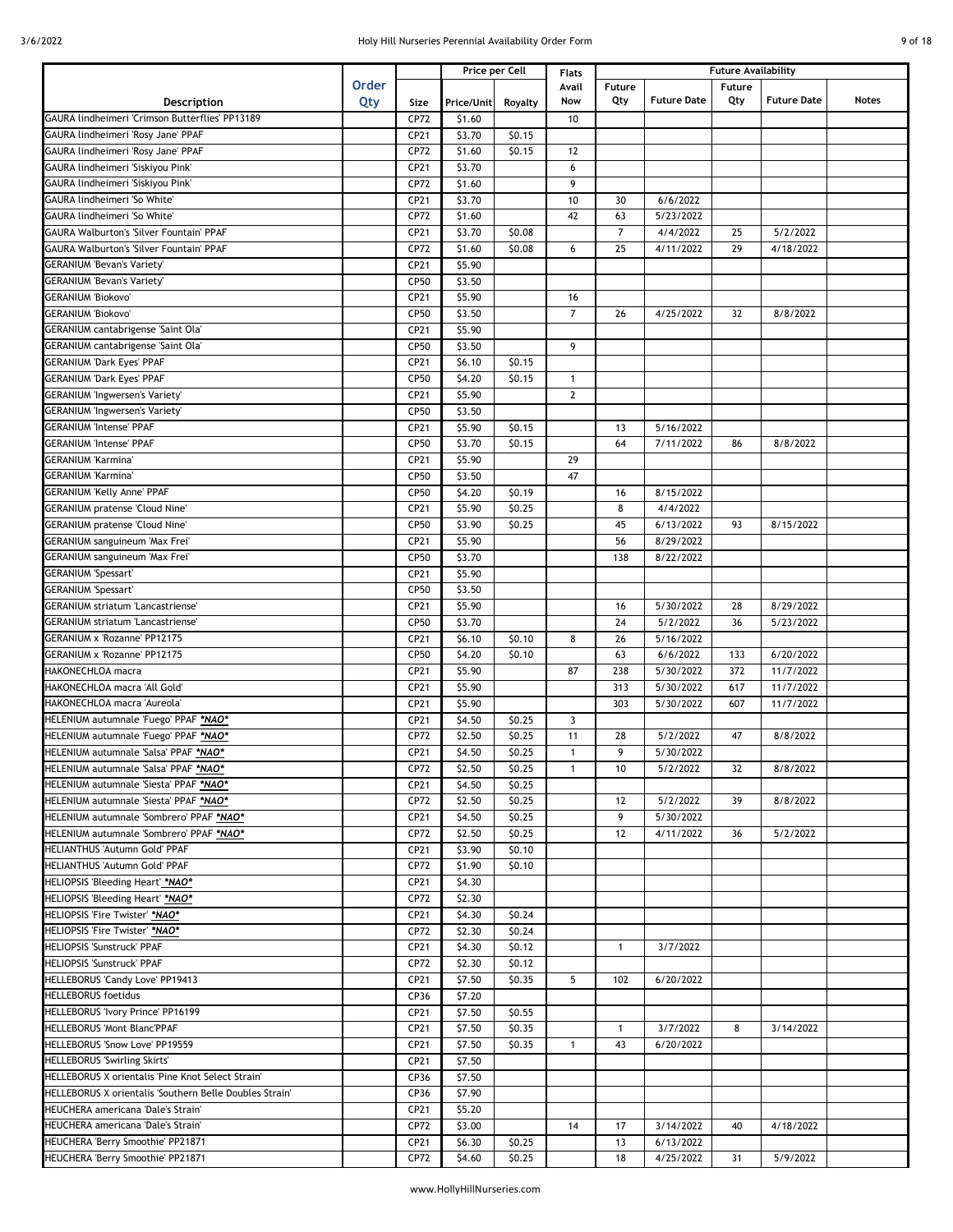|  | 10 of 18 |  |
|--|----------|--|
|  |          |  |

|                                          |              |      |                    | Price per Cell | <b>Flats</b>   | <b>Future Availability</b> |                    |                |                    |       |
|------------------------------------------|--------------|------|--------------------|----------------|----------------|----------------------------|--------------------|----------------|--------------------|-------|
|                                          | <b>Order</b> |      |                    |                | Avail          | Future                     |                    | Future         |                    |       |
| Description                              | Qty          | Size | Price/Unit         | Royalty        | Now            | Qty                        | <b>Future Date</b> | Qty            | <b>Future Date</b> | Notes |
| HEUCHERA 'Berry Timeless' PP26357        |              | CP21 | \$6.30             | \$0.26         | $\mathbf{1}$   | 35                         | 3/7/2022           |                |                    |       |
| HEUCHERA 'Berry Timeless' PP26357        |              | CP72 | \$4.60             | \$0.26         | $\overline{2}$ | 30                         | 6/27/2022          |                |                    |       |
| HEUCHERA 'Blondie' PP24564               |              | CP21 | \$6.30             | \$0.25         |                |                            |                    |                |                    |       |
| HEUCHERA 'Blondie' PP24564               |              |      |                    |                |                |                            |                    |                |                    |       |
|                                          |              | CP72 | \$4.60             | \$0.25         |                | 33                         | 4/18/2022          | 45             | 5/23/2022          |       |
| HEUCHERA Carnival 'Black Olive' PPAF     |              | CP21 | \$6.30             | \$0.10         | 10             |                            |                    |                |                    |       |
| HEUCHERA Carnival 'Black Olive' PPAF     |              | CP72 | \$4.00             | \$0.10         |                | 22                         | 3/7/2022           | 54             | 3/14/2022          |       |
| HEUCHERA Carnival 'Peach Parfait' PPAF   |              | CP21 | \$6.30             | \$0.10         |                | 11                         | 4/25/2022          |                |                    |       |
| HEUCHERA Carnival 'Peach Parfait' PPAF   |              | CP72 | \$4.00             | \$0.10         |                | 28                         | 3/7/2022           | 40             | 3/28/2022          |       |
| HEUCHERA Carnival 'Rose Granita' PPAF    |              | CP21 | \$6.30             | \$0.10         | 4              | 50                         | 4/18/2022          |                |                    |       |
| HEUCHERA Carnival 'Rose Granita' PPAF    |              | CP72 | \$4.00             | \$0.10         |                | 16                         | 3/7/2022           | 22             | 3/14/2022          |       |
| HEUCHERA Carnival 'Watermelon' PPAF      |              | CP21 | \$6.30             | \$0.10         |                | 38                         | 4/25/2022          |                |                    |       |
| HEUCHERA Carnival 'Watermelon' PPAF      |              | CP72 | \$4.00             | \$0.10         |                | 10                         | 4/18/2022          |                |                    |       |
| HEUCHERA 'Champagne' PPAF                |              | CP21 | \$6.30             | \$0.25         | $\overline{2}$ |                            |                    |                |                    |       |
| HEUCHERA 'Champagne' PPAF                |              | CP72 | \$4.60             | \$0.25         |                | 27                         | 4/11/2022          | 55             | 5/23/2022          |       |
| HEUCHERA 'Fire Alarm' PPAF               |              | CP21 | \$6.30             | \$0.25         |                |                            |                    |                |                    |       |
| HEUCHERA 'Fire Alarm' PPAF               |              | CP72 | \$4.60             | \$0.25         |                | 31                         | 6/20/2022          | 64             | 7/18/2022          |       |
| HEUCHERA 'Fire Chief' PP21880            |              | CP21 | \$6.30             | \$0.25         |                | $\mathbf{2}$               | 5/16/2022          |                |                    |       |
| HEUCHERA 'Fire Chief' PP21880            |              | CP72 | $\overline{54.60}$ | \$0.25         |                | 11                         | 4/11/2022          | 26             | 5/23/2022          |       |
| HEUCHERA 'Forever Purple' PPAF           |              | CP21 | \$6.30             | \$0.25         |                | $\mathbf{1}$               | 4/18/2022          |                |                    |       |
| HEUCHERA 'Forever Purple' PPAF           |              | CP72 | \$4.60             | \$0.25         |                | 14                         | 3/28/2022          | 52             | 4/25/2022          |       |
| <b>HEUCHERA 'Forever Red' PPAF</b>       |              | CP21 | \$6.30             | \$0.25         | 5              |                            |                    |                |                    |       |
| HEUCHERA 'Forever Red' PPAF              |              | CP72 | \$4.60             | \$0.25         |                | 76                         | 3/21/2022          | 92             | 3/28/2022          |       |
| HEUCHERA 'Frilly' PPAF                   |              | CP21 | \$6.30             | \$0.35         |                |                            |                    |                |                    |       |
| HEUCHERA 'Frilly' PPAF                   |              | CP72 | \$4.60             | \$0.35         | 6              | 28                         | 5/30/2022          | 47             | 8/1/2022           |       |
| HEUCHERA 'Georgia Peach' PP19375         |              | CP21 | \$6.30             | \$0.25         |                | 27                         | 7/11/2022          |                |                    |       |
| HEUCHERA 'Georgia Peach' PP19375         |              | CP72 | \$4.60             | \$0.25         |                | 24                         | 5/16/2022          | 75             | 7/18/2022          |       |
| HEUCHERA 'Green Spice'                   |              | CP21 | \$6.30             |                | $\mathbf{1}$   | 3                          | 5/9/2022           |                |                    |       |
| <b>HEUCHERA 'Green Spice'</b>            |              | CP72 | \$4.00             |                |                | 30                         | 5/30/2022          | 61             | 8/1/2022           |       |
| HEUCHERA 'Guacamole'PPAF                 |              |      |                    | \$0.20         |                | 43                         |                    |                |                    |       |
|                                          |              | CP21 | \$6.30             |                |                |                            | 4/11/2022          |                |                    |       |
| HEUCHERA 'Guacamole'PPAF                 |              | CP72 | \$4.00             | \$0.20         |                | 8                          | 5/16/2022          | 21             | 6/27/2022          |       |
| HEUCHERA Indian Summer 'Goji Berry' PPAF |              | CP72 | \$4.60             | \$0.18         |                | 5                          | 3/7/2022           |                |                    |       |
| HEUCHERA Indian Summer 'Gooseberry Lime' |              | CP21 | \$6.30             | \$0.18         |                | 18                         | 5/9/2022           |                |                    |       |
| HEUCHERA Indian Summer 'Gooseberry Lime" |              | CP72 | \$4.60             | \$0.18         |                | 5                          | 4/4/2022           | 24             | 5/30/2022          |       |
| HEUCHERA 'Lime Marmalade'PPAF            |              | CP21 | \$6.30             | \$0.25         |                |                            |                    |                |                    |       |
| HEUCHERA 'Lime Marmalade'PPAF            |              | CP72 | \$4.60             | \$0.25         |                | 6                          | 4/25/2022          | 31             | 6/20/2022          |       |
| HEUCHERA 'Magma' PPAF                    |              | CP21 | \$6.30             | \$0.25         | 8              |                            |                    |                |                    |       |
| HEUCHERA 'Magma' PPAF                    |              | CP72 | \$4.00             | \$0.25         |                | 15                         | 3/28/2022          | 40             | 5/16/2022          |       |
| HEUCHERA micrantha 'Palace Purple'       |              | CP21 | \$4.10             |                | 3              |                            |                    |                |                    |       |
| HEUCHERA micrantha 'Palace Purple'       |              | CP72 | \$1.70             |                | $\mathbf{1}$   | 54                         | 3/14/2022          | 105            | 5/9/2022           |       |
| HEUCHERA micrantha 'Plum Pudding'        |              | CP21 | \$6.30             |                |                | 15                         | 5/16/2022          |                |                    |       |
| HEUCHERA micrantha 'Plum Pudding'        |              | CP72 | \$4.00             |                |                | 35                         | 3/28/2022          | 48             | 4/18/2022          |       |
| HEUCHERA 'Midnight Rose' PP18551         |              | CP21 | \$6.30             | \$0.25         |                | 36                         | 6/13/2022          |                |                    |       |
| HEUCHERA 'Midnight Rose' PP18551         |              | CP72 | \$4.60             | \$0.25         |                | 34                         | 4/25/2022          |                |                    |       |
| HEUCHERA Northern Exposure 'Sienna' PPAF |              | CP21 | \$6.30             | \$0.25         | 3              | 8                          | 3/14/2022          |                |                    |       |
| HEUCHERA Northern Exposure 'Sienna' PPAF |              | CP72 | \$4.60             | \$0.25         | $\mathbf{1}$   | 14                         | 3/28/2022          | 16             | 4/11/2022          |       |
| HEUCHERA 'Obsidian' PP14836              |              | CP21 | \$6.30             | \$0.25         |                | $\mathbf{2}$               | 3/14/2022          | $\overline{4}$ | 4/18/2022          |       |
| HEUCHERA 'Obsidian' PP14836              |              | CP72 | \$4.60             | \$0.25         |                | 19                         | 3/28/2022          | 56             | 4/25/2022          |       |
| HEUCHERA 'Paprika' PPAF                  |              | CP21 | \$6.30             | \$0.25         | 5              |                            |                    |                |                    |       |
| HEUCHERA 'Paprika' PPAF                  |              | CP72 | \$4.50             | \$0.25         |                | 12                         | 3/21/2022          |                |                    |       |
| HEUCHERA 'Paris' PP18881                 |              | CP21 | \$6.30             | \$0.25         |                | 3                          | 4/25/2022          |                |                    |       |
| HEUCHERA 'Paris' PP18881                 |              | CP72 | \$4.60             | \$0.25         |                | 27                         | 5/23/2022          | 37             | 7/18/2022          |       |
| HEUCHERA 'Peach Flambe' PP17195          |              | CP21 | \$6.30             | \$0.25         | 1              | 16                         | 5/16/2022          |                |                    |       |
| HEUCHERA 'Peach Flambe' PP17195          |              | CP72 | \$4.60             | \$0.25         |                | $\mathbf{1}$               | 3/28/2022          | 23             | 4/11/2022          |       |
| HEUCHERA 'Princess Alice' PPAF           |              | CP21 | \$6.10             | \$0.25         |                |                            |                    |                |                    |       |
| HEUCHERA 'Princess Alice' PPAF           |              | CP72 | \$4.40             | \$0.25         | $\overline{2}$ |                            |                    |                |                    |       |
| HEUCHERA 'Silver Scrolls'                |              |      |                    |                |                | 31                         | 7/18/2022          |                |                    |       |
| HEUCHERA 'Silver Scrolls'                |              | CP21 | \$6.30             |                |                |                            |                    |                |                    |       |
|                                          |              | CP72 | \$4.00             |                |                |                            |                    |                |                    |       |
| HEUCHERA 'Southern Comfort' PP20364      |              | CP21 | \$6.30             | \$0.25         | $\mathbf{1}$   | 9                          | 3/7/2022           | 20             | 5/16/2022          |       |
| HEUCHERA 'Southern Comfort' PP20364      |              | CP72 | \$4.60             | \$0.25         |                | 17                         | 4/11/2022          | 37             | 5/9/2022           |       |
| HEUCHERA 'Stainless Steel' PPAF          |              | CP21 | \$6.30             | \$0.25         | $\mathbf{1}$   | 22                         | 7/4/2022           |                |                    |       |
| HEUCHERA 'Stainless Steel' PPAF          |              | CP72 | \$4.00             | \$0.25         | 30             | 38                         | 4/4/2022           |                |                    |       |
| HEUCHERA 'Steel City' PPAF               |              | CP72 | \$4.40             | \$0.15         |                |                            |                    |                |                    |       |
| HEUCHERA 'Timeless Night' PPAF           |              | CP21 | \$6.30             | \$0.26         | 13             |                            |                    |                |                    |       |
| HEUCHERA 'Timeless Night' PPAF           |              | CP72 | \$4.60             | \$0.26         | 43             | 57                         | 5/2/2022           | 79             | 8/8/2022           |       |
| HEUCHERA villosa 'Blackout' PPAF         |              | CP21 | \$6.30             | \$0.20         | 11             |                            |                    |                |                    |       |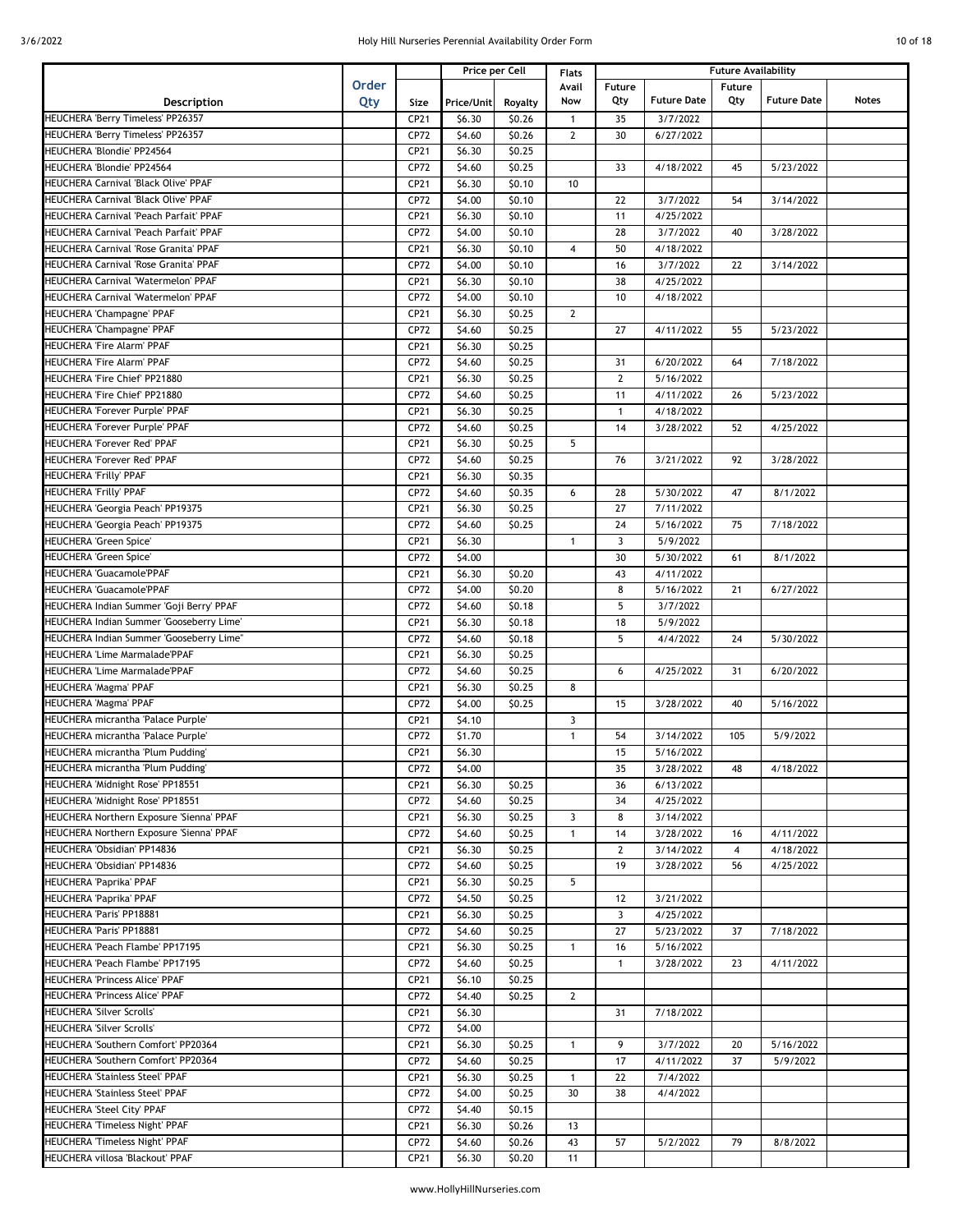|  | 11 of 18 |  |
|--|----------|--|
|  |          |  |

|                                              |              |             |            | Price per Cell | <b>Flats</b>   |                |                    | <b>Future Availability</b> |                    |              |
|----------------------------------------------|--------------|-------------|------------|----------------|----------------|----------------|--------------------|----------------------------|--------------------|--------------|
|                                              | <b>Order</b> |             |            |                | Avail          | Future         |                    | Future                     |                    |              |
| Description                                  | Qty          | Size        | Price/Unit | Royalty        | Now            | Qty            | <b>Future Date</b> | Qty                        | <b>Future Date</b> | <b>Notes</b> |
| HEUCHERA villosa 'Blackout' PPAF             |              | CP72        | \$3.80     | \$0.20         | 6              | 28             | 4/11/2022          | 49                         | 5/30/2022          |              |
| HEUCHERA villosa 'Caramel' PP16560           |              | CP21        | \$6.30     | \$0.15         | $\mathbf{2}$   | 15             | 5/9/2022           | 90                         | 6/13/2022          |              |
| HEUCHERA villosa 'Caramel' PP16560           |              | CP72        | \$4.00     | \$0.15         | 38             | 118            | 4/4/2022           | 216                        | 5/9/2022           |              |
| HEUCHERA villosa 'Citronelle' PP17934        |              | CP21        | \$6.30     | \$0.15         |                | 100            | 6/27/2022          |                            |                    |              |
| HEUCHERA villosa 'Citronelle' PP17934        |              | CP72        | \$4.00     | \$0.15         |                | $\overline{3}$ | 3/21/2022          | 55                         | 3/28/2022          |              |
| HEUCHERA villosa macrorrhiza 'Autumn Bride'  |              | CP21        | \$5.50     |                |                | $\mathbf{1}$   | 4/25/2022          |                            |                    |              |
|                                              |              |             |            |                |                |                |                    |                            |                    |              |
| HEUCHERA villosa macrorrhiza 'Autumn Bride'  |              | CP72        | \$3.10     |                |                |                |                    |                            |                    |              |
| HEUCHERELLA 'Art Nouveau' PPAF               |              | CP21        | \$6.30     | \$0.25         |                | 9              | 4/18/2022          |                            |                    |              |
| HEUCHERELLA 'Art Nouveau' PPAF               |              | CP72        | \$4.60     | \$0.25         | 18             | 40             | 8/1/2022           |                            |                    |              |
| HEUCHERELLA 'Art Tropico' PPAF               |              | CP21        | \$6.30     | \$0.25         | 10             |                |                    |                            |                    |              |
| HEUCHERELLA 'Art Tropico' PPAF               |              | CP72        | \$4.60     | \$0.25         | 20             | 31             | 8/1/2022           |                            |                    |              |
| HEUCHERELLA 'Honey Rose' PPAF                |              | CP21        | \$5.90     | \$0.25         | $\mathbf{2}$   |                |                    |                            |                    |              |
| HEUCHERELLA 'Honey Rose' PPAF                |              | CP72        | \$4.40     | \$0.25         | 25             |                |                    |                            |                    |              |
| HEUCHERELLA 'Onyx' PPAF                      |              | CP21        | \$5.70     | \$0.25         |                |                |                    |                            |                    |              |
| HEUCHERELLA 'Onyx' PPAF                      |              | CP72        | \$4.20     | \$0.25         | 14             |                |                    |                            |                    |              |
| HEUCHERELLA 'Peach Tea' PPAF                 |              | CP21        | \$6.30     | \$0.25         |                |                |                    |                            |                    |              |
| HEUCHERELLA 'Peach Tea' PPAF                 |              | CP72        | 54.60      | \$0.25         |                |                |                    |                            |                    |              |
| HEUCHERELLA 'Pink Revolution' PPAF           |              | CP21        | \$6.30     | \$0.25         |                | 16             | 4/25/2022          |                            |                    |              |
| HEUCHERELLA 'Pink Revolution' PPAF           |              | CP72        | \$4.60     | \$0.25         |                | 21             | 3/21/2022          | 54                         | 6/13/2022          |              |
| HEUCHERELLA 'Plum Cascade' PPAF              |              | CP21        | \$6.30     | \$0.25         |                | $\overline{7}$ | 5/16/2022          |                            |                    |              |
| HEUCHERELLA 'Plum Cascade' PPAF              |              | CP72        | \$4.60     | \$0.25         |                | 20             | 4/18/2022          | 35                         | 5/23/2022          |              |
| HEUCHERELLA 'Solar Eclipse' PP23647          |              | CP21        | \$6.30     | \$0.25         | $\overline{4}$ | 34             | 7/11/2022          |                            |                    |              |
| HEUCHERELLA 'Solar Eclipse' PP23647          |              | CP72        | \$4.60     | \$0.25         | 10             | 28             | 4/11/2022          | 53                         | 5/9/2022           |              |
| HEUCHERELLA 'Stoplight' PP16835              |              | CP21        | \$6.30     | \$0.25         |                | 6              | 5/16/2022          | 26                         | 7/11/2022          |              |
| HEUCHERELLA 'Stoplight' PP16835              |              | CP72        |            |                |                | 13             |                    | 37                         |                    |              |
|                                              |              |             | \$4.60     | \$0.25         |                |                | 5/23/2022          |                            | 7/18/2022          |              |
| HEUCHERELLA 'Sweet Tea' PP21296              |              | CP21        | \$6.30     | \$0.25         |                | 9              | 5/16/2022          | 29                         | 7/18/2022          |              |
| HEUCHERELLA 'Sweet Tea' PP21296              |              | CP72        | \$4.60     | \$0.25         | 5              | 21             | 4/11/2022          | 44                         | 5/9/2022           |              |
| HIBISCUS 'Dark Mystery' PPAF                 |              | CP21        | \$4.70     | \$0.36         |                |                |                    |                            |                    |              |
| HIBISCUS 'Dark Mystery' PPAF                 |              | CP50        | \$3.20     | \$0.36         |                | 54             | 5/2/2022           |                            |                    |              |
| <b>HIBISCUS 'Mars Madness' PPAF</b>          |              | CP21        | \$5.10     | \$0.36         |                |                |                    |                            |                    |              |
| <b>HIBISCUS 'Mars Madness' PPAF</b>          |              | CP50        | \$3.30     | \$0.36         |                | 27             | 5/2/2022           |                            |                    |              |
| HIBISCUS 'Midnight Marvel' PP24079           |              | CP21        | \$5.10     | \$0.36         |                |                |                    |                            |                    |              |
| <b>HIBISCUS 'Midnight Marvel' PP24079</b>    |              | CP50        | \$3.30     | \$0.36         |                |                |                    |                            |                    |              |
| HIBISCUS 'Mocha Moon' PP27837                |              | CP21        | \$5.10     | \$0.36         |                | $\overline{4}$ | 4/25/2022          |                            |                    |              |
| HIBISCUS 'Mocha Moon' PP27837                |              | CP50        | \$3.30     | \$0.36         |                | 43             | 5/2/2022           |                            |                    |              |
| HIBISCUS moscheutos 'Fantasia' M.F.          |              | CP21        | \$4.70     | \$0.10         |                |                |                    |                            |                    |              |
| HIBISCUS moscheutos 'Fantasia' M.F.          |              | CP50        | \$3.20     | \$0.10         |                | $\overline{2}$ | 3/21/2022          | $\overline{7}$             | 5/2/2022           |              |
| HIBISCUS moscheutos 'Fireball' PP13631       |              | CP21        | \$4.70     | \$0.25         |                |                |                    |                            |                    |              |
| HIBISCUS moscheutos 'Fireball' PP13631       |              | CP50        | \$3.20     | \$0.25         |                | 8              | 5/2/2022           |                            |                    |              |
| HIBISCUS moscheutos 'Kopper King' M.F.       |              | CP21        | \$4.70     | \$0.10         |                |                |                    |                            |                    |              |
| HIBISCUS moscheutos 'Kopper King' M.F.       |              | <b>CP50</b> | \$3.20     | \$0.10         |                | 20             | 5/2/2022           |                            |                    |              |
| HIBISCUS moscheutos 'Lady Baltimore'         |              | CP21        | \$4.70     |                |                |                |                    |                            |                    |              |
| HIBISCUS moscheutos 'Lady Baltimore'         |              | CP50        | \$3.20     |                |                |                |                    |                            |                    |              |
| HIBISCUS moscheutos 'Lord Baltimore'         |              | CP21        | \$4.70     |                |                |                |                    |                            |                    |              |
| HIBISCUS moscheutos 'Lord Baltimore'         |              | CP50        | \$3.20     |                |                | 5              | 3/21/2022          | 94                         | 5/2/2022           |              |
| HIBISCUS moscheutos 'Luna Pink Swirl'        |              | CP21        | \$4.70     |                | $\mathbf{1}$   | 22             | 4/25/2022          |                            |                    |              |
| <b>HIBISCUS moscheutos 'Luna Pink Swirl'</b> |              |             |            |                |                |                |                    |                            |                    |              |
|                                              |              | CP50        | \$3.20     |                | 21             | 31             | 3/21/2022          | 84                         | 4/18/2022          |              |
| HIBISCUS moscheutos 'Luna Red'               |              | CP21        | \$4.70     |                | $\mathbf{2}$   | 15             | 4/25/2022          |                            |                    |              |
| <b>HIBISCUS moscheutos 'Luna Red'</b>        |              | CP50        | \$3.20     |                |                | 6              | 4/18/2022          |                            |                    |              |
| HIBISCUS moscheutos 'Luna Rose'              |              | CP21        | \$4.70     |                | $\mathbf{1}$   | 13             | 4/25/2022          |                            |                    |              |
| HIBISCUS moscheutos 'Luna Rose'              |              | CP50        | \$3.20     |                |                |                |                    |                            |                    |              |
| HIBISCUS moscheutos 'Luna White'             |              | CP21        | \$4.70     |                |                | 6              | 4/25/2022          |                            |                    |              |
| HIBISCUS moscheutos 'Luna White'             |              | CP50        | \$3.20     |                | 20             |                |                    |                            |                    |              |
| HIBISCUS moscheutos 'Plum Crazy' M.F. *NAO*  |              | CP21        | \$4.70     | \$0.10         |                |                |                    |                            |                    |              |
| HIBISCUS moscheutos 'Plum Crazy' M.F. *NAO*  |              | CP50        | \$3.20     | \$0.10         |                |                |                    |                            |                    |              |
| HIBISCUS 'Starry Starry Night' PPAF *NAO*    |              | CP21        | \$5.10     | \$0.36         |                |                |                    |                            |                    |              |
| HIBISCUS 'Starry Starry Night' PPAF *NAO*    |              | CP50        | \$3.30     | \$0.36         |                | 15             | 5/2/2022           |                            |                    |              |
| HIBISCUS 'Summer in Paradise' PPAF *NAO*     |              | CP21        | \$5.10     | \$0.36         |                |                |                    |                            |                    |              |
| HIBISCUS 'Summer in Paradise' PPAF *NAO*     |              | CP50        | \$3.30     | \$0.36         |                |                |                    |                            |                    |              |
| HIBISCUS Summer Spice 'Bleu Brulee' PPAF     |              | CP21        | \$5.50     | \$1.00         |                |                |                    |                            |                    |              |
| HIBISCUS Summer Spice 'Bleu Brulee' PPAF     |              | CP50        | \$3.70     | \$1.00         |                |                |                    |                            |                    |              |
| HYDRANGEA arborescens 'Annabelle'            |              | CP21        | \$5.40     |                | $\mathbf{1}$   |                |                    |                            |                    |              |
| HYDRANGEA arborescens 'Annabelle'            |              | CP50        | \$3.60     |                |                |                |                    |                            |                    |              |
| HYDRANGEA macrophylla 'All Summer Beauty'    |              | CP21        | \$4.60     |                | $\mathbf{1}$   |                |                    |                            |                    |              |
| HYDRANGEA macrophylla 'All Summer Beauty'    |              | CP50        | \$3.10     |                |                |                |                    |                            |                    |              |
|                                              |              |             |            |                |                |                |                    |                            |                    |              |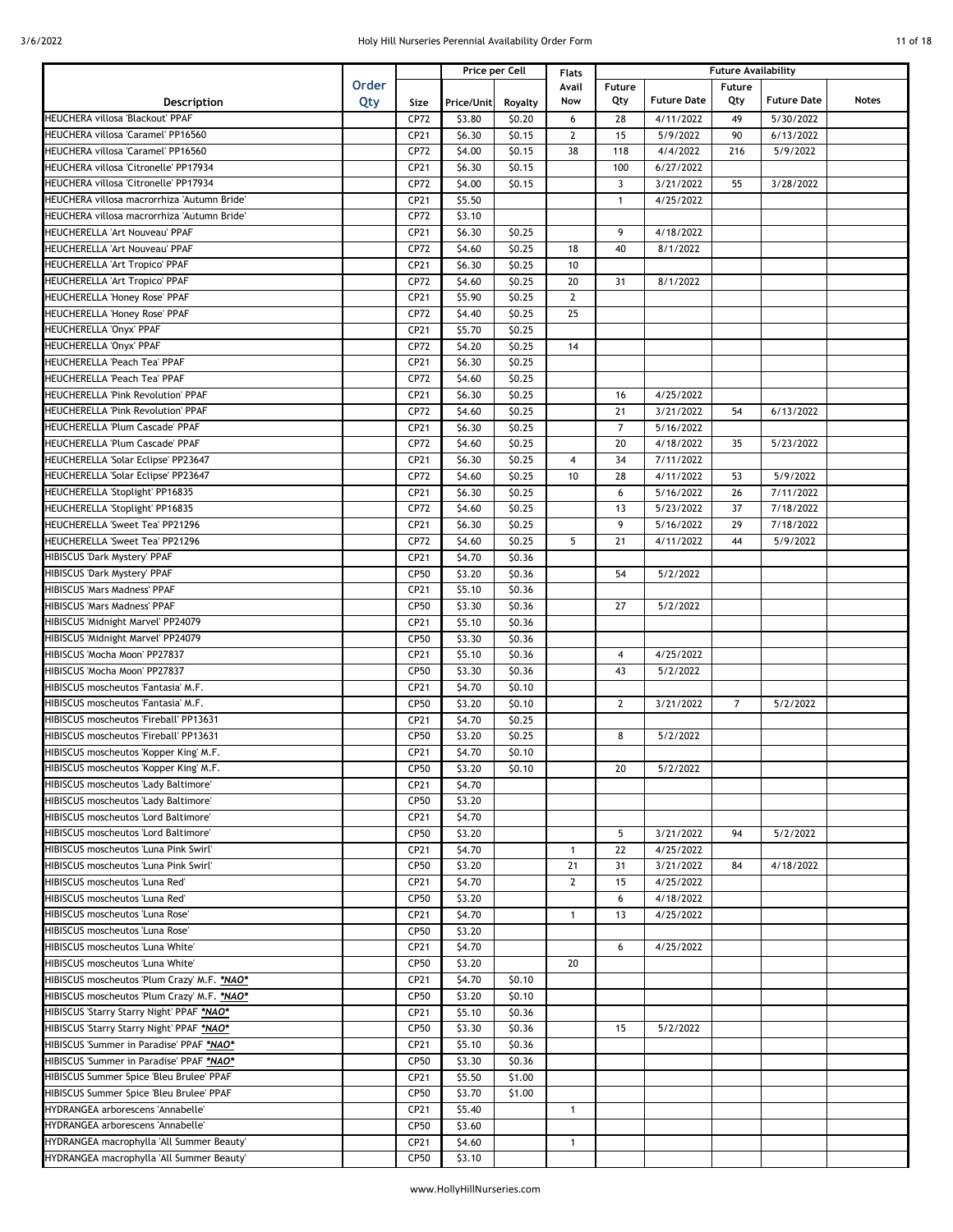| 12 of 18 |  |
|----------|--|
|          |  |

|                                                    |              |      |            | Price per Cell | <b>Flats</b>   |                         |                    | <b>Future Availability</b> |                    |       |
|----------------------------------------------------|--------------|------|------------|----------------|----------------|-------------------------|--------------------|----------------------------|--------------------|-------|
|                                                    | <b>Order</b> |      |            |                | Avail          | Future                  |                    | <b>Future</b>              |                    |       |
| <b>Description</b>                                 | Qty          | Size | Price/Unit | Royalty        | Now            | Qty                     | <b>Future Date</b> | Qty                        | <b>Future Date</b> | Notes |
| HYDRANGEA macrophylla 'Glowing Embers'             |              | CP21 | \$5.20     |                |                | $\overline{2}$          | 4/4/2022           |                            |                    |       |
| HYDRANGEA macrophylla 'Glowing Embers'             |              | CP50 | \$3.50     |                |                |                         |                    |                            |                    |       |
| HYDRANGEA macrophylla 'Merritt Supreme'            |              | CP21 | \$5.20     |                |                | 5                       | 4/4/2022           |                            |                    |       |
| HYDRANGEA macrophylla 'Merritt Supreme'            |              | CP50 | \$3.50     |                |                |                         |                    |                            |                    |       |
| HYDRANGEA macrophylla 'Nikko Blue'                 |              | CP21 | \$5.20     |                |                |                         |                    |                            |                    |       |
| HYDRANGEA macrophylla 'Nikko Blue'                 |              | CP50 | \$3.50     |                |                | $\overline{7}$          | 4/4/2022           |                            |                    |       |
| HYDRANGEA macrophylla 'Penny Mac'                  |              | CP21 | \$5.20     |                |                |                         |                    |                            |                    |       |
| HYDRANGEA macrophylla 'Penny Mac'                  |              | CP50 | \$3.50     |                | 22             | 32                      | 4/4/2022           |                            |                    |       |
| HYDRANGEA 'Miss Saori' PPAF                        |              | CP21 | \$5.80     | \$0.50         |                |                         |                    |                            |                    |       |
| HYDRANGEA 'Miss Saori' PPAF                        |              | CP50 | \$3.80     | \$0.50         |                |                         |                    |                            |                    |       |
| HYDRANGEA 'Ruby Slippers' *NAO*                    |              |      |            |                |                |                         |                    |                            |                    |       |
|                                                    |              | CP21 | \$6.90     |                |                | 10                      | 5/9/2022           |                            |                    |       |
| HYDRANGEA 'Ruby Slippers' *NAO*                    |              | CP50 | \$5.40     |                |                | 19                      | 3/21/2022          | 40                         | 8/1/2022           |       |
| HYPERICUM calycinum                                |              | CP21 | \$4.00     |                | $\mathbf{1}$   |                         |                    |                            |                    |       |
| <b>HYPERICUM calycinum</b>                         |              | CP72 | \$1.80     |                | $\overline{3}$ |                         |                    |                            |                    |       |
| HYPERICUM calycinum 'Brigadoon' *NAO*              |              | CP21 | \$4.10     |                |                |                         |                    |                            |                    |       |
| HYPERICUM calycinum 'Brigadoon' *NAO*              |              | CP72 | \$1.90     |                | $\mathbf{1}$   |                         |                    |                            |                    |       |
| HYPERICUM calycinum 'Fiesta' PP26400 *NAO*         |              | CP21 | \$4.10     | \$0.17         |                |                         |                    |                            |                    |       |
| HYPERICUM calycinum 'Fiesta' PP26400 *NAO*         |              | CP72 | \$1.90     | \$0.17         |                |                         |                    |                            |                    |       |
| <b>BERIS 'Snowsation' PPAF</b>                     |              | CP21 | \$3.80     | \$0.06         | $\mathbf{1}$   | 3                       | 3/7/2022           | 5                          | 5/2/2022           |       |
| <b>BERIS 'Snowsation' PPAF</b>                     |              | CP72 | \$1.60     | \$0.06         | 16             |                         |                    |                            |                    |       |
| KNAUTIA macedonica 'Thunder and Lightning' PP21437 |              | CP21 | \$5.20     | \$0.25         |                | 6                       | 5/16/2022          |                            |                    |       |
| KNAUTIA macedonica 'Thunder and Lightning' PP21437 |              | CP72 | \$3.20     | \$0.25         |                | $\overline{4}$          | 8/1/2022           |                            |                    |       |
| AMIUM maculatum 'Beacon Silver'                    |              | CP21 | \$3.50     |                | 12             | 14                      | 3/28/2022          |                            |                    |       |
| LAMIUM maculatum 'Beacon Silver'                   |              | CP72 | \$1.40     |                | 52             |                         |                    |                            |                    |       |
| LAMIUM maculatum 'Purple Dragon' PP15890           |              | CP21 | \$3.50     | \$0.19         |                | 12                      | 4/18/2022          |                            |                    |       |
| LAMIUM maculatum 'Purple Dragon' PP15890           |              | CP72 | \$1.40     | \$0.19         |                | 12                      | 4/11/2022          | 21                         | 6/13/2022          |       |
| AVANDIN x intermedia 'Grosso'                      |              | CP21 | \$4.00     |                |                |                         |                    |                            |                    |       |
| AVANDIN x intermedia 'Grosso'                      |              | CP72 | \$1.80     |                |                | 28                      | 6/13/2022          |                            |                    |       |
| LAVANDIN x 'Provence'                              |              | CP21 | \$4.00     |                |                | $\overline{2}$          | 5/9/2022           |                            |                    |       |
| LAVANDIN x 'Provence'                              |              |      | \$1.80     |                | 13             | 18                      | 6/6/2022           | 46                         | 6/13/2022          |       |
|                                                    |              | CP72 |            |                |                |                         |                    |                            |                    |       |
| LAVANDULA angustifolia 'Big Time Blue' PPAF        |              | CP21 | \$4.00     | \$0.15         |                |                         |                    |                            |                    |       |
| LAVANDULA angustifolia 'Big Time Blue' PPAF        |              | CP72 | \$1.80     | \$0.15         |                | 21                      | 4/25/2022          | 36                         | 5/2/2022           |       |
| LAVANDULA angustifolia 'Hidcote'                   |              | CP21 | \$4.00     |                |                | 25                      | 5/23/2022          |                            |                    |       |
| LAVANDULA angustifolia 'Hidcote'                   |              | CP72 | \$1.80     |                |                | 6                       | 3/21/2022          | 28                         | 4/4/2022           |       |
| LAVANDULA angustifolia 'Munstead'                  |              | CP21 | \$4.00     |                |                |                         |                    |                            |                    |       |
| LAVANDULA angustifolia 'Munstead'                  |              | CP72 | \$1.80     |                | $\overline{7}$ |                         |                    |                            |                    |       |
| LAVANDULA 'Imperial Gem'                           |              | CP21 | \$4.20     |                |                | 16                      | 3/28/2022          |                            |                    |       |
| LAVANDULA 'Imperial Gem'                           |              | CP72 | \$1.90     |                |                | 22                      | 3/7/2022           |                            |                    |       |
| AVANDULA 'Phenomenal' PP24193                      |              | CP21 | \$4.20     | \$0.13         | 5              | 13                      | 5/23/2022          |                            |                    |       |
| LAVANDULA 'Phenomenal' PP24193                     |              | CP72 | \$1.90     | \$0.13         |                | 6                       | 4/18/2022          | 10                         | 6/6/2022           |       |
| LAVANDULA 'Platinum Blonde' PPAF                   |              | CP21 | \$4.20     | \$0.13         |                | $\mathbf{2}$            | 4/18/2022          |                            |                    |       |
| LAVANDULA 'Platinum Blonde' PPAF                   |              | CP72 | \$1.90     | \$0.13         |                | 6                       | 3/28/2022          |                            |                    |       |
| LAVANDULA 'Sensational!' PPAF                      |              | CP21 | \$4.20     | \$0.20         |                |                         |                    |                            |                    |       |
| LAVANDULA 'Sensational!' PPAF                      |              | CP72 | \$1.90     | \$0.20         | 72             |                         |                    |                            |                    |       |
| LAVANDULA 'Super Blue' PP24929                     |              | CP21 | \$4.00     | \$0.07         |                |                         |                    |                            |                    |       |
| LAVANDULA 'Super Blue' PP24929                     |              | CP72 | \$1.80     | \$0.07         | 24             |                         |                    |                            |                    |       |
| LEUCANTHEMUM 'Becky'                               |              | CP21 | \$4.20     |                | 3              |                         |                    |                            |                    |       |
| LEUCANTHEMUM 'Becky'                               |              | CP72 | \$2.20     |                |                | 18                      | 6/6/2022           | 24                         | 8/29/2022          |       |
| LEUCANTHEMUM superbum 'Snowcap'                    |              | CP21 | \$4.20     |                | $\mathbf{2}$   | 20                      | 4/25/2022          |                            |                    |       |
| LEUCANTHEMUM superbum 'Snowcap'                    |              | CP72 | \$2.20     |                | 18             | 26                      | 4/11/2022          | 46                         | 5/30/2022          |       |
| LEWISIA 'Constant Comment' PPAF                    |              | CP21 | \$5.20     | \$0.15         |                | 11                      | 5/16/2022          |                            |                    |       |
| LEWISIA 'Constant Comment' PPAF                    |              | CP72 | \$3.10     | \$0.15         |                | $\overline{4}$          | 4/11/2022          | 23                         | 6/6/2022           |       |
| LEWISIA cotyledon 'Rainbow Mix'                    |              | CP21 | \$4.00     |                |                |                         |                    |                            |                    |       |
| EWISIA cotyledon 'Rainbow Mix'                     |              | CP72 | \$2.40     |                |                | $\overline{2}$          | 4/11/2022          |                            |                    |       |
| LIGULARIA 'Little Rocket' PP14621                  |              | CP50 | \$3.70     | \$0.20         | 9              |                         |                    |                            |                    |       |
| LIMONIUM 'Dazzle Rocks' PPAF                       |              |      |            |                |                |                         |                    |                            |                    |       |
|                                                    |              | CP21 | \$5.20     | \$0.15         |                |                         |                    |                            |                    |       |
| LIMONIUM 'Dazzle Rocks' PPAF                       |              | CP50 | \$3.20     | \$0.15         |                |                         |                    |                            |                    |       |
| OBELIA 'Black Truffle' PPAF                        |              | CP21 | \$5.20     | \$0.25         |                | 3                       | 5/16/2022          |                            |                    |       |
| OBELIA 'Black Truffle' PPAF                        |              | CP72 | \$3.20     | \$0.25         | $\overline{7}$ | 14                      | 5/2/2022           |                            |                    |       |
| OBELIA cardinalis                                  |              | CP21 | \$3.80     |                |                | 15                      | 5/23/2022          |                            |                    |       |
| OBELIA cardinalis                                  |              | CP72 | \$1.80     |                |                | 4                       | 5/9/2022           | 45                         | 7/4/2022           |       |
| <b>OBELIA 'Starship Blue'</b>                      |              | CP21 | \$3.90     |                | $\mathbf{1}$   | $\overline{7}$          | 5/9/2022           |                            |                    |       |
| LOBELIA 'Starship Blue'                            |              | CP72 | \$1.80     |                | 6              | 20                      | 3/7/2022           | 21                         | 3/14/2022          |       |
| LOBELIA 'Starship Scarlet'                         |              | CP21 | \$3.90     |                |                | 3                       | 4/11/2022          | 13                         | 5/9/2022           |       |
| LOBELIA 'Starship Scarlet'                         |              | CP72 | \$1.80     |                |                | $\overline{\mathbf{4}}$ | 3/14/2022          | 6                          | 4/11/2022          |       |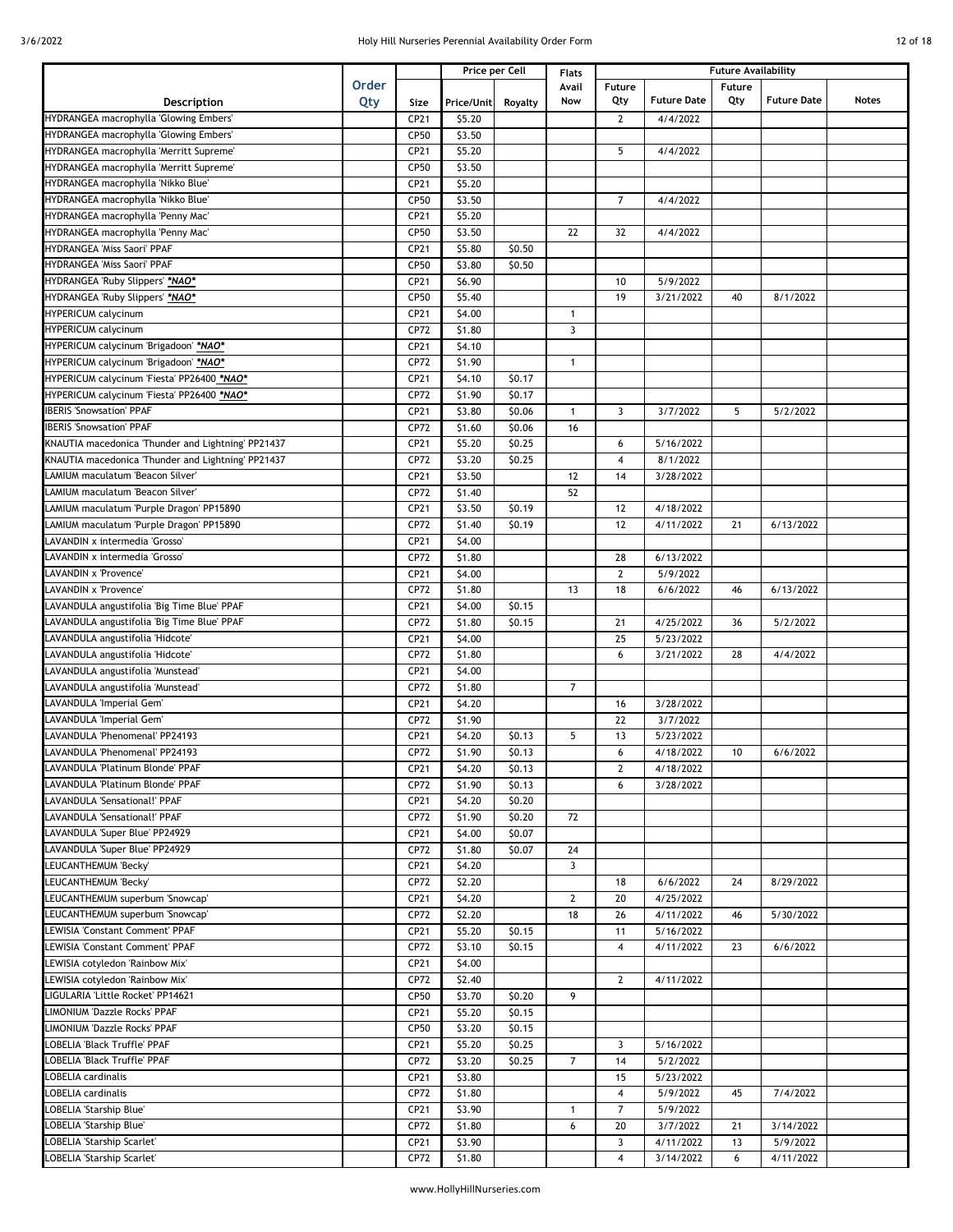|  | 13 of 18 |  |
|--|----------|--|
|  |          |  |

|                                                       |       |      | Price per Cell |         | <b>Flats</b>   | <b>Future Availability</b> |                       |        |                    |       |
|-------------------------------------------------------|-------|------|----------------|---------|----------------|----------------------------|-----------------------|--------|--------------------|-------|
|                                                       | Order |      |                |         | Avail          | Future                     |                       | Future |                    |       |
| Description                                           | Qty   | Size | Price/Unit     | Royalty | Now            | Qty                        | <b>Future Date</b>    | Qty    | <b>Future Date</b> | Notes |
| OBELIA 'Starship Scarlet Bronze'                      |       | CP72 | \$1.80         |         |                | 5                          | 3/21/2022             |        |                    |       |
| ONICERA sempervirens 'Major Wheeler' *NAO*            |       | CP21 | \$5.20         |         | $\mathbf{1}$   |                            |                       |        |                    |       |
| ONICERA sempervirens 'Major Wheeler' *NAO*            |       | CP50 | \$3.40         |         |                |                            |                       |        |                    |       |
| UPINE polyphyllus 'Russell Hybrids'                   |       | CP21 | \$3.50         |         |                | 15                         | 4/18/2022             |        |                    |       |
| UPINE polyphyllus 'Russell Hybrids'                   |       |      |                |         |                |                            |                       |        |                    |       |
| UPINE 'Tutti Frutti'                                  |       | CP50 | \$1.80         |         |                |                            |                       |        |                    |       |
|                                                       |       | CP21 | \$3.50         |         |                |                            |                       |        |                    |       |
| UPINE 'Tutti Frutti'                                  |       | CP50 | \$1.80         |         | 11             |                            |                       |        |                    |       |
| <b>UPINE West Country 'Blacksmith' PPAF</b>           |       | CP21 | \$5.50         | \$0.27  |                | 36                         | 5/9/2022              |        |                    |       |
| <b>LUPINE West Country 'Blacksmith' PPAF</b>          |       | CP50 | \$3.80         | \$0.27  | 16             | 64                         | 4/4/2022              | 104    | 5/23/2022          |       |
| <b>LUPINE West Country 'Manhattan Lights' PP23075</b> |       | CP21 | \$5.50         | \$0.27  |                | 10                         | 5/9/2022              | 50     | 7/11/2022          |       |
| <b>LUPINE West Country 'Manhattan Lights' PP23075</b> |       | CP50 | \$3.80         | \$0.27  |                | 19                         | 4/4/2022              | 57     | 5/23/2022          |       |
| <b>LUPINE West Country 'Masterpiece' PP19739</b>      |       | CP21 | \$5.50         | \$0.27  |                | $\mathbf{2}$               | 4/11/2022             | 33     | 5/9/2022           |       |
| <b>LUPINE West Country 'Masterpiece' PP19739</b>      |       | CP50 | \$3.80         | \$0.27  |                | 56                         | $\frac{1}{4}$ /4/2022 | 98     | 5/23/2022          |       |
| <b>UPINE West Country 'Persian Slipper' PPAF</b>      |       | CP21 | \$5.50         | \$0.27  | 25             | 72                         | 5/9/2022              |        |                    |       |
| <b>UPINE West Country 'Persian Slipper' PPAF</b>      |       | CP50 | \$3.80         | \$0.27  |                | $\mathbf{1}$               | 3/21/2022             | 31     | 4/4/2022           |       |
| UPINE West Country 'Red Rum' PP18709                  |       | CP21 | \$5.50         | \$0.27  |                | 39                         | 5/9/2022              |        |                    |       |
| <b>UPINE West Country 'Red Rum' PP18709</b>           |       | CP50 | \$3.80         | \$0.27  | $\overline{7}$ | 47                         | 4/4/2022              | 87     | 5/23/2022          |       |
| <b>UPINE West Country Tequila Flame' PPAF</b>         |       | CP21 | \$5.50         | \$0.27  |                | 42                         | 5/9/2022              |        |                    |       |
| <b>UPINE West Country 'Tequila Flame' PPAF</b>        |       | CP50 | \$3.80         | \$0.27  |                | 9                          | 3/21/2022             | 40     | 4/4/2022           |       |
| YCHNIS 'Lipstick' PPAF                                |       | CP21 | \$3.90         | \$0.25  |                |                            |                       |        |                    |       |
|                                                       |       |      |                | \$0.25  |                |                            |                       |        |                    |       |
| YCHNIS 'Lipstick' PPAF<br>YCHNIS 'Petite Henri'PPAF   |       | CP72 | \$2.00         |         |                |                            |                       |        |                    |       |
|                                                       |       | CP21 | \$3.80         | \$0.19  |                | 10                         | 3/21/2022             |        |                    |       |
| YCHNIS 'Petite Henri'PPAF                             |       | CP72 | \$1.80         | \$0.19  | 21             | 56                         | 3/7/2022              |        |                    |       |
| YCHNIS 'Petite Jenny' PP27495                         |       | CP21 | \$3.80         | \$0.27  |                |                            |                       |        |                    |       |
| YCHNIS 'Petite Jenny' PP27495                         |       | CP72 | \$1.80         | \$0.27  |                |                            |                       |        |                    |       |
| YSIMACHIA nummularia 'Aurea'                          |       | CP21 | \$3.40         |         | 22             |                            |                       |        |                    |       |
| YSIMACHIA nummularia 'Aurea'                          |       | CP72 | \$1.40         |         |                |                            |                       |        |                    |       |
| <b>MAZUS reptans</b>                                  |       | CP72 | \$1.80         |         |                | 10                         | 3/28/2022             |        |                    |       |
| MAZUS reptans 'Alba'                                  |       | CP72 | \$1.80         |         | $\overline{3}$ | 14                         | 4/4/2022              | 17     | 5/30/2022          |       |
| <b>MONARDA 'Bee-Free'PPAF</b>                         |       | CP21 | \$3.90         | \$0.25  |                | 8                          | 5/30/2022             |        |                    |       |
| <b>MONARDA 'Bee-Free'PPAF</b>                         |       | CP72 | \$1.70         | \$0.25  | 19             | 37                         | 4/18/2022             | 71     | 10/31/2022         |       |
| MONARDA 'Bee-Happy'PPAF                               |       | CP21 | \$3.90         | \$0.25  | 13             | 18                         | 6/27/2022             |        |                    |       |
| MONARDA 'Bee-Happy'PPAF                               |       | CP72 | \$1.70         | \$0.25  | 28             | 62                         | 10/31/2022            |        |                    |       |
| <b>MONARDA 'Bee-Lieve' PPAF</b>                       |       | CP21 | \$3.90         | \$0.25  | $\overline{2}$ |                            |                       |        |                    |       |
| <b>MONARDA 'Bee-Lieve' PPAF</b>                       |       | CP72 | \$1.70         | \$0.25  |                | 9                          | 4/18/2022             | 43     | 10/31/2022         |       |
| MONARDA 'Bee-Merry'PPAF                               |       |      |                |         |                |                            |                       |        |                    |       |
|                                                       |       | CP21 | \$3.90         | \$0.25  |                | $\mathbf{1}$               | 3/21/2022             | 21     | 5/30/2022          |       |
| MONARDA 'Bee-Merry'PPAF                               |       | CP72 | \$1.70         | \$0.25  | 28             | 44                         | 4/18/2022             | 78     | 10/31/2022         |       |
| MONARDA 'Bee-Pretty' PP30257                          |       | CP21 | \$3.90         | \$0.25  |                | 8                          | 7/18/2022             |        |                    |       |
| MONARDA 'Bee-Pretty' PP30257                          |       | CP72 | \$1.70         | \$0.25  | 5              | 20                         | 4/18/2022             | 54     | 10/31/2022         |       |
| MONARDA didyma 'Jacob Cline'                          |       | CP21 | \$3.90         |         | $\mathbf{1}$   | 21                         | 7/18/2022             |        |                    |       |
| MONARDA didyma 'Jacob Cline'                          |       | CP72 | \$1.70         |         |                | 40                         | 7/4/2022              |        |                    |       |
| MONARDA 'Midnight Oil' PPAF                           |       | CP21 | \$4.30         | \$0.15  | $\mathbf{2}$   |                            |                       |        |                    |       |
| MONARDA 'Midnight Oil' PPAF                           |       | CP72 | \$2.10         | \$0.15  | $\mathbf{1}$   |                            |                       |        |                    |       |
| NEPETA 'Blue Prelude' PPAF                            |       | CP21 | \$3.70         | \$0.09  | 9              |                            |                       |        |                    |       |
| NEPETA 'Blue Prelude' PPAF                            |       | CP72 | \$1.80         | \$0.09  | 43             |                            |                       |        |                    |       |
| NEPETA faassenii 'Walker's Low'                       |       | CP21 | \$3.70         |         | $\overline{2}$ |                            |                       |        |                    |       |
| NEPETA faassenii 'Walker's Low'                       |       | CP72 | \$1.60         |         | 123            |                            |                       |        |                    |       |
| NEPETA 'Junior Walker' PP23074                        |       | CP21 | \$3.70         | \$0.15  | $\mathbf{1}$   |                            |                       |        |                    |       |
| NEPETA 'Junior Walker' PP23074                        |       | CP72 | \$1.60         | \$0.15  | 16             | 30                         | 5/30/2022             |        |                    |       |
| NEPETA 'Neptune' PPAF                                 |       |      |                | \$0.15  |                |                            |                       |        |                    |       |
|                                                       |       | CP21 | \$3.70         |         |                |                            |                       |        |                    |       |
| NEPETA 'Neptune' PPAF                                 |       | CP72 | \$1.80         | \$0.15  | 12             | 19                         | 4/18/2022             |        |                    |       |
| NEPETA 'Purple Prelude' PPAF                          |       | CP21 | \$3.80         | \$0.09  | 10             |                            |                       |        |                    |       |
| NEPETA 'Purple Prelude' PPAF                          |       | CP72 | \$1.90         | \$0.09  | 21             | 35                         | 3/14/2022             | 61     | 4/11/2022          |       |
| NEPETA 'Purrsian Blue' PPAF                           |       | CP21 | \$3.70         | \$0.15  | 22             |                            |                       |        |                    |       |
| NEPETA 'Purrsian Blue' PPAF                           |       | CP72 | \$1.70         | \$0.15  | 37             |                            |                       |        |                    |       |
| NEPETA racemosa 'Little Titch'                        |       | CP21 | \$3.90         |         | 6              |                            |                       |        |                    |       |
| NEPETA racemosa 'Little Titch'                        |       | CP72 | \$1.90         |         | 5              |                            |                       |        |                    |       |
| NIPPONANTHEMUM nipponicum                             |       | CP21 | \$3.80         |         | 6              |                            |                       |        |                    |       |
| NIPPONANTHEMUM nipponicum                             |       | CP72 | \$2.00         |         | 30             |                            |                       |        |                    |       |
| ORIGANUM rotundifolium 'Kent Beauty'                  |       | CP21 | \$3.80         |         | 34             |                            |                       |        |                    |       |
| ORIGANUM rotundifolium 'Kent Beauty'                  |       | CP72 | \$2.00         |         | 8              |                            |                       |        |                    |       |
| PENNISETUM advena 'Cherry Sparkler' PP22538 *NAO*     |       | CP21 | \$4.60         | \$0.25  |                | 12                         | 5/2/2022              |        |                    |       |
| PENNISETUM advena 'Cherry Sparkler' PP22538 *NAO*     |       | CP72 | \$2.70         | \$0.25  |                |                            |                       |        |                    |       |
|                                                       |       |      |                |         |                |                            |                       |        |                    |       |
| PENNISETUM advena 'Fireworks' PP18504 *NAO*           |       | CP21 | \$4.60         | \$0.25  |                |                            |                       |        |                    |       |
| PENNISETUM advena 'Fireworks' PP18504 *NAO*           |       | CP72 | \$2.70         | \$0.25  |                |                            |                       |        |                    |       |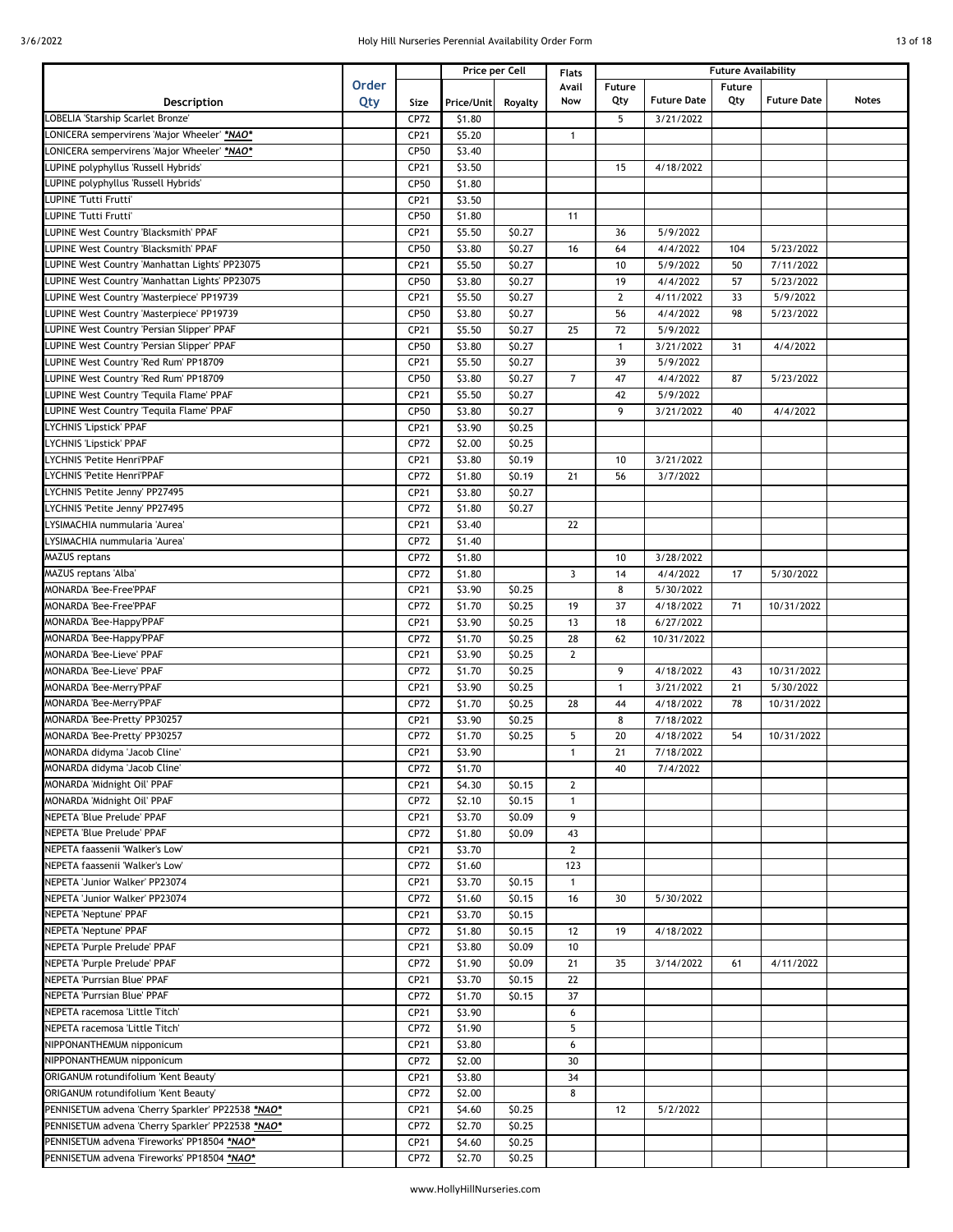|  | 14 of 18 |  |
|--|----------|--|
|  |          |  |

|                                               |       |      |            | Price per Cell | <b>Flats</b>   | <b>Future Availability</b> |                      |               |                    |       |
|-----------------------------------------------|-------|------|------------|----------------|----------------|----------------------------|----------------------|---------------|--------------------|-------|
|                                               | Order |      |            |                | Avail          | Future                     |                      | <b>Future</b> |                    |       |
| Description                                   | Qty   | Size | Price/Unit | Royalty        | Now            | Qty                        | <b>Future Date</b>   | Qty           | <b>Future Date</b> | Notes |
| PENNISETUM advena 'Rubrum'                    |       | CP21 | \$3.90     |                | $\mathbf{1}$   | 49                         | 4/18/2022            | 52            | 4/25/2022          |       |
| PENNISETUM advena 'Rubrum'                    |       | CP72 | \$1.80     |                | 28             | 68                         | 3/28/2022            | 87            | 4/4/2022           |       |
| PENNISETUM advena 'Sky Rocket' PP21497 *NAO*  |       | CP21 | \$4.80     | \$0.25         |                |                            |                      |               |                    |       |
| PENNISETUM advena 'Sky Rocket' PP21497 *NAO*  |       |      |            | \$0.25         |                |                            |                      |               |                    |       |
|                                               |       | CP72 | \$2.70     |                |                |                            |                      |               |                    |       |
| PENSTEMON 'Dark Towers' PP20013               |       | CP21 | \$4.00     | \$0.20         |                | 16                         | 4/18/2022            | 29            | 6/13/2022          |       |
| PENSTEMON 'Dark Towers' PP20013               |       | CP72 | \$2.40     | \$0.20         | 23             | 24                         | $\frac{1}{4}/4/2022$ | 69            | 5/30/2022          |       |
| PENSTEMON 'Red Riding Hood' PP18950           |       | CP21 | \$4.00     | \$0.15         |                | 6                          | 4/11/2022            |               |                    |       |
| PENSTEMON 'Red Riding Hood' PP18950           |       | CP72 | \$2.40     | \$0.15         | $\mathbf{1}$   |                            |                      |               |                    |       |
| PEROVSKIA atriplicifolia                      |       | CP21 | \$3.90     |                |                | 17                         | 7/25/2022            |               |                    |       |
| PEROVSKIA atriplicifolia                      |       | CP72 | \$1.80     |                |                | 18                         | 5/30/2022            | 43            | 7/11/2022          |       |
| PEROVSKIA atriplicifolia 'Little Spire'       |       | CP21 | \$3.90     |                |                | 6                          | 3/14/2022            | 8             | 3/28/2022          |       |
| PEROVSKIA atriplicifolia 'Little Spire'       |       | CP72 | \$1.80     |                |                |                            |                      |               |                    |       |
| PEROVSKIA 'Blue Jean Baby' PPAF               |       | CP21 | \$3.90     | \$0.26         |                |                            |                      |               |                    |       |
| PEROVSKIA 'Blue Jean Baby' PPAF               |       | CP72 | \$1.80     | \$0.26         |                |                            |                      |               |                    |       |
| PEROVSKIA 'Crazy Blue' PPAF                   |       | CP21 | \$3.90     | \$0.10         | $\overline{2}$ |                            |                      |               |                    |       |
| PEROVSKIA 'Crazy Blue' PPAF                   |       | CP72 | \$1.80     | \$0.10         |                | 26                         | 4/11/2022            | 48            | 6/27/2022          |       |
| PHLOX 'Bubblegum Pink' PP21171                |       |      |            |                |                |                            |                      |               |                    |       |
|                                               |       | CP21 | \$4.10     | \$0.30         | 17             | 24                         | 5/23/2022            |               |                    |       |
| PHLOX 'Bubblegum Pink' PP21171                |       | CP72 | \$2.10     | \$0.30         | 25             | 42                         | 5/9/2022             |               |                    |       |
| PHLOX 'Coral Creme Drop' PP20907              |       | CP21 | \$4.10     | \$0.30         | $\overline{3}$ | $\overline{4}$             | 5/2/2022             |               |                    |       |
| PHLOX 'Coral Creme Drop' PP20907              |       | CP72 | \$2.10     | \$0.30         | $\mathbf{1}$   |                            |                      |               |                    |       |
| PHLOX divaricata 'Blue Moon'                  |       | CP21 | \$3.80     |                |                | 14                         | 6/13/2022            |               |                    |       |
| PHLOX divaricata 'Blue Moon'                  |       | CP72 | \$1.90     |                | 5              | 11                         | 5/30/2022            |               |                    |       |
| PHLOX divaricata 'Blue Ribbons'               |       | CP21 | \$3.90     |                | $\mathbf{2}$   |                            |                      |               |                    |       |
| <b>PHLOX divaricata 'Blue Ribbons'</b>        |       | CP72 | \$1.90     |                | 23             |                            |                      |               |                    |       |
| PHLOX 'Fashionably Early Flamingo' PPAF *NAO* |       | CP21 | \$3.90     | \$0.21         | $\overline{2}$ |                            |                      |               |                    |       |
| PHLOX 'Fashionably Early Flamingo' PPAF *NAO* |       | CP72 | \$1.90     | \$0.21         | 11             |                            |                      |               |                    |       |
| PHLOX 'Fashionably Early Princess' PPAF       |       | CP21 | \$3.90     | \$0.21         | $\mathbf{2}$   |                            |                      |               |                    |       |
| PHLOX 'Fashionably Early Princess' PPAF       |       | CP72 | \$1.90     | \$0.21         |                |                            |                      |               |                    |       |
| PHLOX 'Flame Blue' PPAF                       |       | CP21 | \$3.90     | \$0.15         |                | $\overline{4}$             | 5/9/2022             |               |                    |       |
| PHLOX 'Flame Blue' PPAF                       |       | CP72 | \$1.90     | \$0.15         |                |                            |                      |               |                    |       |
|                                               |       |      |            |                |                |                            |                      |               |                    |       |
| PHLOX 'Flame Coral' PP22234                   |       | CP21 | \$3.90     | \$0.15         | $\overline{2}$ | $\overline{4}$             | 4/4/2022             |               |                    |       |
| PHLOX 'Flame Coral' PP22234                   |       | CP72 | \$1.90     | \$0.15         | $\overline{7}$ |                            |                      |               |                    |       |
| PHLOX 'Flame Lilac'                           |       | CP21 | \$3.90     |                |                | 8                          | 5/9/2022             |               |                    |       |
| PHLOX 'Flame Lilac'                           |       | CP72 | \$1.90     |                |                | 9                          | 4/25/2022            |               |                    |       |
| PHLOX Flame Pro 'Lilac' PPAF                  |       | CP21 | \$3.90     | \$0.15         |                | 3                          | 5/9/2022             |               |                    |       |
| PHLOX Flame Pro 'Lilac' PPAF                  |       | CP72 | \$1.90     | \$0.15         | 6              | 22                         | 4/25/2022            |               |                    |       |
| PHLOX Flame Pro 'Violet Charm' PPAF           |       | CP21 | \$3.90     | \$0.15         | 32             |                            |                      |               |                    |       |
| PHLOX Flame Pro 'Violet Charm' PPAF           |       | CP72 | \$1.90     | \$0.15         | 22             |                            |                      |               |                    |       |
| PHLOX 'Flame White with Eye' PP22211          |       | CP21 | \$3.90     | \$0.15         | 11             |                            |                      |               |                    |       |
| PHLOX 'Flame White with Eye' PP22211          |       | CP72 | \$1.90     | \$0.15         | 5              |                            |                      |               |                    |       |
| PHLOX glaberrima 'Triple Play' PP21329        |       | CP21 | \$3.90     | \$0.25         | 6              |                            |                      |               |                    |       |
| PHLOX glaberrima 'Triple Play' PP21329        |       | CP72 | \$1.90     | \$0.25         | 6              |                            |                      |               |                    |       |
| PHLOX 'Minnie Pearl'                          |       |      |            |                |                | 30                         | 8/22/2022            |               |                    |       |
|                                               |       | CP21 | \$3.90     |                |                |                            |                      |               |                    |       |
| PHLOX 'Minnie Pearl'                          |       | CP72 | \$1.90     |                |                | 6                          | 3/7/2022             |               |                    |       |
| PHLOX paniculata 'Glamour Girl' PP25778       |       | CP21 | \$3.90     | \$0.21         |                | 13                         | 5/16/2022            |               |                    |       |
| PHLOX paniculata 'Glamour Girl' PP25778       |       | CP72 | \$1.90     | \$0.21         | 24             | 26                         | 3/7/2022             |               |                    |       |
| PHLOX paniculata 'Jeana'                      |       | CP21 | \$3.90     |                |                |                            |                      |               |                    |       |
| PHLOX paniculata 'Jeana'                      |       | CP72 | \$1.90     |                |                | 5                          | 4/11/2022            |               |                    |       |
| PHLOX paniculata 'Laura'                      |       | CP21 | \$3.90     |                |                | 6                          | 4/25/2022            |               |                    |       |
| PHLOX paniculata 'Laura'                      |       | CP72 | \$1.90     |                | 20             | 39                         | 3/7/2022             | 47            | 4/11/2022          |       |
| PHLOX stolonifera 'Sherwood Purple'           |       | CP21 | \$3.90     |                |                |                            |                      |               |                    |       |
| PHLOX stolonifera 'Sherwood Purple'           |       | CP72 | \$1.90     |                |                |                            |                      |               |                    |       |
| PLATYCODON 'Astra Semi-Double Blue'           |       | CP21 | \$3.80     |                |                | 10                         | 4/25/2022            |               |                    |       |
| PLATYCODON 'Astra Semi-Double Blue'           |       | CP72 | \$1.60     |                |                |                            |                      |               |                    |       |
| PLATYCODON 'Astra Semi-Double Pink'           |       | CP21 | \$3.80     |                |                | 31                         | 4/25/2022            |               |                    |       |
| PLATYCODON 'Astra Semi-Double Pink'           |       | CP72 | \$1.60     |                |                | 4                          |                      |               |                    |       |
|                                               |       |      |            |                |                |                            | 3/21/2022            |               |                    |       |
| PLATYCODON 'Astra Single Blue'                |       | CP21 | \$3.80     |                |                |                            |                      |               |                    |       |
| PLATYCODON 'Astra Single Blue'                |       | CP72 | \$1.60     |                | 13             | 45                         | 3/21/2022            |               |                    |       |
| PLATYCODON 'Astra Single Pink'                |       | CP21 | \$3.80     |                |                |                            |                      |               |                    |       |
| PLATYCODON 'Astra Single Pink'                |       | CP72 | \$1.60     |                | $\mathbf{1}$   | 25                         | 3/21/2022            |               |                    |       |
| PLATYCODON grandiflorus 'Sentimental Blue'    |       | CP21 | \$3.80     |                |                | 21                         | 4/25/2022            |               |                    |       |
| PLATYCODON grandiflorus 'Sentimental Blue'    |       | CP72 | \$1.60     |                | $\mathbf{2}$   |                            |                      |               |                    |       |
| PLATYCODON 'Popstar Blue'                     |       | CP21 | \$3.80     |                |                | 8                          | 4/4/2022             |               |                    |       |
| PLATYCODON 'Popstar Blue'                     |       | CP72 | \$1.60     |                |                |                            |                      |               |                    |       |
| PLATYCODON 'Popstar Pink'                     |       | CP21 | \$3.80     |                |                | 25                         | 4/25/2022            | 31            | 5/2/2022           |       |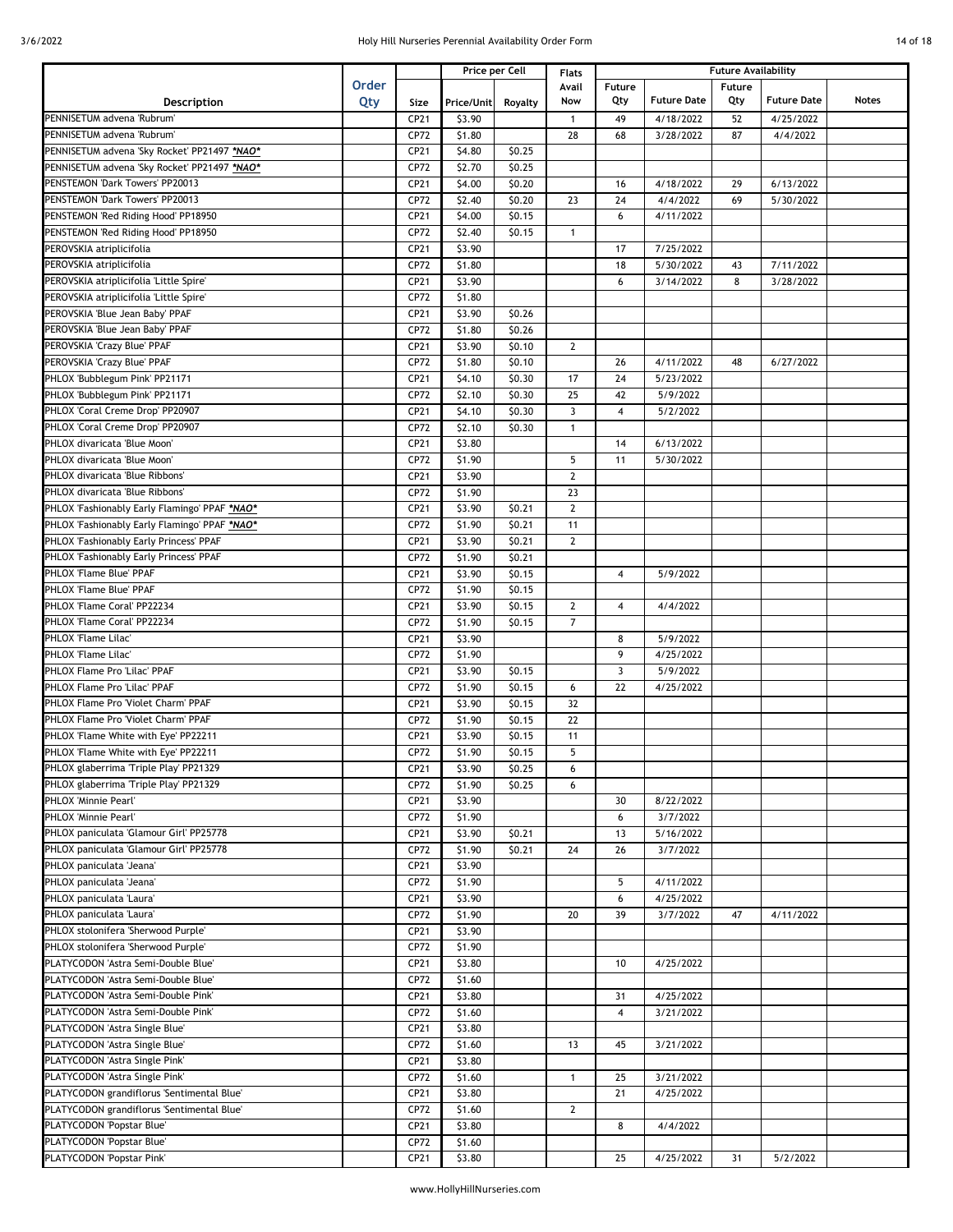|  | 15 of 18 |  |
|--|----------|--|
|  |          |  |

|                                                            |       |              |                  | Price per Cell | <b>Flats</b>                   |                |                        | <b>Future Availability</b> |                        |              |
|------------------------------------------------------------|-------|--------------|------------------|----------------|--------------------------------|----------------|------------------------|----------------------------|------------------------|--------------|
|                                                            | Order |              |                  |                | Avail                          | Future         |                        | <b>Future</b>              |                        |              |
| Description                                                | Qty   | Size         | Price/Unit       | Royalty        | Now                            | Qty            | <b>Future Date</b>     | Qty                        | <b>Future Date</b>     | <b>Notes</b> |
| PLATYCODON 'Popstar Pink'                                  |       | CP72         | \$1.60           |                |                                | 14             | 3/21/2022              |                            |                        |              |
| POLEMONIUM caeruleum 'Bressingham Purple' PP15367          |       | CP21         | \$5.30           | \$0.32         |                                | 6              | 5/16/2022              |                            |                        |              |
| POLEMONIUM caeruleum 'Bressingham Purple' PP15367          |       | CP50         | \$3.50           | \$0.32         |                                |                |                        |                            |                        |              |
| POLEMONIUM caeruleum 'Brise d'Anjou' M.F.                  |       | CP21         | \$5.30           | \$0.07         |                                | 15             | 5/16/2022              | 75                         | 8/1/2022               |              |
| POLEMONIUM caeruleum 'Brise d'Anjou' M.F.                  |       | <b>CP50</b>  | \$3.50           | \$0.07         |                                | 47             | 6/13/2022              | 61                         | 8/15/2022              |              |
| POLEMONIUM reptans 'Stairway to Heaven' PP15187            |       | CP21         | \$5.30           | \$0.25         |                                | 6              | $\frac{1}{5}$ /16/2022 | 37                         | 8/1/2022               |              |
| POLEMONIUM reptans 'Stairway to Heaven' PP15187            |       | CP50         | \$3.50           | \$0.25         |                                | 51             | 4/4/2022               | 81                         | 6/13/2022              |              |
| POLEMONIUM reptans 'Touch of Class' PP19768                |       | CP21         | \$5.30           | \$0.25         |                                | 17             | 5/16/2022              |                            |                        |              |
| POLEMONIUM reptans 'Touch of Class' PP19768                |       | CP50         | \$3.50           | \$0.25         |                                |                |                        |                            |                        |              |
| PRIMULA Oakleaf 'Yellow Picotee' PPAF                      |       | CP21         | \$4.20           | \$0.10         |                                |                |                        |                            |                        |              |
| PRIMULA Oakleaf 'Yellow Picotee' PPAF                      |       | CP72         | \$3.00           | \$0.10         |                                | $\overline{2}$ | 3/7/2022               | 9                          | 6/27/2022              |              |
| PULMONARIA 'Diana Clare'                                   |       |              |                  |                |                                |                |                        |                            |                        |              |
| PULMONARIA 'Diana Clare'                                   |       | CP21<br>CP50 | \$5.70           |                |                                | 14<br>71       | 6/6/2022               | 128                        |                        |              |
|                                                            |       |              | \$4.00           |                |                                |                | 4/18/2022              |                            | 8/8/2022               |              |
| PULMONARIA 'Opal' M.F.                                     |       | CP21         | \$5.70           | \$0.07         | 8                              |                |                        |                            |                        |              |
| PULMONARIA 'Opal' M.F.                                     |       | CP50         | \$4.00           | \$0.07         | 16                             | 49             | 7/11/2022              |                            |                        |              |
| PULMONARIA 'Raspberry Splash' PP12138                      |       | CP21         | \$5.70           | \$0.25         |                                | 28             | 6/20/2022              |                            |                        |              |
| PULMONARIA 'Raspberry Splash' PP12138                      |       | CP50         | \$4.00           | \$0.25         |                                | 51             | 6/27/2022              | 115                        | 8/22/2022              |              |
| PULMONARIA 'Shrimps on the Barbie' PPAF                    |       | CP21         | \$5.70           | \$0.25         |                                |                |                        |                            |                        |              |
| PULMONARIA 'Shrimps on the Barbie' PPAF                    |       | CP50         | \$4.00           | \$0.25         |                                | 8              | 6/27/2022              | 41                         | 8/22/2022              |              |
| PULMONARIA 'Silver Bouquet' PP20059                        |       | CP21         | \$5.70           | \$0.25         | 1                              | 16             | 5/23/2022              |                            |                        |              |
| PULMONARIA 'Silver Bouquet' PP20059                        |       | CP50         | \$4.00           | \$0.25         |                                | 28             | 5/30/2022              | 50                         | 7/25/2022              |              |
| PULMONARIA 'Trevi Fountain' PPAF                           |       | CP21         | \$5.70           | \$0.25         |                                |                |                        |                            |                        |              |
| PULMONARIA 'Trevi Fountain' PPAF                           |       | CP50         | \$4.00           | \$0.25         |                                | 31             | 5/2/2022               | 91                         | 6/27/2022              |              |
| RUDBECKIA 'Amarillo Gold'                                  |       | CP21         | \$3.70           |                |                                |                |                        |                            |                        |              |
| RUDBECKIA 'Amarillo Gold'                                  |       | CP50         | \$1.60           |                |                                |                |                        |                            |                        |              |
| RUDBECKIA 'American Gold Rush' PPAF                        |       | CP21         | \$5.10           | \$0.25         | 16                             |                |                        |                            |                        |              |
| RUDBECKIA 'American Gold Rush' PPAF                        |       | CP72         | \$3.50           | \$0.25         | 90                             | 118            | 6/27/2022              |                            |                        |              |
| RUDBECKIA 'Blackjack'                                      |       | CP72         | \$1.50           |                | $\overline{2}$                 |                |                        |                            |                        |              |
| RUDBECKIA 'Cherry Brandy'                                  |       | CP21         | \$3.90           |                | 8                              | 18             | 3/21/2022              |                            |                        |              |
| RUDBECKIA 'Cherry Brandy'                                  |       | CP50         | \$1.70           |                | 32                             |                |                        |                            |                        |              |
| RUDBECKIA fulgida 'Goldsturm'                              |       | CP21         | \$3.80           |                | 5                              | 13             | 5/2/2022               |                            |                        |              |
| RUDBECKIA fulgida 'Goldsturm'                              |       | CP72         | \$1.40           |                | 80                             | 82             | 3/7/2022               | 85                         | 4/11/2022              |              |
| RUDBECKIA hirta 'Indian Summer'                            |       | CP21         | \$3.90           |                |                                | 18             | 3/21/2022              |                            |                        |              |
| RUDBECKIA hirta 'Indian Summer'                            |       | CP50         | \$1.70           |                | 34                             |                |                        |                            |                        |              |
| RUDBECKIA laciniata 'Herbstsonne' (Autumn Sun)             |       | CP21         | \$5.70           |                |                                |                |                        |                            |                        |              |
| RUDBECKIA laciniata 'Herbstsonne' (Autumn Sun)             |       | CP50         | \$3.50           |                |                                |                |                        |                            |                        |              |
| RUDBECKIA 'Little Goldstar' PP22397                        |       | CP21         | \$5.20           | \$0.22         |                                |                |                        |                            |                        |              |
| RUDBECKIA 'Little Goldstar' PP22397                        |       | CP72         | \$3.60           | \$0.22         | 11                             | 50             | 8/1/2022               |                            |                        |              |
| RUDBECKIA 'Sahara'                                         |       | CP21         | \$3.70           |                | $\overline{7}$                 |                |                        |                            |                        |              |
| RUDBECKIA 'Sahara'                                         |       | CP50         | \$1.70           |                | 23                             |                |                        |                            |                        |              |
| RUDBECKIA triloba 'Prairie Glow'                           |       | CP21         | \$3.90           |                | $\mathbf{2}$                   |                |                        |                            |                        |              |
| RUDBECKIA triloba 'Prairie Glow'                           |       | CP72         | \$1.90           |                | 11                             |                |                        |                            |                        |              |
| SALVIA 'April Night' PPAF                                  |       | CP21         | \$3.80           | \$0.12         | 20                             | 21             | 6/27/2022              |                            |                        |              |
| SALVIA 'April Night' PPAF                                  |       | CP72         | \$1.80           | \$0.12         | 11                             |                |                        |                            |                        |              |
| SALVIA 'Blue By You' PPAF                                  |       | CP21         | \$3.80           | \$0.09         |                                | 10             | 6/13/2022              |                            |                        |              |
| SALVIA 'Blue By You' PPAF                                  |       | CP72         | \$1.80           | \$0.09         |                                | 19             | 5/30/2022              |                            |                        |              |
| SALVIA 'Blue Marvel' PPAF                                  |       | CP21         | \$3.80           | \$0.15         | 30                             | 44             | 4/25/2022              | 45                         | 6/27/2022              |              |
| SALVIA 'Blue Marvel' PPAF                                  |       | CP72         | \$1.80           | \$0.15         | 19                             | 38             | 4/18/2022              | 59                         | 6/13/2022              |              |
| SALVIA nemorosa 'Blue Hill'                                |       | CP21         | \$3.80           |                | 22                             | 23             | 6/27/2022              |                            |                        |              |
| SALVIA nemorosa 'Blue Hill'                                |       | CP72         |                  |                | 49                             | 58             | 5/2/2022               |                            |                        |              |
|                                                            |       |              | \$1.80           |                |                                |                |                        |                            |                        |              |
| SALVIA nemorosa 'Caradonna'<br>SALVIA nemorosa 'Caradonna' |       | CP21<br>CP72 | \$3.80<br>\$1.80 |                | $\overline{7}$<br>$\mathbf{1}$ | 16<br>28       | 4/25/2022<br>4/11/2022 | 21<br>30                   | 6/27/2022<br>6/13/2022 |              |
|                                                            |       |              |                  |                |                                |                |                        |                            |                        |              |
| SALVIA nemorosa 'May Night'                                |       | CP21         | \$3.80           |                | 31                             |                |                        |                            |                        |              |
| SALVIA nemorosa 'May Night'                                |       | CP72         | \$1.80           |                | 15                             | 50             | 5/30/2022              | 88                         | 7/11/2022              |              |
| SALVIA nemorosa 'Snow Hill'                                |       | CP21         | \$3.80           |                | 9                              | 39             | 6/13/2022              | 40                         | 6/27/2022              |              |
| SALVIA nemorosa 'Snow Hill'                                |       | CP72         | \$1.80           |                | 41                             | 62             | 5/30/2022              |                            |                        |              |
| SALVIA 'Rose Marvel' PPAF                                  |       | CP21         | \$3.80           | \$0.15         | 5                              | 28             | 4/18/2022              | 63                         | 6/13/2022              |              |
| <b>SALVIA 'Rose Marvel' PPAF</b>                           |       | CP72         | \$1.80           | \$0.15         | 8                              |                |                        |                            |                        |              |
| SALVIA 'Sixteen Candles' PPAF                              |       | CP21         | \$3.80           | \$0.15         |                                | 3              | 4/25/2022              |                            |                        |              |
| SALVIA 'Sixteen Candles' PPAF                              |       | CP72         | \$1.80           | \$0.15         | 4                              | 15             | 4/11/2022              |                            |                        |              |
| SANGUISORBA 'Little Angel'                                 |       | CP72         | \$3.50           |                | $\overline{4}$                 |                |                        |                            |                        |              |
| SEDORO SunSparkler 'Blue Elf' PP27113                      |       | CP21         | \$4.10           | \$0.19         |                                |                |                        |                            |                        |              |
| SEDORO SunSparkler 'Blue Elf' PP27113                      |       | CP72         | \$2.10           | \$0.19         |                                |                |                        |                            |                        |              |
| SEDUM 'Abbeydore'                                          |       | CP21         | \$3.60           |                |                                |                |                        |                            |                        |              |
| SEDUM 'Abbeydore'                                          |       | CP50         | \$1.70           |                |                                |                |                        |                            |                        |              |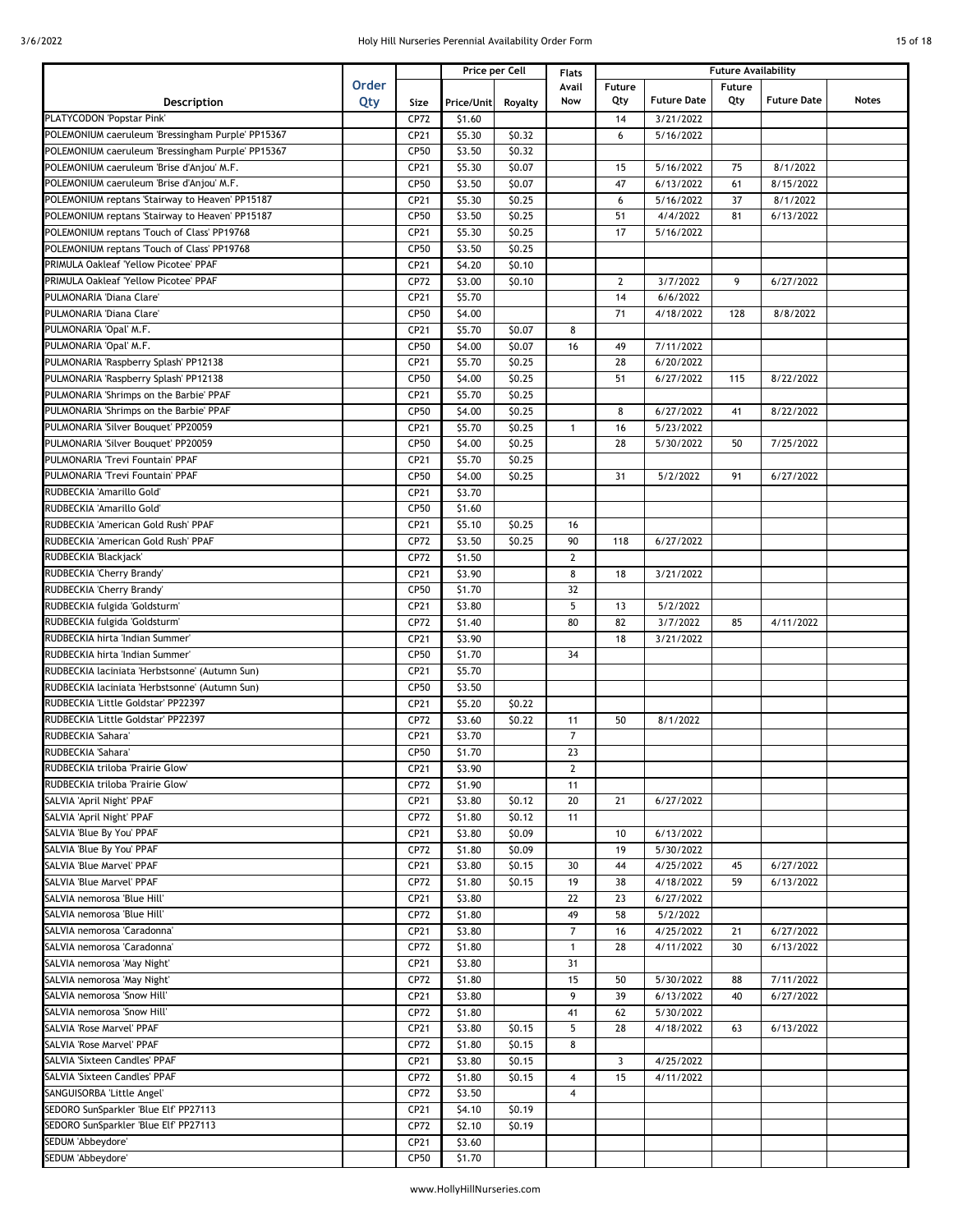|  | 16 of 18 |  |
|--|----------|--|
|  |          |  |

|                                          |              |      |            | Price per Cell | Flats          | <b>Future Availability</b> |                    |               |                    |              |
|------------------------------------------|--------------|------|------------|----------------|----------------|----------------------------|--------------------|---------------|--------------------|--------------|
|                                          | <b>Order</b> |      |            |                | Avail          | <b>Future</b>              |                    | <b>Future</b> |                    |              |
| Description                              | Qty          | Size | Price/Unit | Royalty        | Now            | Qty                        | <b>Future Date</b> | Qty           | <b>Future Date</b> | <b>Notes</b> |
| SEDUM acre 'Aurea'                       |              | CP21 | \$3.60     |                |                |                            |                    |               |                    |              |
| SEDUM acre 'Aurea'                       |              | CP72 | \$1.60     |                |                |                            |                    |               |                    |              |
| SEDUM album 'Coral Carpet'               |              | CP21 | \$3.60     |                |                |                            |                    |               |                    |              |
| SEDUM album 'Coral Carpet'               |              | CP72 | \$1.50     |                |                |                            |                    |               |                    |              |
| SEDUM 'Autumn Charm' PP14421             |              | CP21 | \$4.30     | \$0.25         |                |                            |                    |               |                    |              |
| SEDUM 'Autumn Charm' PP14421             |              | CP50 | \$2.20     | \$0.25         |                |                            |                    |               |                    |              |
| SEDUM cauticola 'Lidakense'              |              | CP21 | \$3.60     |                |                |                            |                    |               |                    |              |
| SEDUM cauticola 'Lidakense'              |              | CP72 | \$1.50     |                |                |                            |                    |               |                    |              |
| SEDUM cauticolum 'Bertram Anderson'      |              | CP21 | \$3.20     |                |                |                            |                    |               |                    |              |
| SEDUM dasyphyllum 'Major'                |              | CP21 | \$3.60     |                | 12             | 29                         | 4/18/2022          |               |                    |              |
| SEDUM dasyphyllum 'Major'                |              | CP72 | \$1.50     |                | 19             |                            |                    |               |                    |              |
|                                          |              |      |            |                |                |                            |                    |               |                    |              |
| SEDUM floriferum 'Weihenstephaner Gold'  |              | CP21 | \$3.60     |                | 13             |                            |                    |               |                    |              |
| SEDUM floriferum 'Weihenstephaner Gold'  |              | CP72 | \$1.50     |                | 68             |                            |                    |               |                    |              |
| SEDUM kamtschaticum                      |              | CP21 | \$3.60     |                | 34             | 47                         | 4/18/2022          |               |                    |              |
| SEDUM kamtschaticum                      |              | CP72 | \$1.50     |                | 52             |                            |                    |               |                    |              |
| SEDUM kamtschaticum 'Cutting Edge' PPAF  |              | CP21 | \$3.60     | \$0.10         | 27             |                            |                    |               |                    |              |
| SEDUM kamtschaticum 'Cutting Edge' PPAF  |              | CP72 | \$1.50     | \$0.10         | $\mathbf{1}$   |                            |                    |               |                    |              |
| SEDUM 'Little Miss Sunshine'PPAF         |              | CP21 | \$3.60     | \$0.15         | 8              |                            |                    |               |                    |              |
| SEDUM 'Little Miss Sunshine'PPAF         |              | CP72 | \$1.50     | \$0.15         | 14             |                            |                    |               |                    |              |
| SEDUM 'Matrona'                          |              | CP21 | \$3.60     |                | 27             | 52                         | 5/2/2022           |               |                    |              |
| SEDUM 'Matrona'                          |              | CP50 | \$1.70     |                |                |                            |                    |               |                    |              |
| SEDUM reflexum 'Blue Spruce'             |              | CP21 | \$3.60     |                | 5              | 20                         | 4/18/2022          |               |                    |              |
| SEDUM reflexum 'Blue Spruce'             |              | CP72 | \$1.50     |                | 72             |                            |                    |               |                    |              |
| SEDUM 'Rock Candy' PPAF                  |              | CP72 | \$1.50     | \$0.10         | 23             |                            |                    |               |                    |              |
| SEDUM rupestre 'Angelina'                |              | CP21 | \$3.60     |                |                | 8                          | 4/18/2022          |               |                    |              |
| SEDUM rupestre 'Angelina'                |              | CP72 | \$1.50     |                | 22             | 37                         | 3/7/2022           |               |                    |              |
| SEDUM sieboldii                          |              | CP21 | \$3.60     |                | 20             |                            |                    |               |                    |              |
| SEDUM sieboldii                          |              | CP72 | \$1.50     |                |                |                            |                    |               |                    |              |
| SEDUM sieboldii 'Variegatum'             |              | CP21 | \$3.70     |                | $\mathbf{1}$   |                            |                    |               |                    |              |
| SEDUM sieboldii 'Variegatum'             |              | CP72 | \$1.60     |                |                |                            |                    |               |                    |              |
| SEDUM spectabile 'Autumn Fire'           |              | CP21 | \$3.60     |                |                |                            |                    |               |                    |              |
|                                          |              | CP50 | \$1.70     |                |                |                            |                    |               |                    |              |
| SEDUM spectabile 'Autumn Fire'           |              |      |            |                |                |                            |                    |               |                    |              |
| SEDUM spectabile 'Autumn Joy'            |              | CP21 | \$3.60     |                | 17             | 51                         | 3/21/2022          | 61            | 4/4/2022           |              |
| SEDUM spectabile 'Autumn Joy'            |              | CP50 | \$1.70     |                |                |                            |                    |               |                    |              |
| SEDUM spectabile 'Neon'                  |              | CP21 | \$3.60     |                |                |                            |                    |               |                    |              |
| SEDUM spectabile 'Neon'                  |              | CP50 | \$1.70     |                |                |                            |                    |               |                    |              |
| SEDUM spurium 'Dragon's Blood'           |              | CP21 | \$3.60     |                | 18             |                            |                    |               |                    |              |
| SEDUM spurium 'Dragon's Blood'           |              | CP72 | \$1.50     |                | 3              | 5                          | 3/21/2022          |               |                    |              |
| SEDUM spurium 'Fuldaglut'                |              | CP21 | \$3.60     |                | $\overline{7}$ |                            |                    |               |                    |              |
| SEDUM spurium 'Fuldaglut'                |              | CP72 | \$1.50     |                | $\overline{4}$ |                            |                    |               |                    |              |
| SEDUM spurium 'John Creech'              |              | CP21 | \$3.60     |                | 14             |                            |                    |               |                    |              |
| SEDUM spurium 'John Creech'              |              | CP72 | \$1.50     |                | 26             |                            |                    |               |                    |              |
| SEDUM spurium 'Tricolor'                 |              | CP21 | \$3.50     |                | 24             | 39                         | 3/7/2022           |               |                    |              |
| SEDUM spurium 'Tricolor'                 |              | CP72 | \$1.50     |                | 39             |                            |                    |               |                    |              |
| SEDUM spurium 'Voodoo'                   |              | CP21 | \$3.60     |                |                | 12                         | 4/11/2022          |               |                    |              |
| SEDUM spurium 'Voodoo'                   |              | CP72 | \$1.50     |                | 6              | $\overline{7}$             | 3/7/2022           | 12            | 3/14/2022          |              |
| SEDUM SunSparkler 'Dazzleberry' PP22457  |              | CP21 | \$3.80     | \$0.15         |                | 10                         | 5/2/2022           |               |                    |              |
| SEDUM SunSparkler 'Dazzleberry' PP22457  |              | CP72 | \$1.70     | \$0.15         | $\mathbf{1}$   | $\mathbf{3}$               | 4/18/2022          |               |                    |              |
| SEDUM SunSparkler 'Firecracker' PP26595  |              | CP21 | \$3.80     | \$0.19         | $\mathbf{1}$   |                            |                    |               |                    |              |
| SEDUM SunSparkler 'Firecracker' PP26595  |              | CP72 | \$1.70     | \$0.19         |                |                            |                    |               |                    |              |
| SEDUM SunSparkler 'Lime Twister' PP26895 |              | CP21 | \$3.80     | \$0.25         |                |                            |                    |               |                    |              |
| SEDUM SunSparkler 'Lime Twister' PP26895 |              | CP72 | \$1.90     | \$0.25         | $\mathbf{1}$   |                            |                    |               |                    |              |
| SEDUM SunSparkler 'Lime Zinger' PP24632  |              | CP21 | \$3.80     | \$0.19         |                |                            |                    |               |                    |              |
| SEDUM SunSparkler 'Lime Zinger' PP24632  |              | CP72 | \$1.70     | \$0.19         | 9              |                            |                    |               |                    |              |
| SEDUM Sunsparkler 'Plum Dazzled' PPAF    |              | CP21 | \$3.80     | \$0.25         |                |                            |                    |               |                    |              |
| SEDUM Sunsparkler 'Plum Dazzled' PPAF    |              | CP72 | \$1.70     | \$0.25         |                |                            |                    |               |                    |              |
| SEDUM Sunsparkler 'Wildfire' PPAF        |              | CP21 |            | \$0.25         |                |                            |                    |               |                    |              |
|                                          |              |      | \$3.90     |                | 27             | 30                         | 3/14/2022          |               |                    |              |
| SEDUM Sunsparkler 'Wildfire' PPAF        |              | CP72 | \$1.90     | \$0.25         |                |                            |                    |               |                    |              |
| SEDUM takesimense 'Atlantis'PP27454      |              | CP21 | \$4.20     | \$0.18         | 88             |                            |                    |               |                    |              |
| SEDUM takesimense 'Atlantis'PP27454      |              | CP72 | \$2.20     | \$0.18         | 41             |                            |                    |               |                    |              |
| SEDUM telephium 'Red Cauli'              |              | CP21 | \$3.40     |                |                |                            |                    |               |                    |              |
| SEDUM telephium 'Red Cauli'              |              | CP50 | \$1.80     |                |                |                            |                    |               |                    |              |
| SEDUM ternatum                           |              | CP21 | \$3.60     |                | 46             | 62                         | 4/18/2022          |               |                    |              |
| SEDUM ternatum                           |              | CP72 | \$1.50     |                | 20             |                            |                    |               |                    |              |
| SEDUM 'Vera Jameson'                     |              | CP21 | \$3.60     |                |                |                            |                    |               |                    |              |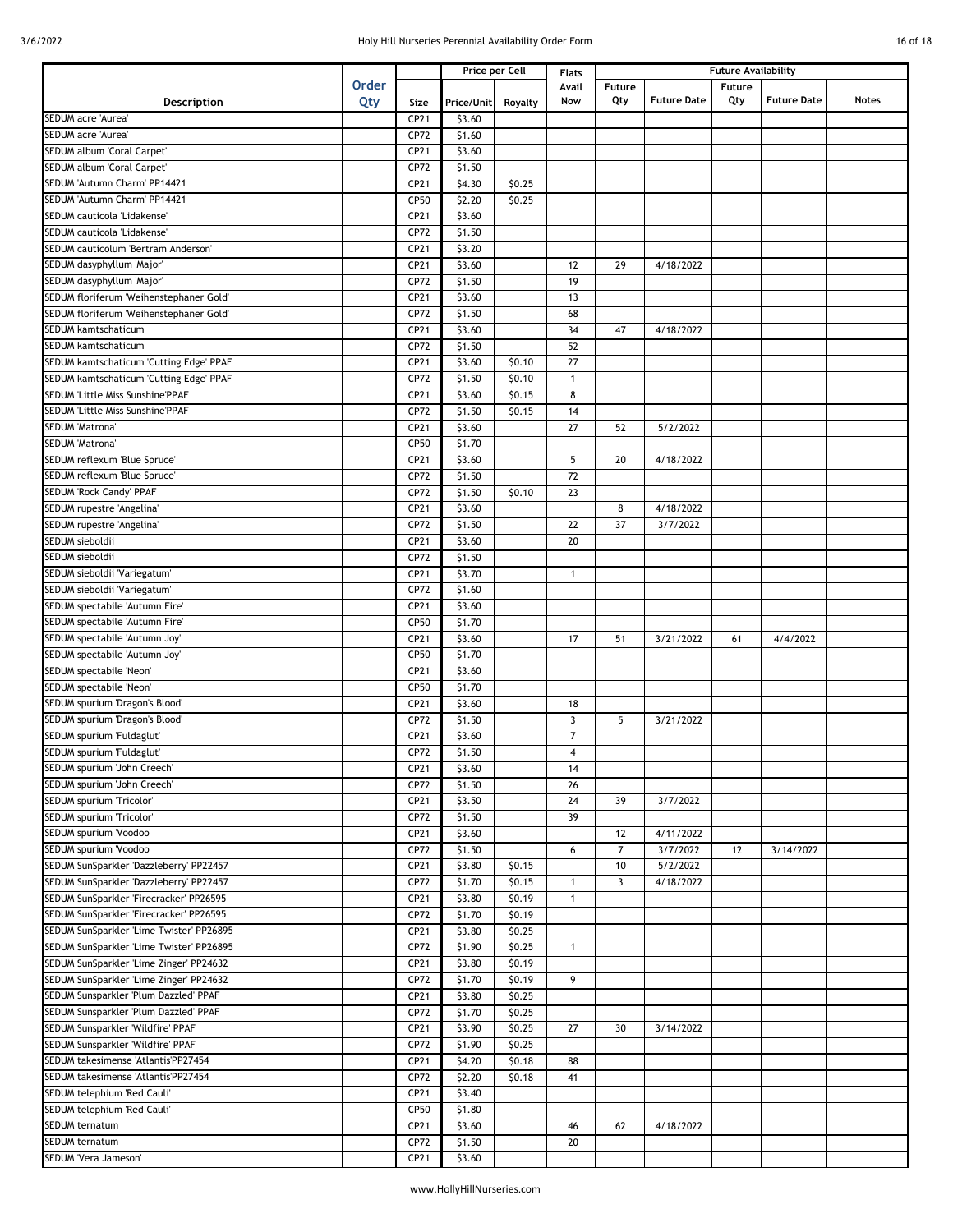|  | 7 of 18 |  |
|--|---------|--|
|  |         |  |

|                                           |              |      |            | Price per Cell | Flats          | <b>Future Availability</b> |                    |        |                    |       |
|-------------------------------------------|--------------|------|------------|----------------|----------------|----------------------------|--------------------|--------|--------------------|-------|
|                                           | <b>Order</b> |      |            |                | Avail          | Future                     |                    | Future |                    |       |
| Description                               | Qty          | Size | Price/Unit | Royalty        | Now            | Qty                        | <b>Future Date</b> | Qty    | <b>Future Date</b> | Notes |
| SEDUM 'Vera Jameson'                      |              | CP50 | \$1.70     |                |                |                            |                    |        |                    |       |
| SEDUM 'Xenox' PPAF                        |              | CP21 | \$3.70     | \$0.20         |                |                            |                    |        |                    |       |
| SEDUM 'Xenox' PPAF                        |              | CP50 | \$1.90     | \$0.20         |                |                            |                    |        |                    |       |
| SEMPERVIVUM 'Arctic White' PPAF           |              | CP21 | \$4.00     | \$0.10         |                | $\overline{4}$             | 4/11/2022          |        |                    |       |
| SEMPERVIVUM 'Arctic White' PPAF           |              | CP72 | \$1.80     | \$0.10         |                | $\overline{2}$             | 3/21/2022          | 9      | 4/18/2022          |       |
| SEMPERVIVUM 'Black'                       |              | CP21 | \$4.00     |                | 39             | 61                         | 4/4/2022           |        |                    |       |
| SEMPERVIVUM 'Black'                       |              | CP72 | \$1.80     |                |                | $\overline{3}$             | 4/4/2022           |        |                    |       |
| SEMPERVIVUM borisii                       |              | CP21 | \$4.00     |                | 9              |                            |                    |        |                    |       |
| SEMPERVIVUM borisii                       |              | CP72 | \$1.80     |                |                |                            |                    |        |                    |       |
| SEMPERVIVUM 'Bronco' *NAO*                |              | CP21 | \$4.00     |                | 4              |                            |                    |        |                    |       |
| SEMPERVIVUM 'Bronco' *NAO*                |              | CP72 | \$1.80     |                |                | 3                          | 3/14/2022          | 13     | 3/21/2022          |       |
| SEMPERVIVUM calcareum 'Mt. Ventoux' *NAO* |              | CP21 | \$3.80     |                |                |                            |                    |        |                    |       |
| SEMPERVIVUM calcareum 'Mt. Ventoux' *NAO* |              | CP72 | \$1.80     |                |                |                            |                    |        |                    |       |
| SEMPERVIVUM 'Commander Hay' *NAO*         |              | CP21 | \$4.00     |                |                |                            |                    |        |                    |       |
| SEMPERVIVUM 'Commander Hay' *NAO*         |              | CP72 | \$1.80     |                |                | 25                         | 4/25/2022          | 64     | 5/16/2022          |       |
| SEMPERVIVUM 'Coral Red' PPAF *NAO*        |              | CP21 | \$4.00     | \$0.10         | 20             |                            |                    |        |                    |       |
| SEMPERVIVUM 'Coral Red' PPAF *NAO*        |              | CP72 | \$1.80     | \$0.10         | 22             |                            |                    |        |                    |       |
| SEMPERVIVUM 'Green Wheel' *NAO*           |              | CP21 | \$4.00     |                |                |                            |                    |        |                    |       |
| SEMPERVIVUM 'Green Wheel' *NAO*           |              | CP72 | \$1.80     |                | 9              | 13                         | 3/21/2022          | 45     | 4/11/2022          |       |
| SEMPERVIVUM 'Hot Mix'                     |              | CP21 | \$4.30     |                | 32             | 35                         | 5/2/2022           |        |                    |       |
| SEMPERVIVUM 'Hot Mix'                     |              | CP72 | \$2.30     |                | 25             |                            |                    |        |                    |       |
| SEMPERVIVUM 'Jeanne D'Arc'                |              | CP21 | \$4.30     |                | $\overline{7}$ | 14                         | 4/18/2022          |        |                    |       |
| SEMPERVIVUM 'Jeanne D'Arc'                |              | CP72 | \$2.30     |                | 24             |                            |                    |        |                    |       |
| SEMPERVIVUM 'Killer'                      |              | CP21 | \$4.00     |                |                |                            |                    |        |                    |       |
| SEMPERVIVUM 'Killer'                      |              | CP72 | \$1.80     |                |                |                            |                    |        |                    |       |
| SEMPERVIVUM 'Mona Lisa'                   |              | CP21 | \$4.30     |                |                |                            |                    |        |                    |       |
| SEMPERVIVUM 'Mona Lisa'                   |              | CP72 | \$2.30     |                |                |                            |                    |        |                    |       |
| SEMPERVIVUM 'Moss Rose' *NAO*             |              | CP21 | \$4.00     |                |                |                            |                    |        |                    |       |
| SEMPERVIVUM 'Moss Rose' *NAO*             |              | CP72 | \$1.80     |                |                | 8                          | 4/18/2022          |        |                    |       |
| SEMPERVIVUM 'Oddity' *NAO*                |              | CP21 | \$4.30     |                |                | $\mathbf{2}$               | 4/11/2022          |        |                    |       |
| SEMPERVIVUM 'Oddity' *NAO*                |              | CP72 | \$2.30     |                |                | $\overline{3}$             | 4/4/2022           |        |                    |       |
| SEMPERVIVUM 'Pacific Blue Ice' *NAO*      |              | CP21 | \$4.00     |                |                |                            |                    |        |                    |       |
| SEMPERVIVUM 'Pacific Blue Ice' *NAO*      |              | CP72 | \$1.80     |                | 12             | 18                         | 4/18/2022          |        |                    |       |
| SEMPERVIVUM 'Peggy' *NAO*                 |              | CP21 | \$4.00     |                | 14             |                            |                    |        |                    |       |
| SEMPERVIVUM 'Peggy' *NAO*                 |              | CP72 | \$1.80     |                |                |                            |                    |        |                    |       |
| SEMPERVIVUM 'Pluto'                       |              | CP21 | \$4.00     |                |                | 14                         | 3/7/2022           |        |                    |       |
| SEMPERVIVUM 'Pluto'                       |              | CP72 | \$1.80     |                | 27             | 44                         | 4/11/2022          |        |                    |       |
| SEMPERVIVUM 'Red Rubin' *NAO*             |              | CP21 | \$4.00     |                |                |                            |                    |        |                    |       |
| SEMPERVIVUM 'Red Rubin' *NAO*             |              | CP72 | \$1.80     |                |                | 10                         | 4/4/2022           | 16     | 4/11/2022          |       |
| SEMPERVIVUM 'Rojin'                       |              | CP21 | \$3.80     |                |                | $\mathbf{1}$               | 4/18/2022          |        |                    |       |
| SEMPERVIVUM 'Rojin'                       |              | CP72 | \$1.80     |                | $\overline{2}$ | 3                          | 3/28/2022          |        |                    |       |
| SEMPERVIVUM 'Ruby Heart' *NAO*            |              | CP21 | \$3.40     |                |                | $\mathbf{1}$               | 4/18/2022          |        |                    |       |
| SEMPERVIVUM 'Ruby Heart' *NAO*            |              | CP72 | \$1.50     |                | 22             | 23                         | 3/7/2022           | 32     | 3/14/2022          |       |
| SEMPERVIVUM 'Ruby Lime' PPAF              |              | CP21 | \$3.80     | \$0.10         |                |                            |                    |        |                    |       |
| SEMPERVIVUM 'Ruby Lime' PPAF              |              | CP72 | \$1.80     | \$0.10         |                |                            |                    |        |                    |       |
| SEMPERVIVUM 'Silverine' *NAO*             |              | CP21 | \$3.80     |                | $\mathbf{2}$   | 3                          | 3/21/2022          |        |                    |       |
| SEMPERVIVUM 'Silverine' *NAO*             |              | CP72 | \$1.80     |                | 8              | 18                         | 3/21/2022          | 20     | 4/11/2022          |       |
| SEMPERVIVUM tectorum 'Red Heart' *NAO*    |              | CP21 | \$4.00     |                | 17             |                            |                    |        |                    |       |
| SEMPERVIVUM tectorum 'Red Heart' *NAO*    |              | CP72 | \$1.80     |                | 11             | 23                         | 3/14/2022          | 28     | 3/21/2022          |       |
| SENECIO 'Angel Wings' PPAF                |              | CP21 | \$5.50     | \$0.35         |                | 5                          | 3/14/2022          | 29     | 4/18/2022          |       |
| SENECIO 'Angel Wings' PPAF                |              | CP50 | \$3.70     | \$0.35         |                | 64                         | 4/4/2022           | 238    | 4/11/2022          |       |
| SISRYNCHIUM 'Moody Blues'                 |              | CP21 | \$4.00     |                |                | 9                          | 4/4/2022           |        |                    |       |
| SISRYNCHIUM 'Moody Blues'                 |              | CP72 | \$2.10     |                |                | 16                         | 3/21/2022          | 34     | 3/28/2022          |       |
| SOLIDAGO 'Fireworks'                      |              | CP21 | \$4.10     |                |                |                            |                    |        |                    |       |
| SOLIDAGO 'Fireworks'                      |              | CP50 | \$2.10     |                |                |                            |                    |        |                    |       |
| STACHYS byzantina 'Silky Fleece'          |              | CP21 | \$3.80     |                | 21             |                            |                    |        |                    |       |
| STACHYS byzantina 'Silky Fleece'          |              | CP72 | \$1.80     |                | 10             |                            |                    |        |                    |       |
| STACHYS 'Helene von Stein'                |              | CP21 | \$3.80     |                |                | 15                         | 5/2/2022           |        |                    |       |
| STACHYS 'Helene von Stein'                |              | CP50 | \$1.80     |                |                | 3                          | 4/25/2022          |        |                    |       |
| STACHYS 'Hummelo'                         |              | CP21 | \$3.90     |                |                | $\overline{4}$             | 4/18/2022          | 24     | 7/4/2022           |       |
| STACHYS 'Hummelo'                         |              | CP72 | \$1.90     |                | 26             | 28                         | 6/20/2022          |        |                    |       |
| STACHYS 'Silver Carpet'                   |              | CP21 | \$3.80     |                |                | 3                          | 4/18/2022          |        |                    |       |
| STACHYS 'Silver Carpet'                   |              | CP72 | \$1.80     |                |                |                            |                    |        |                    |       |
| STOKESIA 'Mel's Blue' PPAF                |              | CP21 | \$5.30     | \$0.25         |                | $\overline{7}$             | 3/28/2022          |        |                    |       |
| STOKESIA 'Mel's Blue' PPAF                |              | CP50 | \$3.10     | \$0.25         |                | 8                          | 3/7/2022           |        |                    |       |